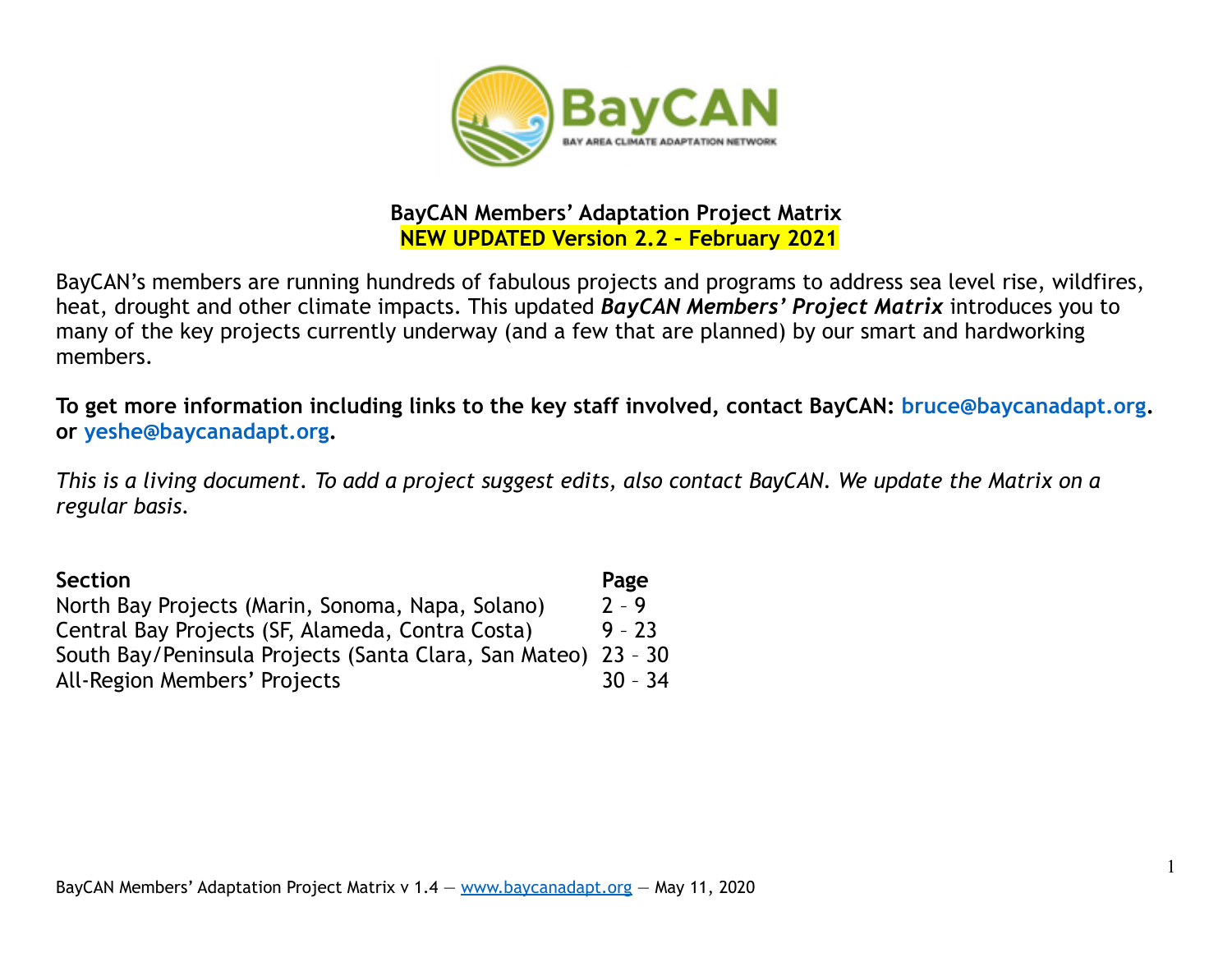| Who                                                 | What                                                                                                        | Description                                                                                                                                                                                                                                                                                                                                                                                                                  | SLR/<br>Flood | Heat $ $ Fire |   | Water/<br>Drough<br>t | <b>Health</b> | <b>Other</b> |
|-----------------------------------------------------|-------------------------------------------------------------------------------------------------------------|------------------------------------------------------------------------------------------------------------------------------------------------------------------------------------------------------------------------------------------------------------------------------------------------------------------------------------------------------------------------------------------------------------------------------|---------------|---------------|---|-----------------------|---------------|--------------|
| <b>NORTH BAY</b><br><b>BAYCAN</b><br><b>MEMBERS</b> |                                                                                                             |                                                                                                                                                                                                                                                                                                                                                                                                                              |               |               |   |                       |               |              |
| <b>Marin County</b>                                 | <b>C-SMART Ocean</b><br><b>Coast Adaptation</b><br>Report                                                   | Built upon the Ocean Coast Vulnerability Assessment,<br>the 2018 Adaptation Report examines a wide range of<br>potential adaptation methods including protection,<br>accommodation, relocation/realignment and hybrid<br>that could be applied to respond to sea level rise<br>hazards.                                                                                                                                      | $\mathsf{x}$  |               |   |                       |               |              |
| Marin County                                        | <b>Stinson-Bolinas</b><br>area Adaptation<br>and Resilience<br>Collaboration<br>(ARC) (2021)                | ARC is a community-scale adaptation planning process that $\vert x \vert$<br>will form the foundation for a long-term, implementable<br>adaptation plan addressing critical infrastructure, natural<br>resources and community assets and risks in the Stinson<br>Beach-Bolinas area.                                                                                                                                        |               |               | X |                       |               |              |
| <b>Marin County</b>                                 | <b>BayWAVE (2017)</b><br>and C-SMART<br>(2016) Sea Level<br><b>Rise Vulnerability</b><br><b>Assessments</b> | Two major collaborative vulnerability assessments for<br>the Marin coast (C-SMART) and the Marin bayside<br>(BayWAVE) led by Marin County but a joint effort of<br>County, cities, special districts and others. Both studies<br>provide detailed assessments of their respective areas.                                                                                                                                     | X             |               |   |                       |               |              |
| Marin County                                        | Highway 1<br>Corridor in Tam<br><b>Valley Project</b>                                                       | Caltrans grant funds were used to develop a Manzanita<br>Flood Reduction Study with a suite of alternatives to<br>reduce flooding near the Highway 101 and 1 area. This<br>includes a new hydraulic model and survey work to<br>enhance existing LiDAR data. Additionally, a new story<br>map website will be launched in early 2021 with<br>information about the sea level rise risks and<br>improvements needed to adapt. | X             |               |   |                       |               |              |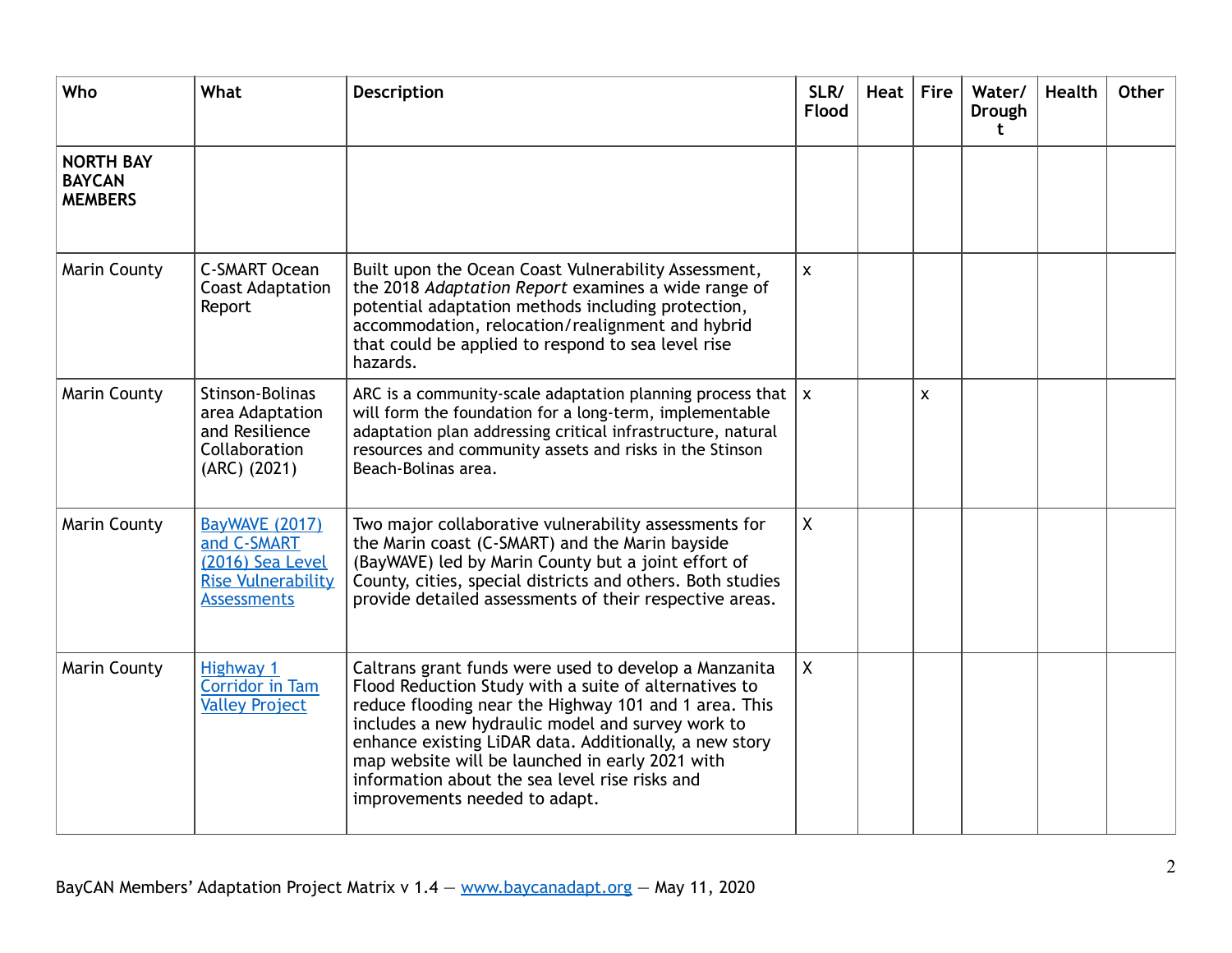| Who                 | What                                                                                                                           | Description                                                                                                                                                                                                                                                                                                                                                                                                                                                                                | SLR/<br><b>Flood</b> | Heat         | <b>Fire</b>  | Water/<br><b>Drough</b><br>t. | <b>Health</b>      | Other |
|---------------------|--------------------------------------------------------------------------------------------------------------------------------|--------------------------------------------------------------------------------------------------------------------------------------------------------------------------------------------------------------------------------------------------------------------------------------------------------------------------------------------------------------------------------------------------------------------------------------------------------------------------------------------|----------------------|--------------|--------------|-------------------------------|--------------------|-------|
| Marin County        | City-County<br>update of<br><b>General Plan</b><br><b>Safety Elements</b>                                                      | AB 379 requires local governments to update their<br>General Plan Safety Elements in specified ways. Marin's<br>Towns, Cities and County will work together to<br>collaborate and coordinate in doing fulfilling the<br>Legislative requirement in a joint effort with the MCM<br>LHMP.                                                                                                                                                                                                    | ?                    | $\ddot{?}$   | ?            | ?                             | $\overline{\cdot}$ |       |
| <b>Marin County</b> | The New Game of<br><b>Floods (2020)</b>                                                                                        | The Game of Floods gives players the chance to plan for $ X $<br>sea level rise. PLAN - COOPERATE - ADAPT TO RISING<br><b>TIDES</b>                                                                                                                                                                                                                                                                                                                                                        |                      |              |              |                               |                    |       |
| <b>Marin County</b> | Multi-Jurisdiction<br><b>Local Hazard</b><br><b>Mitigation Plan</b>                                                            | 2018 Marin County Multijurisdictional (MCM) LHMP that<br>includes all of the towns and cities within Marin. The<br>County was awarded a FEMA Grant to update the MCM<br>LHMP, the planning for which is already underway.                                                                                                                                                                                                                                                                  | $\mathsf{X}$         | $\mathsf{X}$ | $\mathsf{X}$ | X                             |                    |       |
| <b>Marin County</b> | <b>Adaptation Land</b><br>Use Planning:<br><b>Guidance for</b><br><b>Marin County</b><br>Local<br><b>Governments</b><br>(2019) | Adaptation Land Use Planning Guidance provides the<br>pros and cons of different tools to address sea level rise<br>and recommends baseline policies and an approach to<br>adaptation planning. Using it now to build consensus<br>with planning directors in 9 shoreline cities.                                                                                                                                                                                                          | $\mathsf{X}$         |              |              |                               |                    |       |
| Marin County        | <b>Sea Level Rise</b><br>Adaptation<br>Framework<br>(2019)                                                                     | Point Blue and the San Francisco Estuary Institute, in<br>partnership with the County of Marin, developed this<br>user guide to help planners and others to include<br>nature-based strategies to address sea level rise<br>hazards. The framework helps planners determine<br>which nature-based measures are suitable given specific<br>site conditions, and offers an approach for evaluating<br>which combination of measures are the most<br>appropriate to achieve desired outcomes. | X                    |              |              |                               |                    |       |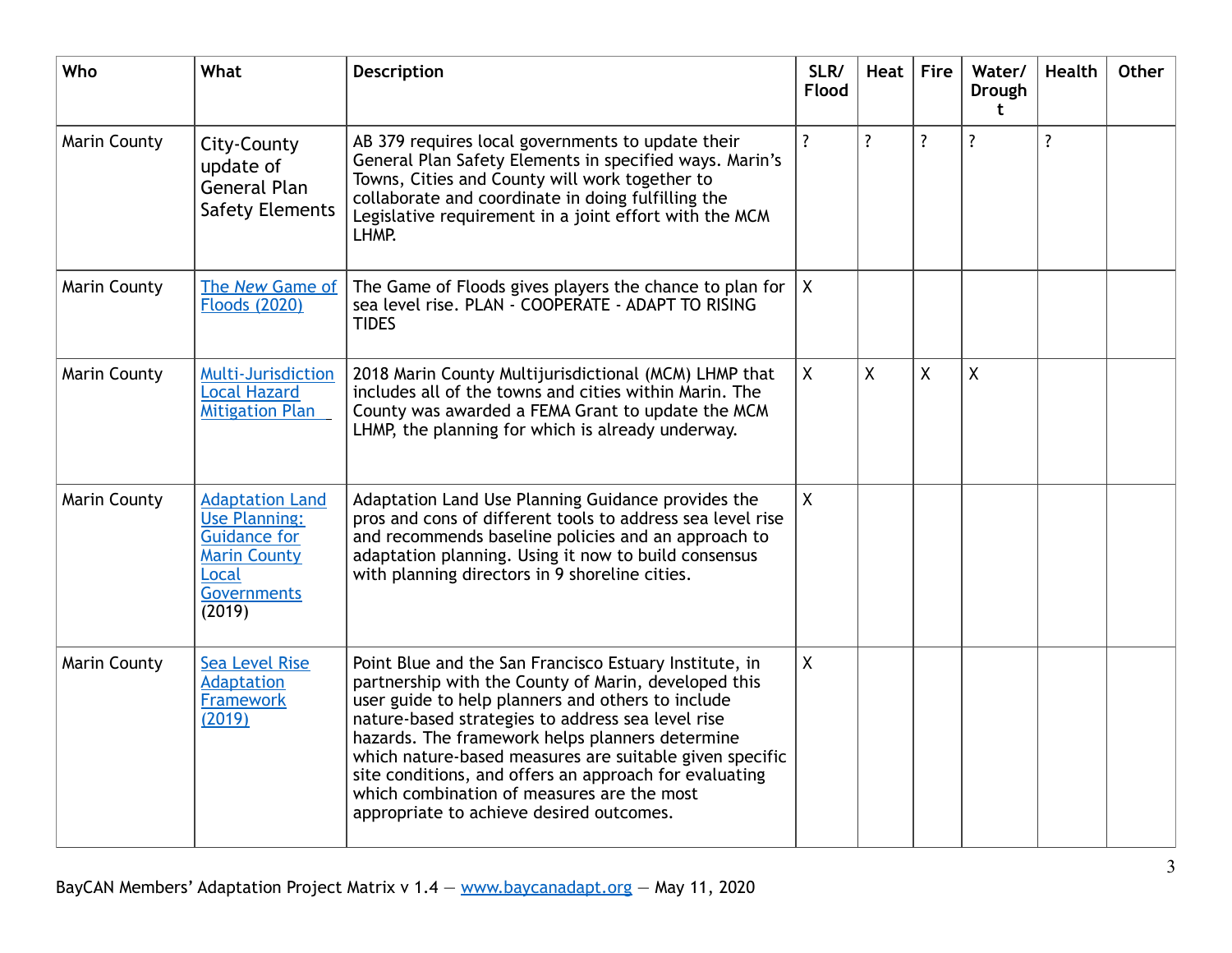| Who                 | What                                                                          | <b>Description</b>                                                                                                                                                                                                                                                                                                                                                                                                                                                                                                                                                                                                 | SLR/<br>Flood | Heat | <b>Fire</b>  | Water/<br><b>Drough</b><br>t. | <b>Health</b> | Other        |
|---------------------|-------------------------------------------------------------------------------|--------------------------------------------------------------------------------------------------------------------------------------------------------------------------------------------------------------------------------------------------------------------------------------------------------------------------------------------------------------------------------------------------------------------------------------------------------------------------------------------------------------------------------------------------------------------------------------------------------------------|---------------|------|--------------|-------------------------------|---------------|--------------|
| <b>Marin County</b> | Transportation<br>and Sea Level<br>Rise Project                               | Using sea level rise to understand the countywide<br>impacts of flooding on the community. Focused on<br>impacts to transportation and emergency response. How<br>SLR may change travel behavior or access to emergency<br>services with focused look on impact at the community<br>level (with census and other data). In 2021, staff will<br>work with local DPWs to assess capital projects and<br>develop project criteria for adapting flood-prone areas,<br>increasing access on secondary routes, and working with<br>emergency responders and transit to use this<br>information for coordinated planning. | $\sf X$       |      | $\mathsf{X}$ |                               | X             | $\mathsf{X}$ |
| Marin County        | <b>McInnis Marsh</b><br>Restoration                                           | The McInnis Marsh project proposes to restore subtidal<br>and intertidal habitat at an 180-acre area of diked<br>wetlands within McInnis Park, home to protected<br>species including black rail, Ridgway's rail, and salt<br>marsh harvest mouse. It will also help protect McInnis<br>Park golf course from sea level rise and maintain the<br>San Francisco Bay Trail connection to Las Gallinas Valley<br>Sanitary District.                                                                                                                                                                                   | X             |      |              | $\overline{X}$                |               | $\mathsf{X}$ |
| Marin County        | <b>Climate Change</b><br>and Health<br>Report - Marin<br><b>County (2017)</b> | CDPH Cal-BRACE 36-page report on Marin County.                                                                                                                                                                                                                                                                                                                                                                                                                                                                                                                                                                     |               |      |              |                               | χ             |              |
| Marin County        | <b>Tomales Bay and</b><br><b>Stinson Beach SLR</b><br>projects                | A living shoreline study in Tomales Bay will identify<br>potential locations for 2-5 living shorelines projects and<br>provide conceptual drawing. A study at Stinson Beach<br>will examine multiple dune configurations to determine<br>the feasibility of protecting the beach with a more<br>robust dune system.                                                                                                                                                                                                                                                                                                | X             |      |              |                               |               |              |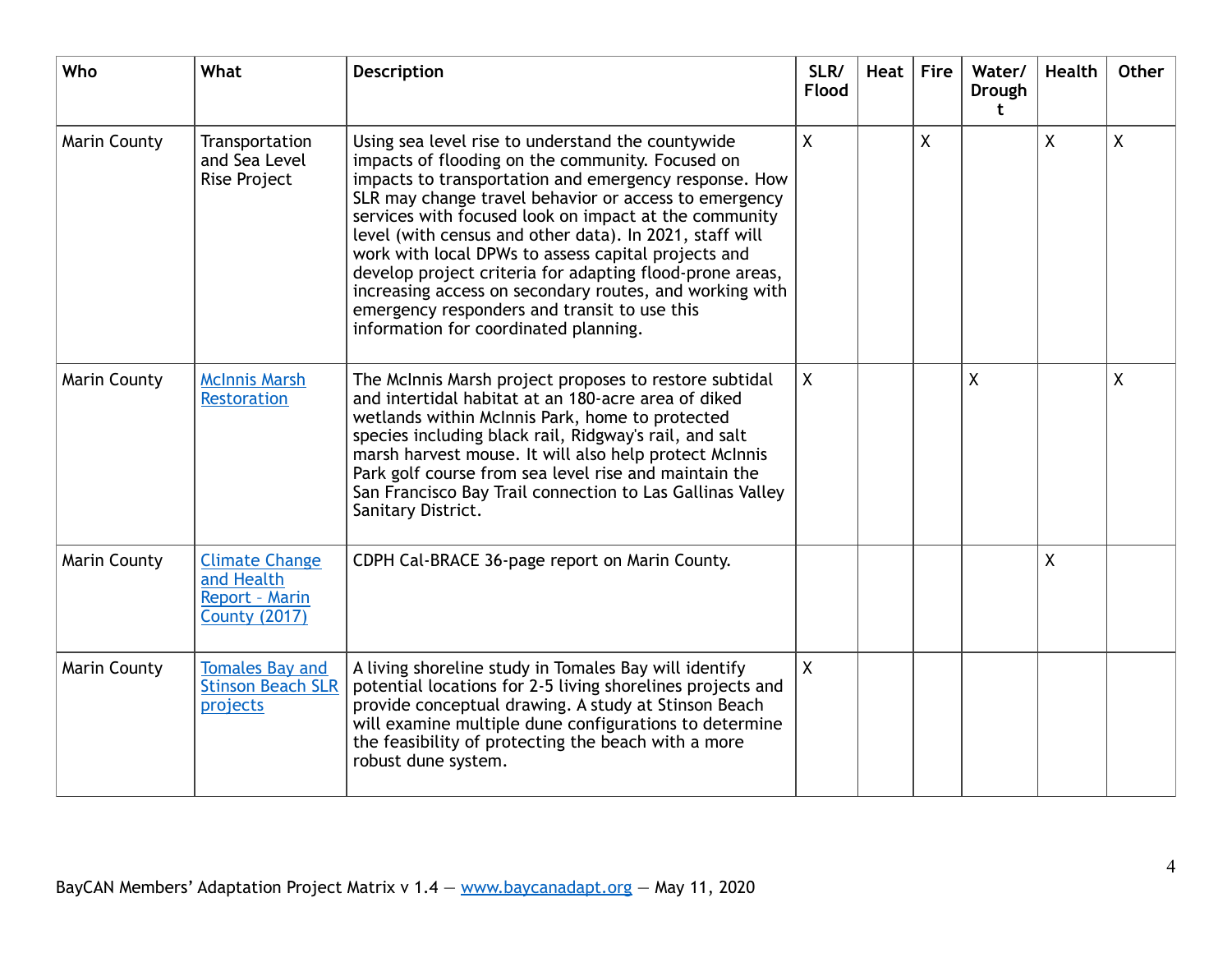| Who          | What                                                                 | <b>Description</b>                                                                                                                                                                                                                                                                                                                                                                                                                                                                                                                                                     | SLR/<br>Flood    | Heat | <b>Fire</b> | Water/<br>Drough<br>t | Health | Other                   |
|--------------|----------------------------------------------------------------------|------------------------------------------------------------------------------------------------------------------------------------------------------------------------------------------------------------------------------------------------------------------------------------------------------------------------------------------------------------------------------------------------------------------------------------------------------------------------------------------------------------------------------------------------------------------------|------------------|------|-------------|-----------------------|--------|-------------------------|
| Marin County | <b>Bolinas Wye</b><br><b>Wetlands Project</b>                        | Bolinas project in design phase - The Bolinas Lagoon<br>Wye Project is a SLR adaptation project that would<br>restore and enhance Lewis Gulch Creek and over 20<br>acres of wetlands that have been impacted by roads and<br>historical land activities that include ranching and<br>logging. This will be done by removing and elevating<br>roads, redirecting the creek into its historic wetland<br>habitat, reconnecting former relic channels and<br>creating a new channel (approx. 850 linear feet) to the<br>lagoon, and removing non-native invasive species. | $\mathsf{X}$     |      |             | $\mathsf{X}$          |        |                         |
| Marin County | Deer Island Basin<br><b>Tidal Wetlands</b><br>Restoration<br>project | Restoration project design for nearly 200 acres of<br>wetlands adjacent to Novato Creek. The project is part<br>of a larger effort to reconnect portions of the lower<br>Novato Creek watershed to its floodplains. \$630,000<br>grant from SF Bay Restoration Authority (Round 1)                                                                                                                                                                                                                                                                                     | X                |      |             | $\sf X$               |        | $\sf X$                 |
| Marin County | Richardson Bay<br><b>Beaches</b>                                     | Nature-based adaptation project designed to improve<br>resiliency of the shoreline to increased wind and waves<br>through beach design.                                                                                                                                                                                                                                                                                                                                                                                                                                | $\boldsymbol{X}$ |      |             |                       |        | X                       |
| Marin County | <b>Bothin Marsh SLR</b><br><b>Adaptation</b><br>Project              | Marin County Parks and the Golden Gate National Parks<br>Conservancy are partnering to develop a SLR adaptation<br>project that utilizes nature-based adaptation strategies<br>to address the risks and impacts of climate change and<br>sea level rise to the Bothin Marsh Open Space Preserve<br>and surrounding community. Currently the project is<br>developing conceptual designs, as well as conducting<br>community outreach.                                                                                                                                  | $\mathsf{X}$     |      |             | $\sf X$               | X      | $\overline{\mathsf{X}}$ |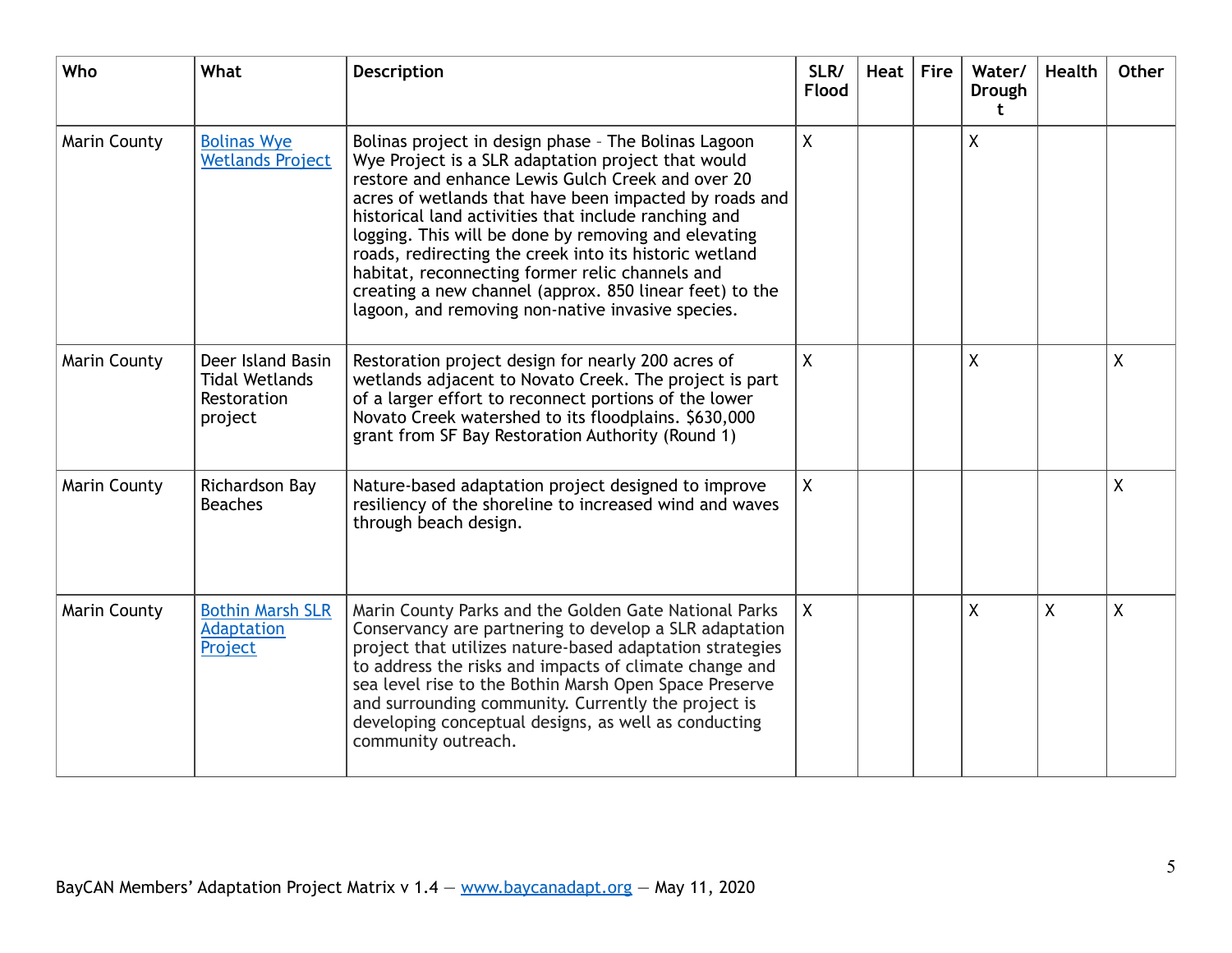| Who                                | What                                                            | Description                                                                                                                                                                                                                                                                                                                                                                                                                                                                                                                        | SLR/<br>Flood | Heat    | Fire | Water/<br>Drough<br>t | <b>Health</b> | Other   |
|------------------------------------|-----------------------------------------------------------------|------------------------------------------------------------------------------------------------------------------------------------------------------------------------------------------------------------------------------------------------------------------------------------------------------------------------------------------------------------------------------------------------------------------------------------------------------------------------------------------------------------------------------------|---------------|---------|------|-----------------------|---------------|---------|
| Marin County                       | <b>Marin Wildfire</b><br>Prevention<br><b>Authority (2020)</b>  | Parcel Tax for Fire Preparedness passed March 2020 with<br>67.3% of the voters saying YES. Will produce nearly \$20<br>million per year for fire prevention activities in the<br>county.                                                                                                                                                                                                                                                                                                                                           |               |         | X    |                       |               |         |
| Napa Sanitation<br><b>District</b> | Self-generated<br>power for plant<br>operations                 | 60% of power needed for plant operations comes from<br>solar and co-generation (co-digestion of wastewater<br>solids with fats/oils/grease waste) - Self-generated<br>power in PSPS demonstrated the co-benefits this<br>approach, even if it costs more.                                                                                                                                                                                                                                                                          |               |         |      |                       |               | X       |
| Napa Sanitation<br><b>District</b> | <b>Napa Valley</b><br><b>Drought</b><br><b>Contingency Plan</b> | The Napa Valley Drought Contingency Plan (DCP) is<br>being conducted by a task force of Napa Valley water<br>managers using a grant from the US Bureau of<br>Reclamation's Drought Response Program. The DCP<br>process prepares local agencies for drought and<br>associated impacts in advance of a crisis. By prioritizing<br>the development of projects and management response<br>actions, the DCP assists local water managers and<br>provides the tools for long-term drought resilience for<br>the region's water supply. |               |         |      | X                     |               |         |
| San Rafael                         | <b>General Plan</b><br>2040                                     | Major update integrates climate change all through<br>different elements of the plan. Includes a SLR Overlay,<br>Flood Risk & SLR Adaptation Report, a SLR Technical<br>Guidance Study, and several programs and policies<br>related to SLR. Final Draft out for public comment.<br>Adoption scheduled for Spring 2021.                                                                                                                                                                                                            | $\mathsf X$   | $\sf X$ | X    | X                     |               | $\sf X$ |
| San Rafael                         | <b>Resilience Hubs</b>                                          | Formed a city/community team that is looking at<br>Resilience Hubs, particularly to serve immigrant<br>populations. Co-sponsoring a regional Resilience Hubs<br>training.                                                                                                                                                                                                                                                                                                                                                          | X             | $\sf X$ | X    | X                     | χ             | $\sf X$ |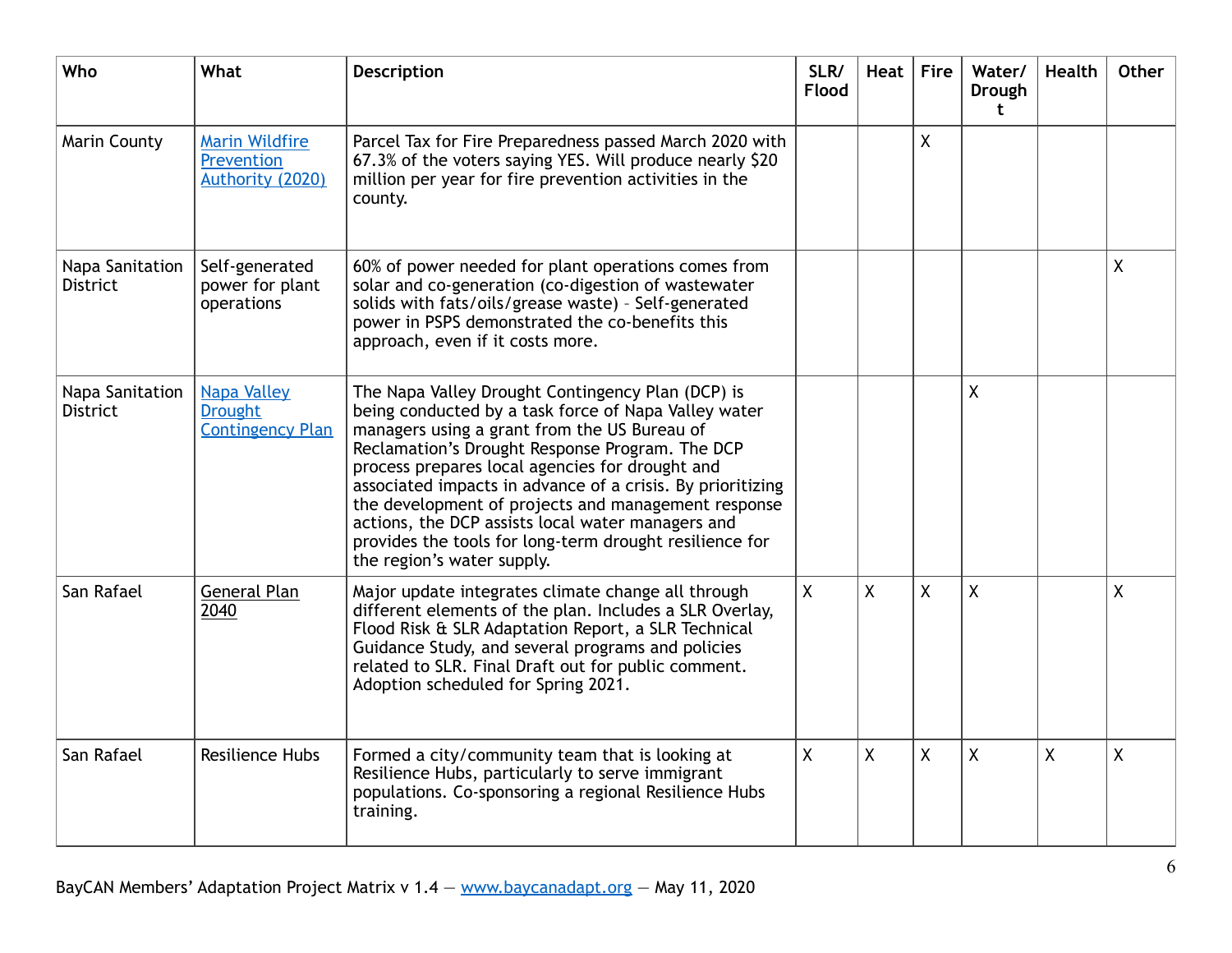| Who                                                             | What                                                                                            | <b>Description</b>                                                                                                                                                                  | SLR/<br><b>Flood</b> | Heat           | <b>Fire</b> | Water/<br><b>Drough</b><br>t | <b>Health</b> | Other   |
|-----------------------------------------------------------------|-------------------------------------------------------------------------------------------------|-------------------------------------------------------------------------------------------------------------------------------------------------------------------------------------|----------------------|----------------|-------------|------------------------------|---------------|---------|
| San Rafael                                                      | Resilient by<br>Design (2018)                                                                   | RBD project in Canal District/Downtown with<br>community organizations, consultant team and<br>partners. Complete.                                                                  | $\sf X$              |                |             |                              |               | $\sf X$ |
| San Rafael                                                      | <b>Climate Action</b><br><b>Plan 2030</b>                                                       | CAP adopted in Spring 2019 primarily focused on<br>mitigation. Includes section on adaptation with<br>commitment to major adaptation plan that builds on<br>BayWAVE and LHMP.       | $\mathsf{X}$         | $\mathsf{X}$   | X           | X                            |               | X       |
| San Rafael                                                      | <b>Climate Action</b><br>Website                                                                | Overall website for climate action focused on<br>community taking action.                                                                                                           | X                    | $\mathsf{X}$   | X           | $\sf X$                      |               | $\sf X$ |
| San Rafael                                                      | <b>Adaptation Web</b><br><b>Pages</b>                                                           | Six sections on City website devoted to adaptation and<br>resilience.                                                                                                               | X                    | $\overline{X}$ | X           | $\overline{\mathsf{X}}$      | Χ             | $\sf X$ |
| San Rafael                                                      | <b>Canal Adaptation</b><br>Planning                                                             | Working with two primary CBO's in Canal Neighborhood<br>to develop a community adaptation plan in conjunction<br>with a neighborhood specific plan that also focuses on<br>housing. | $\mathsf{X}$         | $\mathsf{X}$   | X           | X                            | X             | $\sf X$ |
| Sonoma County<br>Regional<br>Climate<br>Protection<br>Authority | <b>RCPA Strategic</b><br>Plan (2019)                                                            | 16-page document outlines RCPA's strategies for<br>2020-2025 including a section on Resilience.                                                                                     | Χ                    | $\sf X$        | X           | X                            | Χ             | $\sf X$ |
| Sonoma County<br>Regional<br>Climate<br>Protection<br>Authority | <b>Climate Ready</b><br>Sonoma County:<br><b>Climate Hazards</b><br>and Vulnerability<br>(2014) | 80-page assessment of climate impacts in Sonoma<br>County. Assessing interest and availability of resources<br>to support an update to the report.                                  | $\sf X$              | $\sf X$        | X           | $\sf X$                      |               |         |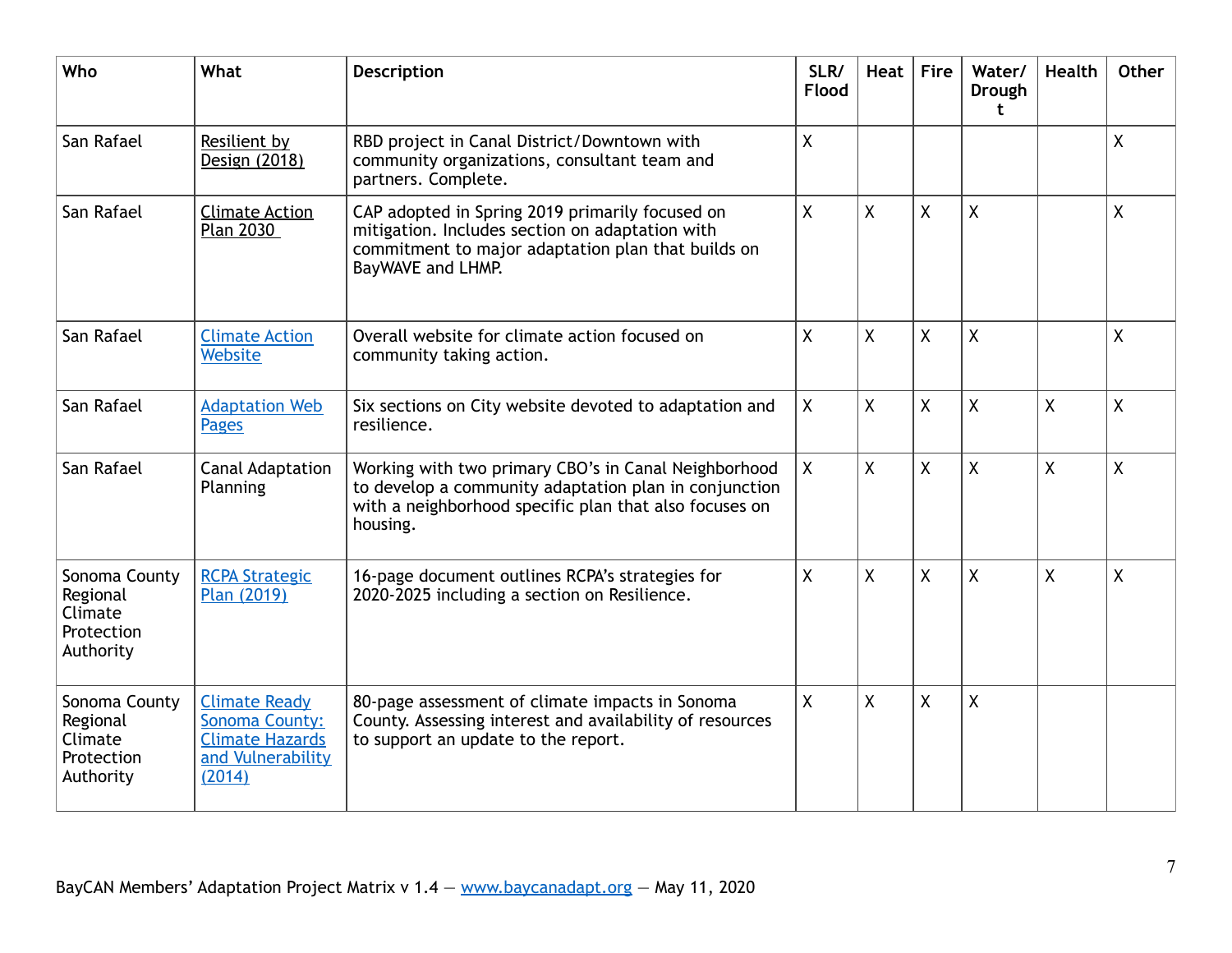| Who                                                             | What                                                                       | <b>Description</b>                                                                                                                                                                                                                                                                                                                                                                                                                                                                                                                  | SLR/<br><b>Flood</b> | Heat | Fire | Water/<br>Drough<br>t. | Health | <b>Other</b> |
|-----------------------------------------------------------------|----------------------------------------------------------------------------|-------------------------------------------------------------------------------------------------------------------------------------------------------------------------------------------------------------------------------------------------------------------------------------------------------------------------------------------------------------------------------------------------------------------------------------------------------------------------------------------------------------------------------------|----------------------|------|------|------------------------|--------|--------------|
| Sonoma County<br>Regional<br>Climate<br>Protection<br>Authority | <b>BayREN Water</b><br>Upgrades Save<br>Program                            | RCPA now running this on-bill program regionwide.<br>Program provides financial incentives for individuals to<br>improve water efficiency in homes.                                                                                                                                                                                                                                                                                                                                                                                 |                      |      |      | X                      |        |              |
| Sonoma County<br>Regional<br>Climate<br>Protection<br>Authority | Sonoma Office of<br>Recovery and<br>Resiliency                             | Office created by Sonoma County after North Bay<br>firestorms to provide coordination, chart progress, etc.<br>Includes Recovery and Resiliency Framework, approved<br>in December 2018                                                                                                                                                                                                                                                                                                                                             |                      |      | Χ    |                        |        |              |
| Sonoma County<br>Regional<br>Climate<br>Protection<br>Authority | Urban Land<br>Institute<br>Resilience<br><b>Advisory Services</b><br>Panel | With support from the Kresge Foundation, the Sonoma<br>County Regional Climate Protection Authority, City of<br>Santa Rosa, and County of Sonoma have invited the<br>Urban Land Institute (ULI) to assemble a Sonoma County<br>Resilience Advisory Services Panel. The purpose of the<br>advisory services panel (ASP) is to assess land use,<br>development, and local energy grid strategies in<br>relation to community preparedness and wildfire and<br>economic resilience. The panel will take place in April<br>or May 2021. |                      |      | Χ    |                        |        |              |
| Sonoma County<br>Regional<br>Climate<br>Protection<br>Authority | Sonoma Climate<br>Mobilization<br><b>Strategy</b>                          | RCPA is developing a new strategy to achieve a goal of<br>carbon neutrality for Sonoma County by 2030. The<br>strategy addresses decarbonization, sequestration,<br>resilience and adaptation, and community engagement<br>and equity.                                                                                                                                                                                                                                                                                              | $\mathsf{X}$         | X    | X    | $\sf X$                |        | $\sf X$      |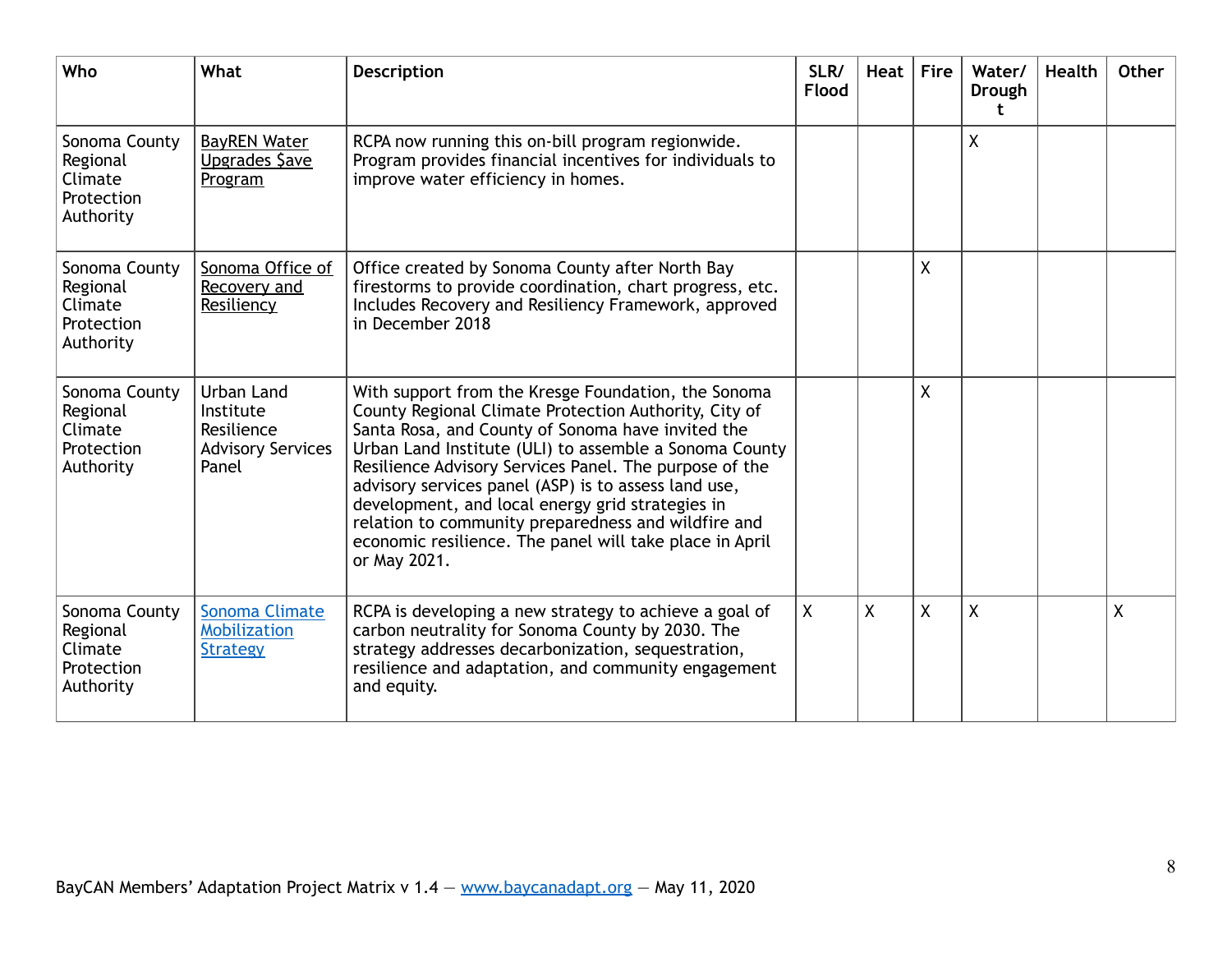| Who          | What                                                                               | <b>Description</b>                                                                                                                                                                                                                                                                                                                                                                                                                                                                                                                                                                                                          | SLR/<br><b>Flood</b> | Heat | <b>Fire</b> | Water/<br>Drough | <b>Health</b> | <b>Other</b> |
|--------------|------------------------------------------------------------------------------------|-----------------------------------------------------------------------------------------------------------------------------------------------------------------------------------------------------------------------------------------------------------------------------------------------------------------------------------------------------------------------------------------------------------------------------------------------------------------------------------------------------------------------------------------------------------------------------------------------------------------------------|----------------------|------|-------------|------------------|---------------|--------------|
| Sonoma Water | <b>Atmospheric</b><br><b>Rivers Project</b>                                        | Sonoma Water is leading the regional Advanced<br>Quantitative Precipitation Information (AQPI) project<br>with NOAA, USGS, Scripps and others to create much-<br>improved short-term forecasts for AR events so water<br>managers and emergency managers can address flood<br>and water supply issues. Partner water management<br>agencies include SFPUC, Santa Clara Valley Water<br>District, EBMUD, and others.                                                                                                                                                                                                         | $\mathsf{X}$         |      |             | X                |               |              |
| Sonoma Water | <b>Forecast</b><br><b>Informed</b><br><b>Reservoir</b><br><b>Operations (FIRO)</b> | This research in partnership with CW3E, NOAA (NWS,<br>OAR, NMFS), DWR, USACE, and BOR, has led to<br>development by Sonoma Water of a model that helps<br>inform reservoir operators at Lake Mendocino in<br>response to forecasted precipitation. This enables<br>operation of Lake Mendocino for improved flood,<br>ecosystem and water supply management to provide for<br>more flexible and adaptive management of this facility.<br>The new program allowed the US Army Corps of<br>Engineers to save water in Lake Mendocino this fall and<br>winter, reducing the immediate impact of the current<br>dry conditions. | X                    |      |             | Χ                |               |              |
| Sonoma Water | <b>Wildfires</b><br>Watersheds &<br><b>Water Supply</b>                            | Sonoma Water is working with organizations throughout<br>the county to protect watersheds and water supply from<br>wildfire impacts. Includes fire cameras, water quality<br>monitoring, monitoring for flash floods and debris flows,<br>and public outreach and communication.                                                                                                                                                                                                                                                                                                                                            |                      |      | X           | X                |               |              |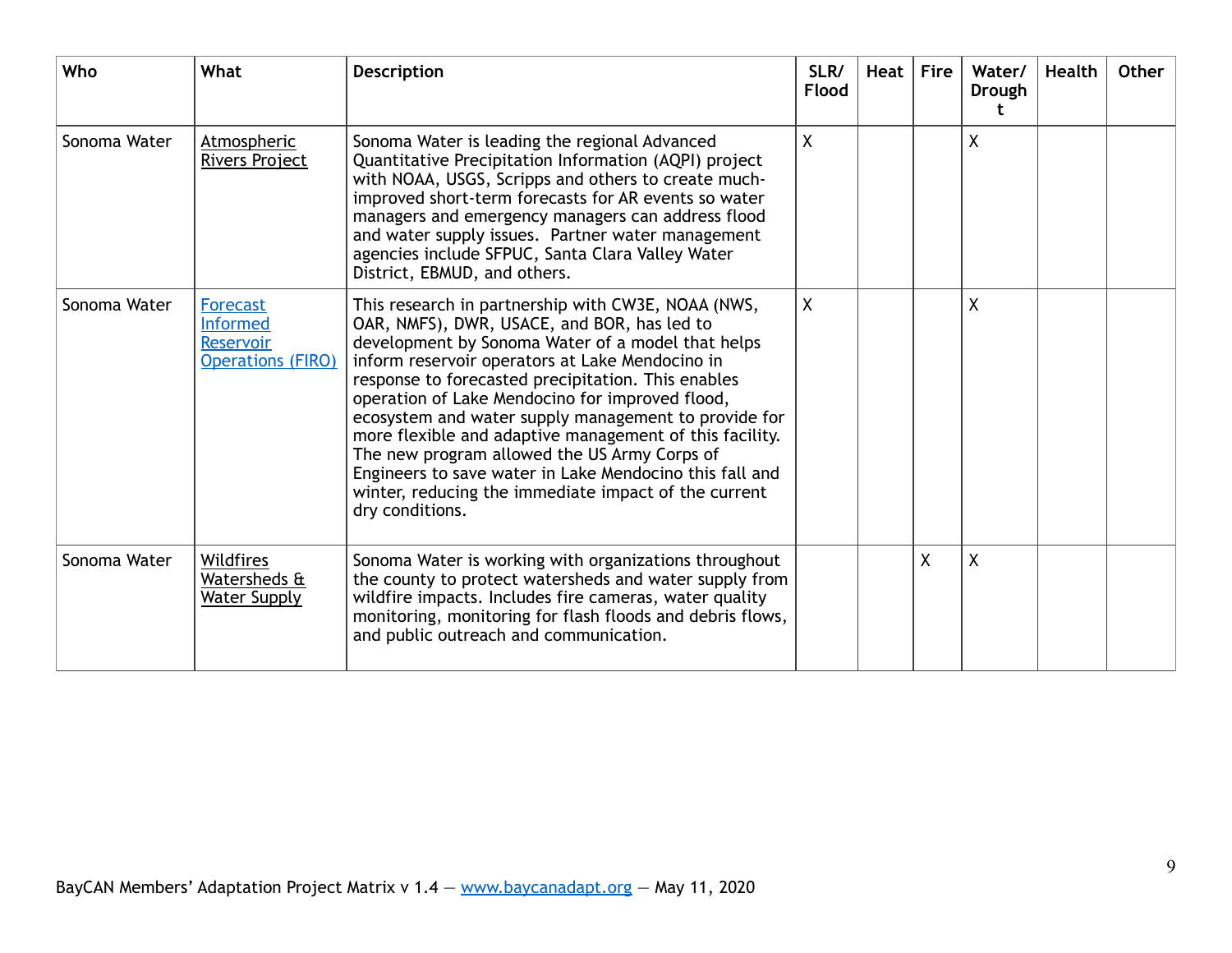| Who          | What                                                                  | <b>Description</b>                                                                                                                                                                                                                                                                                                                                                                                                                                                                                                                                                                                                                                                                                                                                                                                                                                                                                                                                                                                                | SLR/<br>Flood | <b>Heat</b> | <b>Fire</b>  | Water/<br><b>Drough</b><br>t. | <b>Health</b> | Other |
|--------------|-----------------------------------------------------------------------|-------------------------------------------------------------------------------------------------------------------------------------------------------------------------------------------------------------------------------------------------------------------------------------------------------------------------------------------------------------------------------------------------------------------------------------------------------------------------------------------------------------------------------------------------------------------------------------------------------------------------------------------------------------------------------------------------------------------------------------------------------------------------------------------------------------------------------------------------------------------------------------------------------------------------------------------------------------------------------------------------------------------|---------------|-------------|--------------|-------------------------------|---------------|-------|
| Sonoma Water | <b>FireSmart Lake</b><br>Sonoma                                       | Building resiliency for source water protection. First<br>phase included partnership with Ag Innovations on a<br>large, multi-stakeholder project funded by PG&E<br>Resilient Communities grant. Included substantial<br>community and stakeholder engagement, capacity<br>building, toolkit to help other communities build fire<br>resilience. Second Phase includes partnership with<br>North Sonoma County Fire, UCCE, Sonoma County<br>Transportation and Public Works, and the Center for<br>Social and Environmental Stewardship funded by a CAL<br>FIRE grant. Includes Community Wildfire Protection<br>Plans, defensible space inspections, roadside fuel<br>reduction, defensible space demonstration projects,<br>outreach and education, and a GIS-based fire risk<br>reduction planning tool for landowners.                                                                                                                                                                                        |               |             | $\mathsf{X}$ | $\mathsf{X}$                  |               |       |
| Sonoma Water | Decision-support<br>Tool for Fire Risk<br>Reduction and<br>Resilience | The County of Sonoma received settlement funds from<br>PG&E following the 2017 Sonoma Complex Fires. A<br>portion of that settlement will be used by Sonoma<br>Water to lead a team of scientists, modelers, fire<br>professionals, conservation organizations, and other<br>stakeholders to create a transparent, science-based<br>decision-making tool to prioritize locations for<br>vegetation management for fire risk reduction. This tool<br>will eventually be used by public and private users to<br>find locations in the one-million-acre county where<br>various fire risk reduction activities could benefit public<br>safety, water supplies, habitat, forest health, built<br>environment (telecommunications, utilities,<br>communities, etc) and other priorities. Partners on this<br>effort include the County of Sonoma, various fire<br>districts, UC Cooperative Extension, Sonoma County Ag<br>+ Open Space District, Conservation Biology Institute,<br>Pepperwood Foundation and others. |               |             |              |                               |               |       |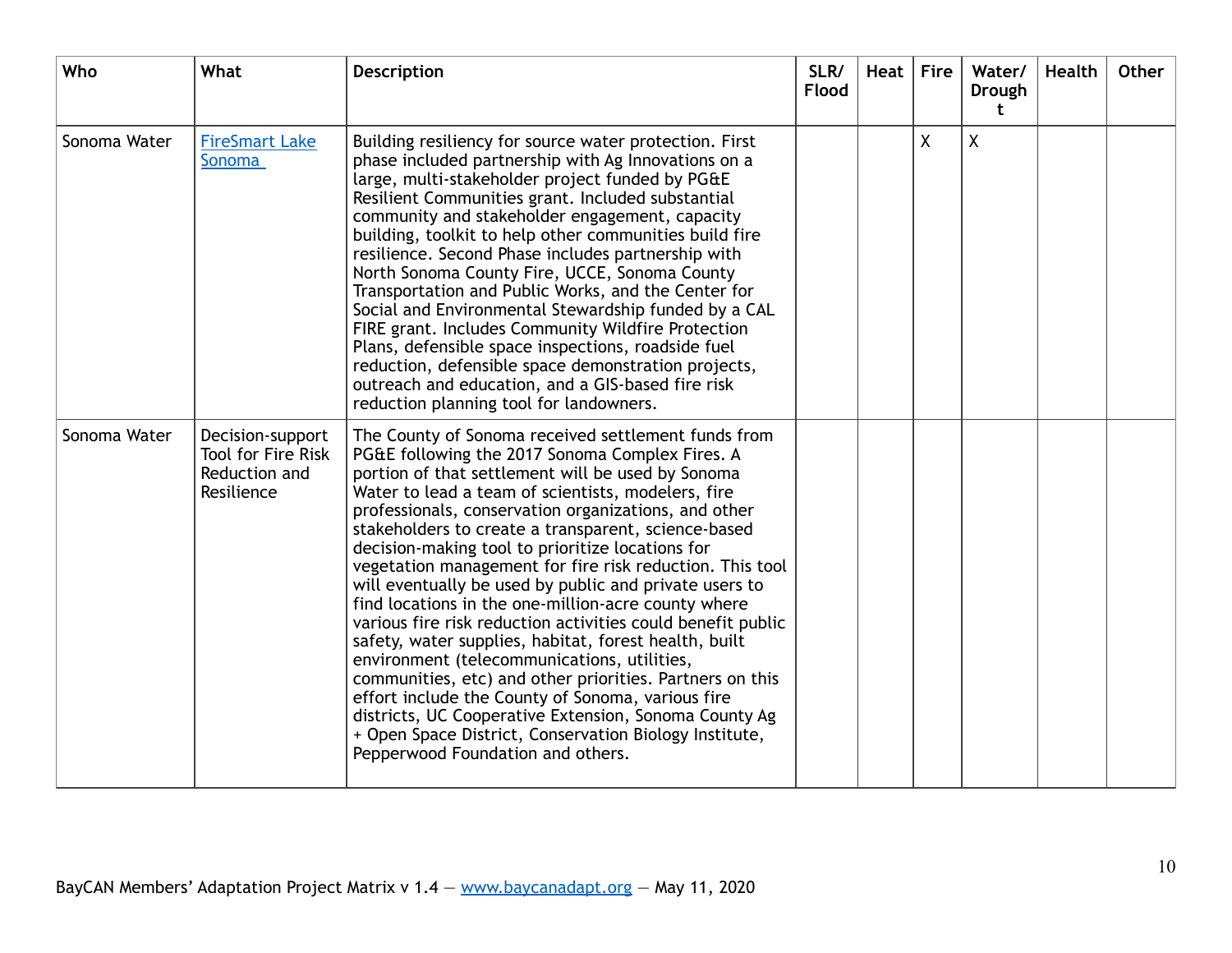| Who                                                   | What                                           | <b>Description</b>                                                                                                                                                                                                                                                                                                                                                                                                                                                           | SLR/<br><b>Flood</b> | Heat         | <b>Fire</b>  | Water/<br>Drough<br>t. | <b>Health</b> | Other        |
|-------------------------------------------------------|------------------------------------------------|------------------------------------------------------------------------------------------------------------------------------------------------------------------------------------------------------------------------------------------------------------------------------------------------------------------------------------------------------------------------------------------------------------------------------------------------------------------------------|----------------------|--------------|--------------|------------------------|---------------|--------------|
| Sonoma Water                                          | Climate<br><b>Adaptation Plan</b>              | Sonoma Water is preparing a Climate Adaptation Plan to<br>(1) assess climate risks to water supply, wastewater, and<br>flood protection infrastructure and operations; (2)<br>develop and evaluate adaptation strategies; and (3)<br>create a roadmap that incorporates climate resilience<br>into future infrastructure investments and operational<br>changes.                                                                                                             | $\sf X$              | $\mathsf{X}$ | $\mathsf{X}$ | $\mathsf{X}$           | X             | $\mathsf{X}$ |
| Sonoma Water                                          | Sonoma County<br>Climate<br>Resilience Team    | Sonoma Water is a co-founder (with RCPA, Pepperwood<br>Preserve, USGS, Earth Knowledge and the North Bay<br>Climate Adaptation Initiative) of this public-private<br>coalition to accelerate climate action across sectors.                                                                                                                                                                                                                                                  | $\mathsf{X}$         | $\mathsf{X}$ | X            | $\sf X$                |               |              |
| <b>CENTRAL BAY</b><br><b>BAYCAN</b><br><b>MEMBERS</b> |                                                |                                                                                                                                                                                                                                                                                                                                                                                                                                                                              |                      |              |              |                        |               |              |
| Alameda (city)                                        | Northern<br>Shoreline<br>Adaptation<br>Project | In preliminary stage of the northern shoreline<br>adaptation project as cited in Climate Action and<br>Resiliency Plan (area is the shoreline behind the Posey &<br>Webster Tube Portals, within current flood zone, and<br>additional area to address a future sea level rise<br>scenario). Currently putting together preliminary design<br>for use in seeking grant funding. City is actively seeking<br>grant funding to further design and outreach for the<br>project. | χ                    |              |              |                        |               |              |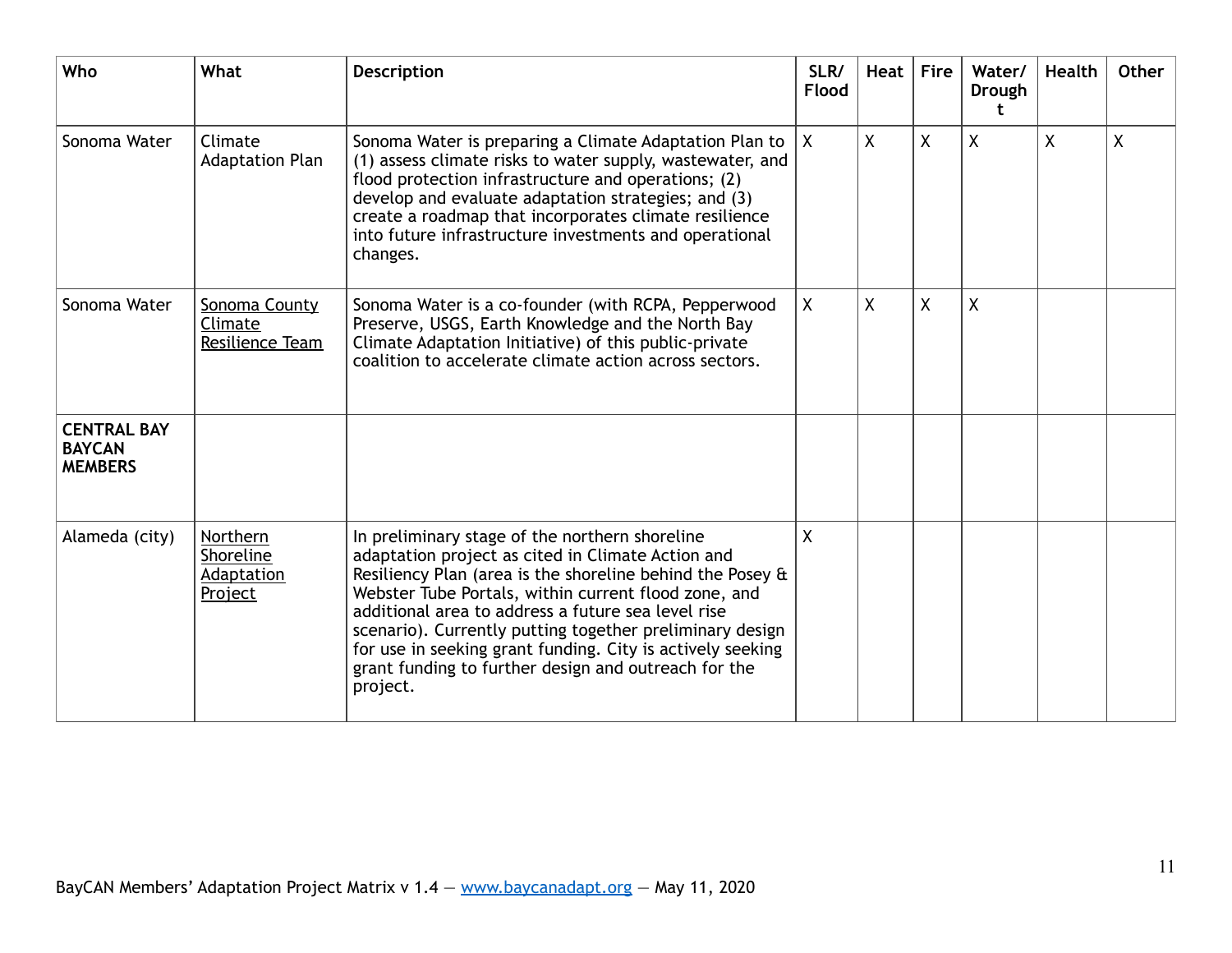| Who            | What                                                                 | <b>Description</b>                                                                                                                                                                                                                                                    | SLR/<br>Flood | Heat           | <b>Fire</b>  | Water/<br><b>Drough</b><br>t | <b>Health</b>  | <b>Other</b> |
|----------------|----------------------------------------------------------------------|-----------------------------------------------------------------------------------------------------------------------------------------------------------------------------------------------------------------------------------------------------------------------|---------------|----------------|--------------|------------------------------|----------------|--------------|
| Alameda (city) | Climate Action &<br><b>Resiliency Action</b><br>Plan (2019)          | Comprehensive 2019 plan (approved in September 2019)<br>that updated 2009 plan and includes major section on<br>adaptation. 1 <sup>st</sup> annual report to council with online<br>dashboard due this Spring. Working on communications<br>and urban forestry plans. | $\mathsf{X}$  | $\overline{X}$ | $\mathsf{X}$ | $\sf X$                      | $\overline{X}$ |              |
| Alameda (city) | Social<br>Vulnerability<br>Assessment:<br><b>APPENDIX G</b>          | Part of the climate action plan process - building on the<br><b>ABAG Stronger Housing, Safer Communities Project (EQ</b><br>and flood).                                                                                                                               | $\mathsf{X}$  | $\mathsf{X}$   | $\mathsf{X}$ | $\mathsf{X}$                 | $\sf X$        |              |
| Alameda (city) | Community<br>Engagement<br>Process for CAP                           | Extensive public engagement process $-$ to supplement<br>community meetings, used OpenGov's Open Town Hall<br>tool.                                                                                                                                                   | $\mathsf{X}$  | $\mathsf{X}$   | $\mathsf{X}$ | $\sf X$                      | X              |              |
| Alameda (city) | Groundwater and<br>SLR study                                         | Creating localized model of water table and risks from<br>SLR that will be released in the Spring.                                                                                                                                                                    | $\mathsf{X}$  |                |              |                              |                |              |
| Alameda (city) | <b>Water Quality</b><br>and Flood<br><b>Protection Fee</b><br>(2019) | New parcel tax based on amount of impervious surface<br>to fund improvements and maintenance for stormwater<br>system. Approved by voters in 2019.                                                                                                                    | $\mathsf{X}$  |                |              |                              |                |              |
| Alameda (city) | General plan                                                         | Updating General Plan: Land Use and Mobility Elements<br>revised to consider climate impacts, and Conservation<br>section rewritten as Conservation and Climate Action<br>Element                                                                                     | $\mathsf{X}$  | $\sf X$        | $\mathsf{X}$ | $\sf X$                      |                |              |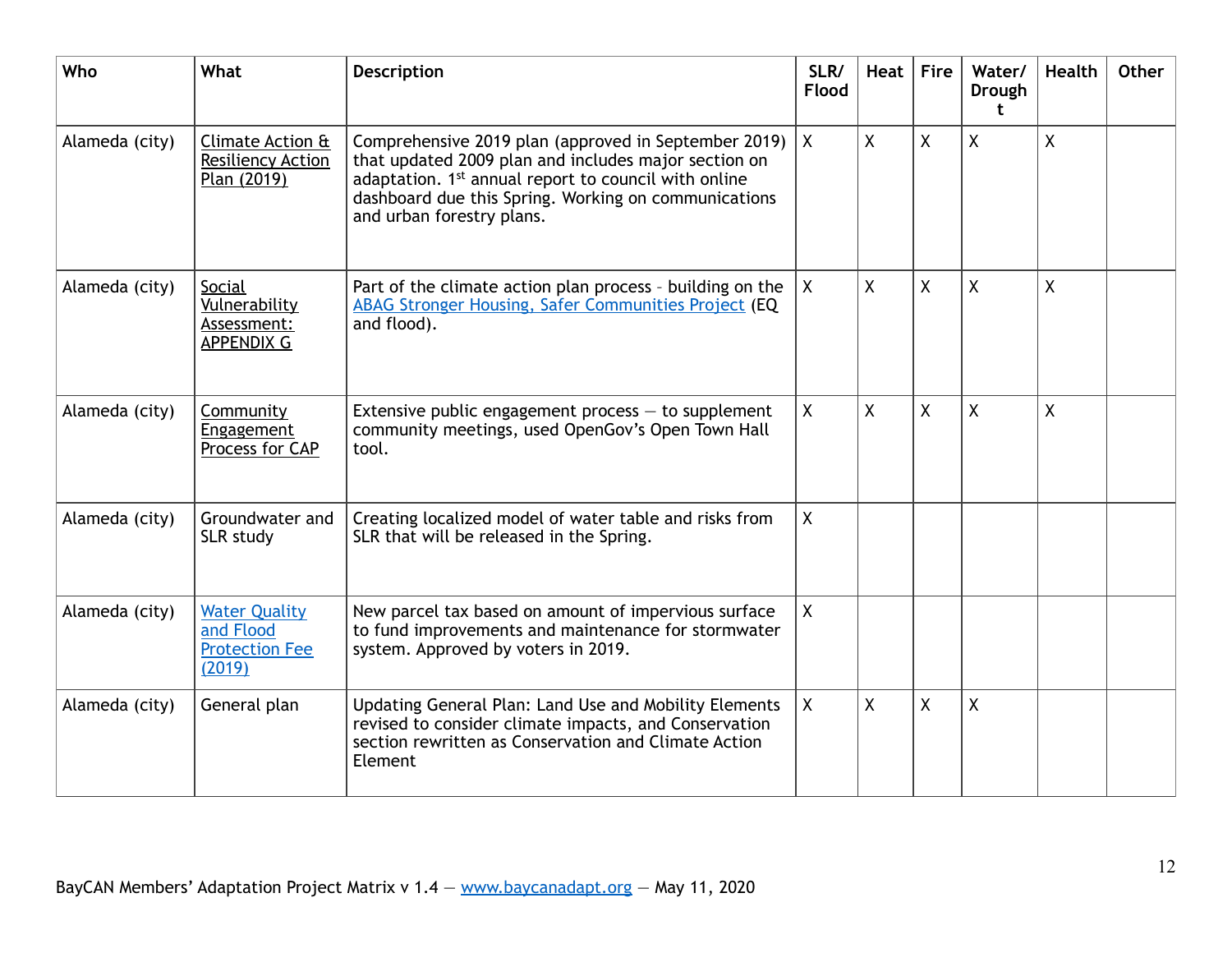| Who            | What                                                           | <b>Description</b>                                                                                                                                                                                                                                                                                                                                                                                                                                                                                                  | SLR/<br>Flood | Heat           | <b>Fire</b>  | Water/<br>Drough<br>t. | <b>Health</b> | <b>Other</b> |
|----------------|----------------------------------------------------------------|---------------------------------------------------------------------------------------------------------------------------------------------------------------------------------------------------------------------------------------------------------------------------------------------------------------------------------------------------------------------------------------------------------------------------------------------------------------------------------------------------------------------|---------------|----------------|--------------|------------------------|---------------|--------------|
| Alameda (city) | <b>Emergency</b><br><b>Operations Plan</b>                     | In the process of updating to include communications,<br>logistics and facilities for extreme heat and smoke<br>events, and emergency care for vulnerable populations.                                                                                                                                                                                                                                                                                                                                              |               | $\overline{X}$ | $\mathsf{X}$ |                        |               |              |
| Alameda County | <b>Wildfire Smoke</b><br><b>Resources</b>                      | Including cross-agency Air Quality Communications<br>Protocol, Community Engagement report, and Wildfire<br>Smoke, COVID-19 and Your Health FAQ for residents in<br>six languages with mask info, and more.<br>For COVID-19 testing sites, food distribution sites, and<br>other services, the county created guidelines for<br>keeping staff and recipients healthy during smoke<br>conditions.                                                                                                                    |               |                | $\mathsf{X}$ |                        | χ             |              |
| Alameda County | <b>PSPS and Fire</b><br><b>Materials</b>                       | Alameda County produced "Unhealthy Air Quality<br>Resources" including Wildfire Smoke FAQs and Alameda<br>County Public Health "PSPS Guidance October 2019"<br>For next PSPS, Alameda County is conducting outreach<br>to residents dependent on energy for medical devices<br>and equipment to promote enrollment in PG&E's<br>Medical Baseline PSPS Notification Program. Contact<br>acsustain@acgov.org for social media-ready images in<br>English and Spanish, and find flyers here in English and<br>Spanish. |               |                | χ            |                        | Χ             |              |
| Alameda County | Series of<br>Adaptation<br><b>Planning</b><br><b>Workshops</b> | Developed a workshop model to convene internal<br>partners and "mainstream" adaptation projects, used<br>for heat and fire. Updated Workshop Guide includes<br>strategies to collaborate across agencies and integrate<br>equity. Template agendas and more also available.                                                                                                                                                                                                                                         |               | X              | Χ            |                        | χ             |              |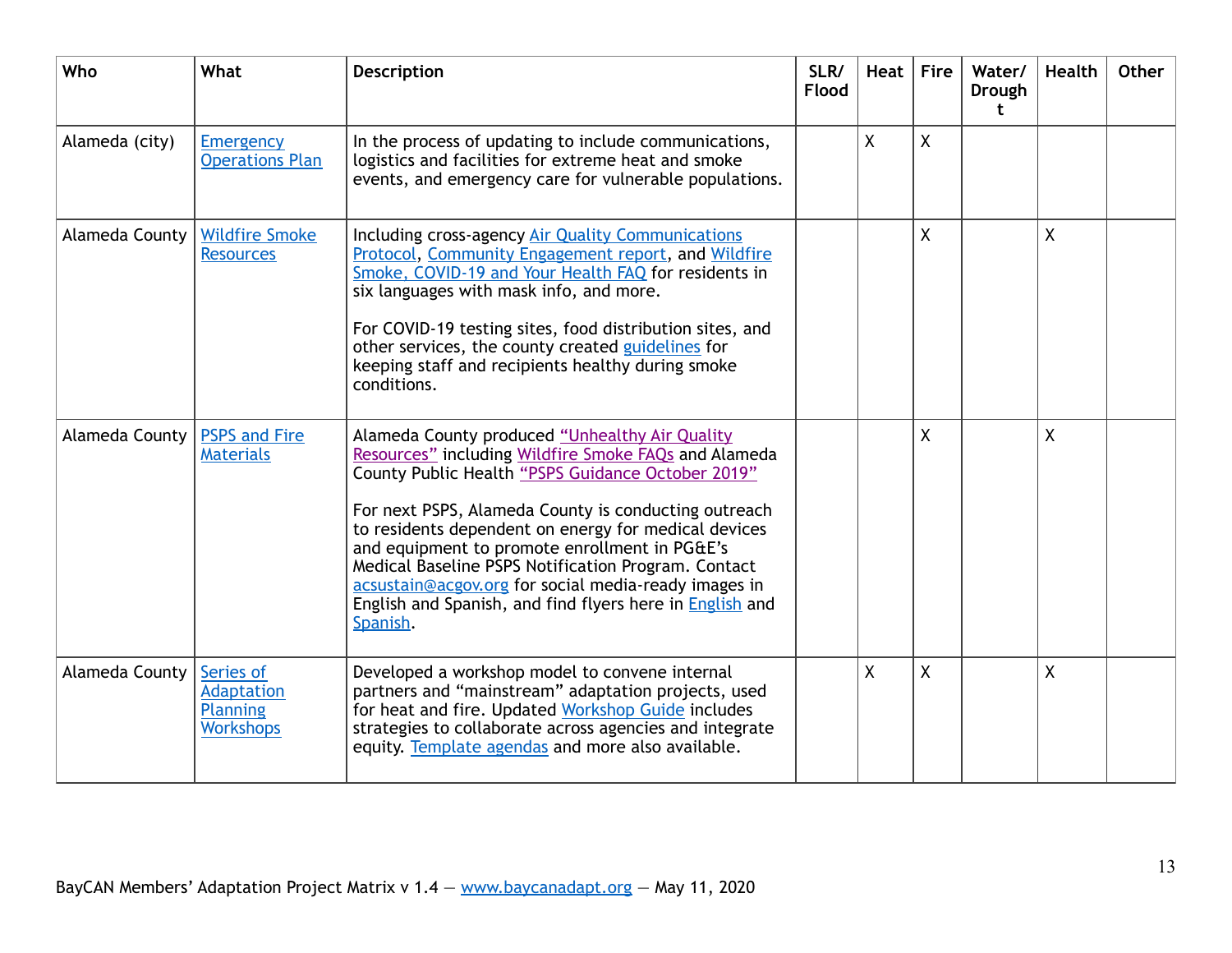| Who            | What                                                                                         | <b>Description</b>                                                                                                                                                                                                                                                                                                                                                                                                                                                                                                    | SLR/<br>Flood | Heat | <b>Fire</b> | Water/<br><b>Drough</b><br>t | <b>Health</b> | Other |
|----------------|----------------------------------------------------------------------------------------------|-----------------------------------------------------------------------------------------------------------------------------------------------------------------------------------------------------------------------------------------------------------------------------------------------------------------------------------------------------------------------------------------------------------------------------------------------------------------------------------------------------------------------|---------------|------|-------------|------------------------------|---------------|-------|
| Alameda County | <b>CHARG - Coastal</b><br><b>Hazards</b><br><b>Adaptation and</b><br><b>Resilience Group</b> | Alameda County Flood Control is a founder and key<br>leader in this Bay Area network. CHARG has produced<br>the Sea Level Rise Resiliency Map. CHARG has<br>completed a Connectivity Assessment to identify<br>hydraulic connectivity between San Francisco Bay<br>shoreline jurisdictions. CHARG is conducting a regional<br>coastal riverine flooding study to determine what<br>happens when rivers flood from extreme rain events and<br>coastal waters are high due to tides, storm surge and<br>sea level rise. | $\mathsf{X}$  |      |             |                              |               |       |
| Alameda County | <b>Cooling Our</b><br>Communities<br>(2020)                                                  | 2019-20 heat preparedness program, funded by a<br>Coastal Conservancy grant, for communities of Ashland,<br>Cherryland, Hayward Acres, and San Lorenzo.<br>Objectives include community education, tree planting,<br>and building community capacity to develop resilience.<br>Developed heat and health pocket guide in 6 languages.                                                                                                                                                                                 |               | X    |             |                              | $\sf X$       |       |
| Alameda County | Flood Control &<br>Groundwater<br>Study                                                      | Looks at climate events causing waterways that lead to<br>SF Bay to get backed up, including groundwater<br>impacts. To be done mid-2020. Also, NEW map of every<br>Alameda County watershed.                                                                                                                                                                                                                                                                                                                         | $\mathsf{X}$  |      |             |                              |               |       |
| Alameda County | <b>Climate Action</b><br><b>Strategy Update</b>                                              | Beginning process to update 2010 (operational) and<br>2014 (community) Climate Action Plans to a new<br>strategy or strategies including wildfire, heat, equity,<br>COVID-19 recovery, green economy, and other key<br>issues.<br>The 2014 CCAP will be revised to align the County's GHG<br>emission reduction goals with recent state goals and to<br>outline a course of action to reduce community-wide<br>greenhouse gas (GHG) emissions to ensure the County<br>can meet the revised goals.                     | $\mathsf{X}$  | X    | X           | $\mathsf{X}$                 | χ             |       |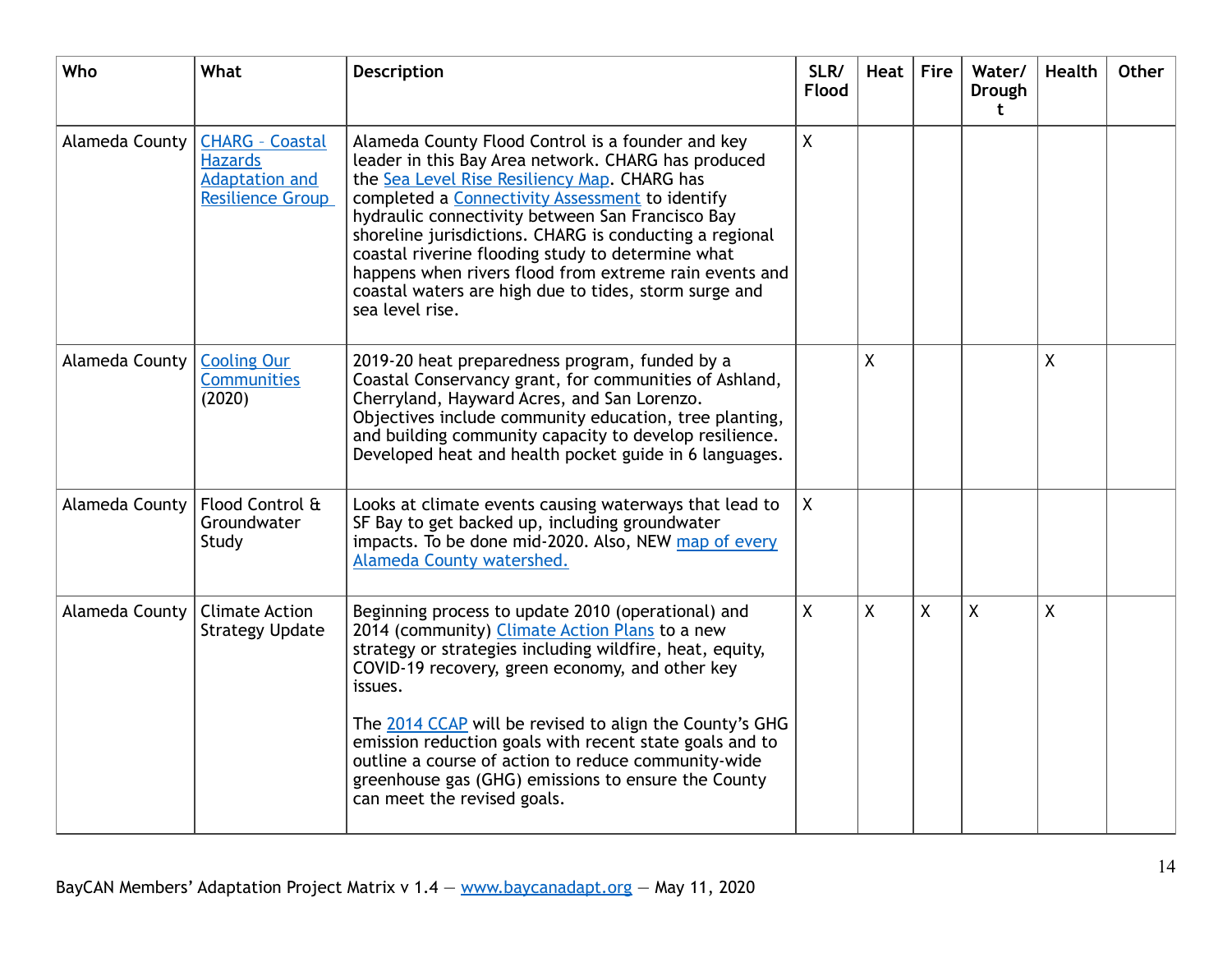| Who            | What                                              | <b>Description</b>                                                                                                                                                                                                                                                                                                                                                                                                                                                                                                                                                                                                                                                                                                      | SLR/<br><b>Flood</b> | Heat | Fire | Water/<br>Drough | <b>Health</b> | <b>Other</b> |
|----------------|---------------------------------------------------|-------------------------------------------------------------------------------------------------------------------------------------------------------------------------------------------------------------------------------------------------------------------------------------------------------------------------------------------------------------------------------------------------------------------------------------------------------------------------------------------------------------------------------------------------------------------------------------------------------------------------------------------------------------------------------------------------------------------------|----------------------|------|------|------------------|---------------|--------------|
| Alameda County | General Plan<br>Revisions                         | Environmental Justice Element: Updating the County's<br><b>Ashland Cherryland Community Health and Wellness</b><br><b>Element</b> to become an SB1000 compliant environmental<br>justice element. The element will address topics<br>including addressing the disproportionate impacts of<br>climate change on low-income communities in the<br>unincorporated area.<br>Safety Element Revision: To comply with Senate Bill 379<br>(2016), the County will revise the General Plan Safety<br>Element to address climate adaptation and resilience.<br>The process will include preparation of a vulnerability<br>assessment; adaptation and resilience goals, policies,<br>and objectives; and implementation measures. | $\mathsf{X}$         | X    | Χ    | X                | X             |              |
| Alameda County | Heat<br><b>Vulnerability Map</b><br>(in progress) | GIS story map intended to help city/county staff and<br>community organizations to identify where areas of<br>increased heat (as demonstrated by a recent heat wave)<br>intersect with where residents may be particularly<br>vulnerable to heat due to social, health, and<br>environmental factors. The map shows layers of publicly<br>available data at the level of census tracts, across<br>Alameda County, and composites them into an overall<br>heat vulnerability index. Not yet published; will look<br>similar to this example from Denver.                                                                                                                                                                 |                      | χ    |      |                  |               |              |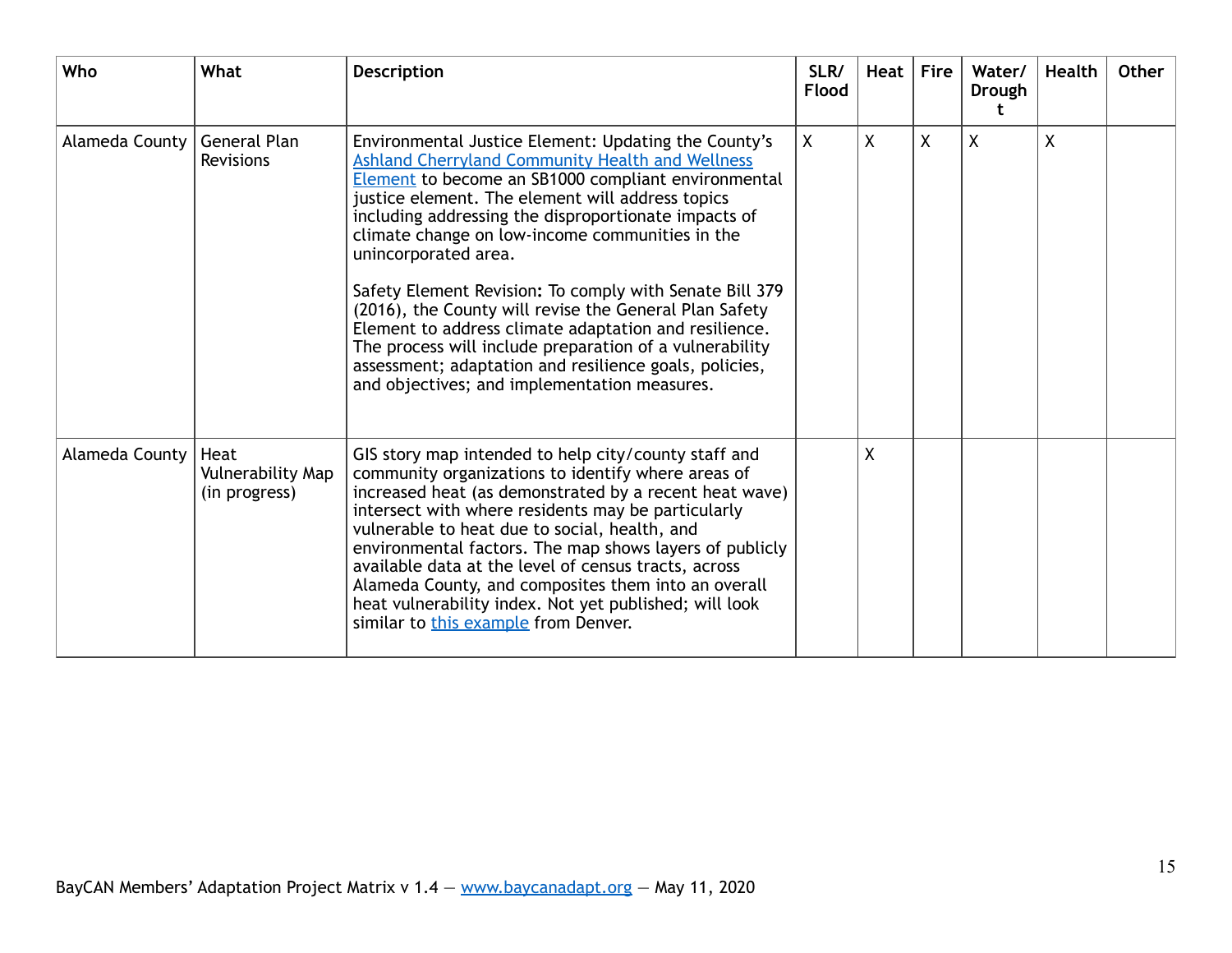| Who            | What                                                     | <b>Description</b>                                                                                                                                                                                                                                                                                                                                                                                                                                                                                                                                                                      | SLR/<br><b>Flood</b> | <b>Heat</b> | $ $ Fire | Water/<br><b>Drough</b><br>t | <b>Health</b> | <b>Other</b> |
|----------------|----------------------------------------------------------|-----------------------------------------------------------------------------------------------------------------------------------------------------------------------------------------------------------------------------------------------------------------------------------------------------------------------------------------------------------------------------------------------------------------------------------------------------------------------------------------------------------------------------------------------------------------------------------------|----------------------|-------------|----------|------------------------------|---------------|--------------|
| Alameda County | Vulnerability<br>Assessment                              | High-level first-pass research project to identify<br>potential areas to look at further. Incorporates indicator<br>data and public sector manager assessments in sectors<br>of economy, energy, land use, natural environment,<br>public health and emergency response,<br>telecommunications, transportation, water. In progress.<br>Using indicators developed for the EPA METRO tool; first<br>county (vs. city) to use this tool. The focus is on systems<br>needed to support human health, safety, and well-<br>being; Not a comprehensive study of all impacts on<br>residents. |                      |             |          |                              | $\sf X$       | $\mathsf{X}$ |
| Alameda County | <b>Cleaner Air</b><br>Center Survey for<br><b>Cities</b> | Developed simple survey tool with key items for cities<br>to consider when identifying whether an existing cooling<br>center may be suitable as a cleaner air center                                                                                                                                                                                                                                                                                                                                                                                                                    |                      | X           | X        |                              | X             |              |
| Alameda County | <b>Local Hazard</b><br><b>Mitigation Plan</b><br>(2016)  | Includes climate hazards when assessing risks posed by<br>natural and human-caused disasters. Interactive hazard<br>maps include wildfire and sea level rise.                                                                                                                                                                                                                                                                                                                                                                                                                           | $\mathsf{X}$         | $\sf X$     | $\sf X$  | $\sf X$                      | χ             |              |
| Alameda County | <b>COVID and</b><br><b>Climate Articles</b>              | Categorized collection of articles and links regarding<br>connections between climate and coronavirus, being<br>kept by Office of Sustainability. Viewers can suggest<br>additions.                                                                                                                                                                                                                                                                                                                                                                                                     |                      |             |          |                              | X             | $\mathsf{X}$ |
| Berkeley       | <b>Local Hazard</b><br><b>Mitigation Plan</b><br>(2019)  | New 2019 LHMP Includes substantial climate adaptation<br>info. Includes 5-year Mitigation Strategy which outlines<br>a wide variety of funded and unfunded actions to<br>reduce hazard vulnerabilities.                                                                                                                                                                                                                                                                                                                                                                                 | $\mathsf{X}$         | $\sf X$     | X        | $\mathsf{X}$                 | $\sf X$       |              |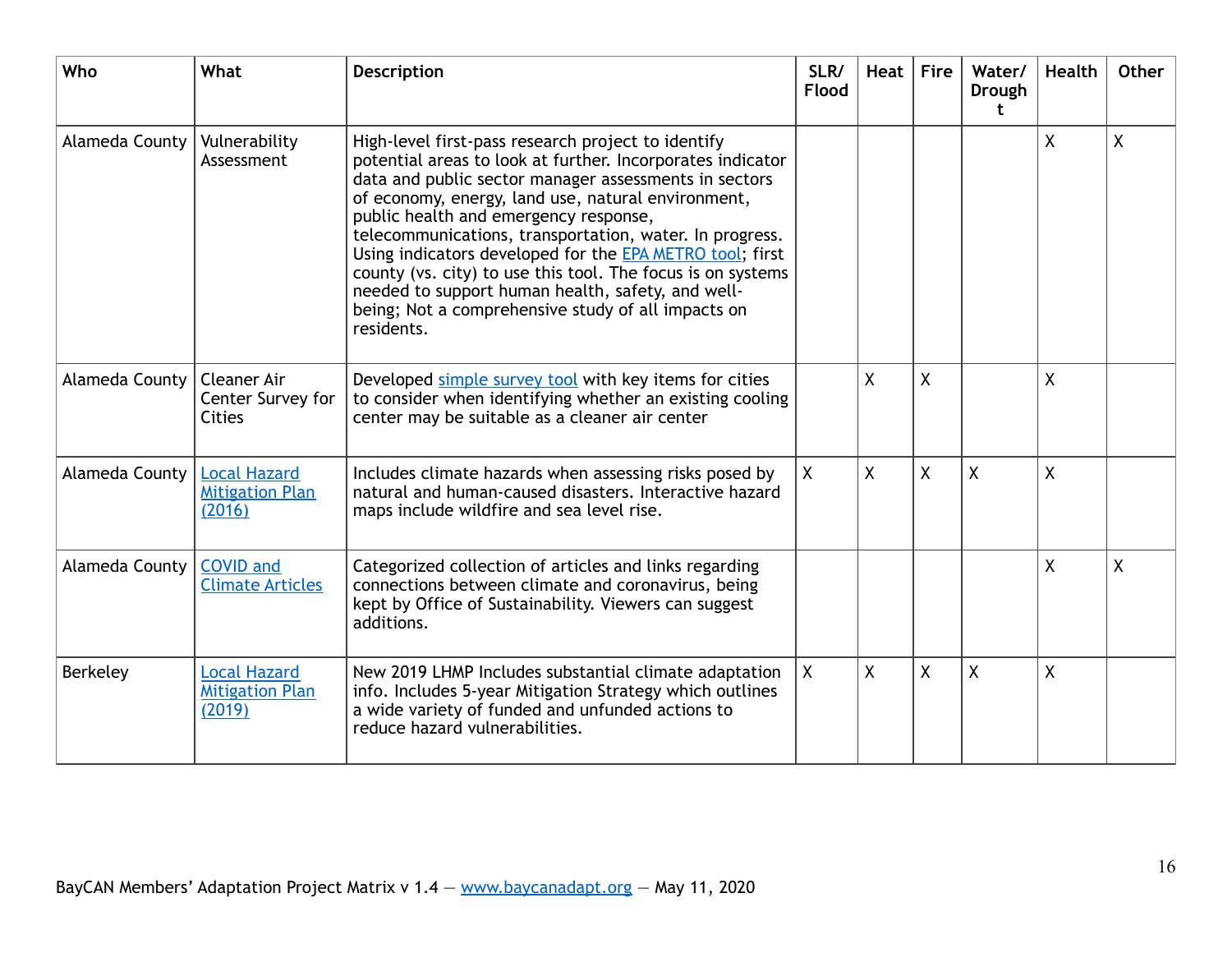| Who      | What                                                           | <b>Description</b>                                                                                                                                                                                                                                                           | SLR/<br><b>Flood</b> | Heat    | <b>Fire</b> | Water/<br>Drough | Health | <b>Other</b> |
|----------|----------------------------------------------------------------|------------------------------------------------------------------------------------------------------------------------------------------------------------------------------------------------------------------------------------------------------------------------------|----------------------|---------|-------------|------------------|--------|--------------|
| Berkeley | <b>Berkeley</b><br>Resilience<br>Strategy (2017)               | 56-page report outlines comprehensive plan for<br>resilience and equity through 6 goals (including climate<br>adaptation) and a series of actions to meet those goals<br>under the Rockefeller-funded 100 Resilient Cities<br>program. Included extensive public engagement. | X                    | $\sf X$ | $\sf X$     | $\sf X$          | X      |              |
| Berkeley | Vision 2050<br>(2020)                                          | Launched by Mayor Arreguin, a citizen committee<br>developed a framework for a 30-year sustainable<br>infrastructure plan that is climate-smart and<br>technologically advanced. They are now working on<br>implementation and financing plans.                              | χ                    | X       | $\sf X$     | χ                | X      |              |
| Berkeley | Berkeley Ban on<br><b>Natural Gas</b><br>(2020)                | Berkeley's ordinance, which went into effect on January<br>1, 2020 bans gas hook-ups in new multi-family<br>construction, with some allowances for first-floor retail<br>and certain types of large structures. 1 <sup>st</sup> city in the<br>country to take this action.  |                      |         |             |                  |        | χ            |
| Berkeley | <b>Existing Building</b><br>Electrification<br>Strategy (2021) | Berkeley's consultants are developing a report on how<br>to equitably transition the existing building stock in<br>Berkeley from natural gas to 100% clean energy.                                                                                                           |                      |         |             |                  |        | $\sf X$      |
| Berkeley | Marina Sea Level<br><b>Rise Study</b>                          | Conducting sea level rise study per AB 691 for the<br>Marina.                                                                                                                                                                                                                | χ                    |         |             |                  |        |              |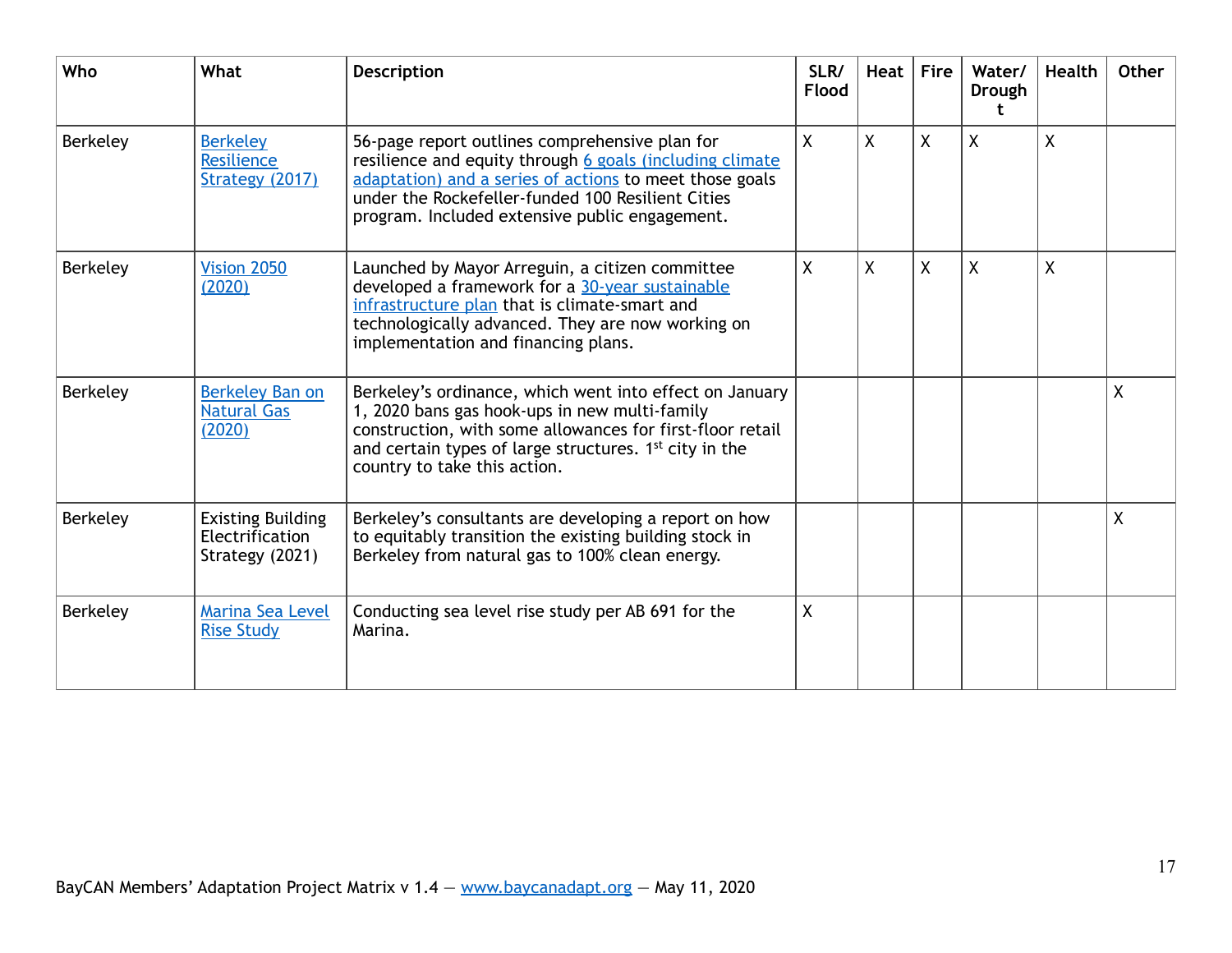| Who      | What                                                                                                                        | <b>Description</b>                                                                                                                                                                                                                                                                                                                                                                                                                                                                                                                                                                                                                   | SLR/<br><b>Flood</b> | Heat         | <b>Fire</b>  | Water/<br>Drough | <b>Health</b> | <b>Other</b> |
|----------|-----------------------------------------------------------------------------------------------------------------------------|--------------------------------------------------------------------------------------------------------------------------------------------------------------------------------------------------------------------------------------------------------------------------------------------------------------------------------------------------------------------------------------------------------------------------------------------------------------------------------------------------------------------------------------------------------------------------------------------------------------------------------------|----------------------|--------------|--------------|------------------|---------------|--------------|
| Berkeley | <b>Transfer Tax</b><br>Rebate (in<br>progress) with<br>proposed<br><b>Resilient Homes</b><br><b>Equity Pilot</b><br>Project | Council proposed expanding the existing seismic<br>property transfer tax rebate program to cover other<br>sustainability, electrification and resilience<br>improvements like fire hardening. In July 2020 staff<br>submitted a report and also proposes to create a<br>Resilient Homes Equity Pilot Project to provide<br>resources to low income homeowners and renters for<br>similar home improvements. Pending budget approval<br>from Council.                                                                                                                                                                                 | X                    |              |              |                  |               | $\mathsf{X}$ |
| Berkeley | Equitable<br>Community-<br><b>Driven Adaptation</b><br><b>Planning Guide</b><br>(2017)                                      | 68-page guide for local governments developed by Raimi $ X $<br>and Associate for USDN and used by Berkeley in an all-<br>day workshop with Movement Strategy Center and Raimi<br>for city staff and BayCAN members.                                                                                                                                                                                                                                                                                                                                                                                                                 |                      | $\mathsf{X}$ | $\mathsf{X}$ | $\sf X$          | χ             |              |
| Berkeley | <b>Electric Mobility</b><br>Roadmap                                                                                         | The vision for the 78-page Electric Mobility Roadmap is<br>to create a fossil fuel-free transportation system that<br>integrates with and supports the City's ongoing efforts<br>to increase walking, biking, and public transportation<br>use in Berkeley, and ensures equitable and affordable<br>access to the benefits of clean transportation. The<br>Roadmap identifies a total of 23 strategies and 58<br>actions under four goals: Ensure Equity in Access to<br>Electric Mobility (2) Improve Alternatives to Driving<br>(3) Achieve Zero Net Carbon Emissions (4) Demonstrate<br>City Leadership. Plan was passed in 2020. |                      |              |              |                  |               | $\sf X$      |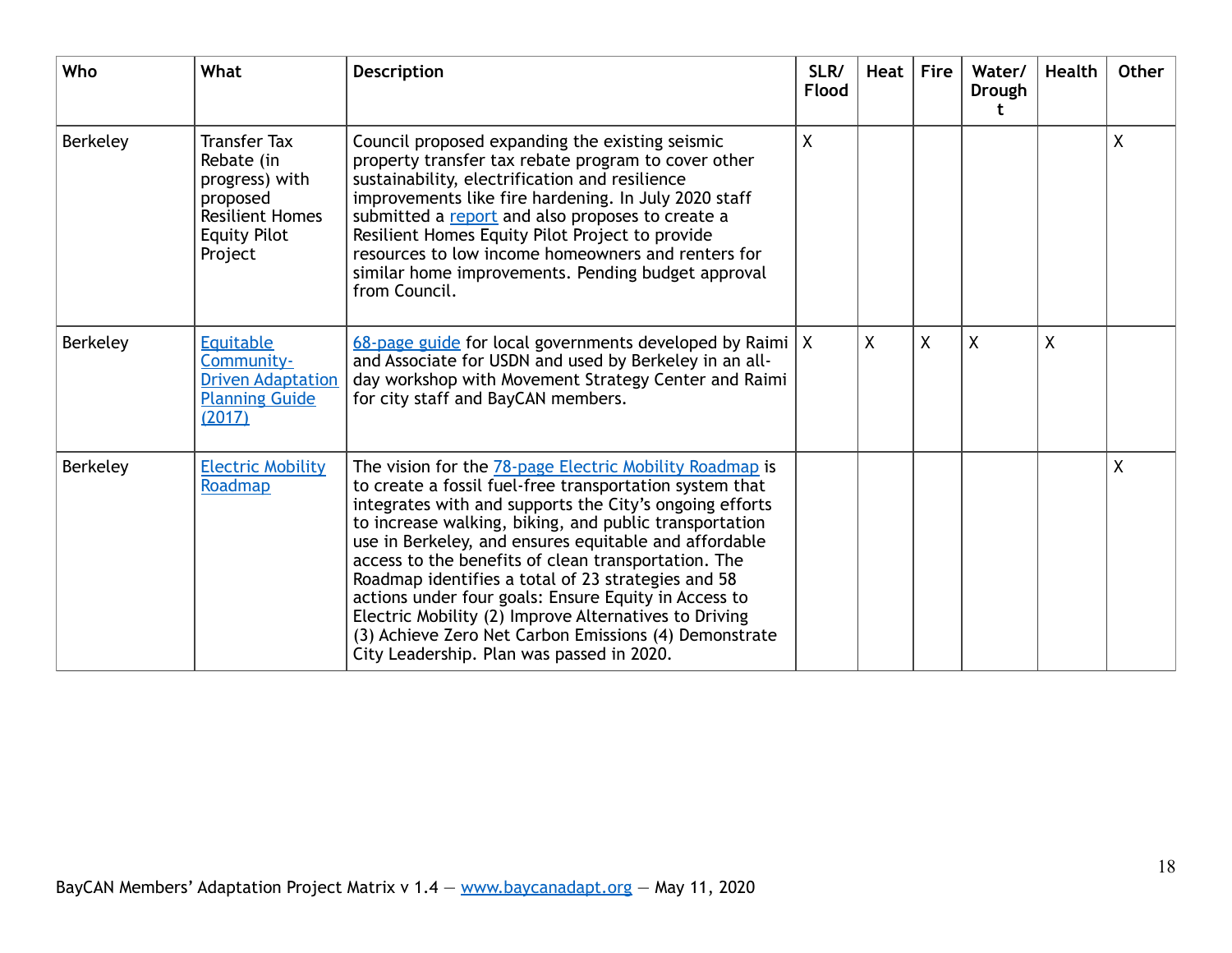| Who                                                         | What                                                                       | Description                                                                                                                                                                                                                                                                                                                                                                                                                                                                                                                                                                                                                                                                                                                             | SLR/<br><b>Flood</b> | Heat    | <b>Fire</b> | Water/<br><b>Drough</b><br>t | <b>Health</b> | <b>Other</b> |
|-------------------------------------------------------------|----------------------------------------------------------------------------|-----------------------------------------------------------------------------------------------------------------------------------------------------------------------------------------------------------------------------------------------------------------------------------------------------------------------------------------------------------------------------------------------------------------------------------------------------------------------------------------------------------------------------------------------------------------------------------------------------------------------------------------------------------------------------------------------------------------------------------------|----------------------|---------|-------------|------------------------------|---------------|--------------|
| Berkeley                                                    | Community<br>Resilience<br><b>Centers</b>                                  | Launched in 2016, Berkeley's CRC Program's goal is to<br>enhance the resilience of the people of Berkeley by<br>strengthening the organizations they depend on day-to-<br>day and providing disaster preparedness outreach and<br>training through organizations they know and trust. CRC<br>organizations agree to host trainings and participate in<br>disaster preparedness-related events that are<br>customized to fit their audiences. In return for hosting<br>training they receive a cache of emergency supplies to<br>help them serve their community following a disaster.<br>Berkeley is expanding the program to provide similar<br>benefits to Apartment Resilience Centers (ARCs) for<br>low-income apartment buildings. |                      |         | X           |                              |               | χ            |
| Berkeley                                                    | <b>Grant to Plant</b><br>500 Trees in<br>South and West<br><b>Berkeley</b> | Berkeley was awarded a grant from the California<br>Natural Resources Agency to plant 500 trees in<br>disadvantaged neighborhoods in South and West<br>Berkeley.                                                                                                                                                                                                                                                                                                                                                                                                                                                                                                                                                                        |                      | X       |             |                              |               | χ            |
| Berkeley                                                    | <b>Aquatic Park Tide</b><br><b>Tubes</b><br>Rehabilitation<br>Project      | The five tide tubes that connect the Aquatic Park Main<br>Lagoon to the San Francisco Bay are significantly<br>clogged with marine growth and sediment, leading to:<br>a) the reduced exchange of water between the SF Bay<br>and the main lagoon has impaired water quality; and b)<br>the lagoon floods during storms because storm water<br>enters the lagoon rapidly during storms, but takes<br>weeks to slowly drain to the Bay. The City has a project<br>to do a study and clean out the tubes.                                                                                                                                                                                                                                 | $\sf X$              |         |             |                              |               |              |
| CASA -<br>Community<br>Action for<br>Sustainable<br>Alameda | Emergency<br>Preparedness<br>Programs                                      | CASA is working with communities at the neighborhood<br>scale to be self-reliant by developing emergency<br>preparedness programs.                                                                                                                                                                                                                                                                                                                                                                                                                                                                                                                                                                                                      | $\mathsf{X}$         | $\sf X$ | $\sf X$     | $\sf X$                      | $\sf X$       |              |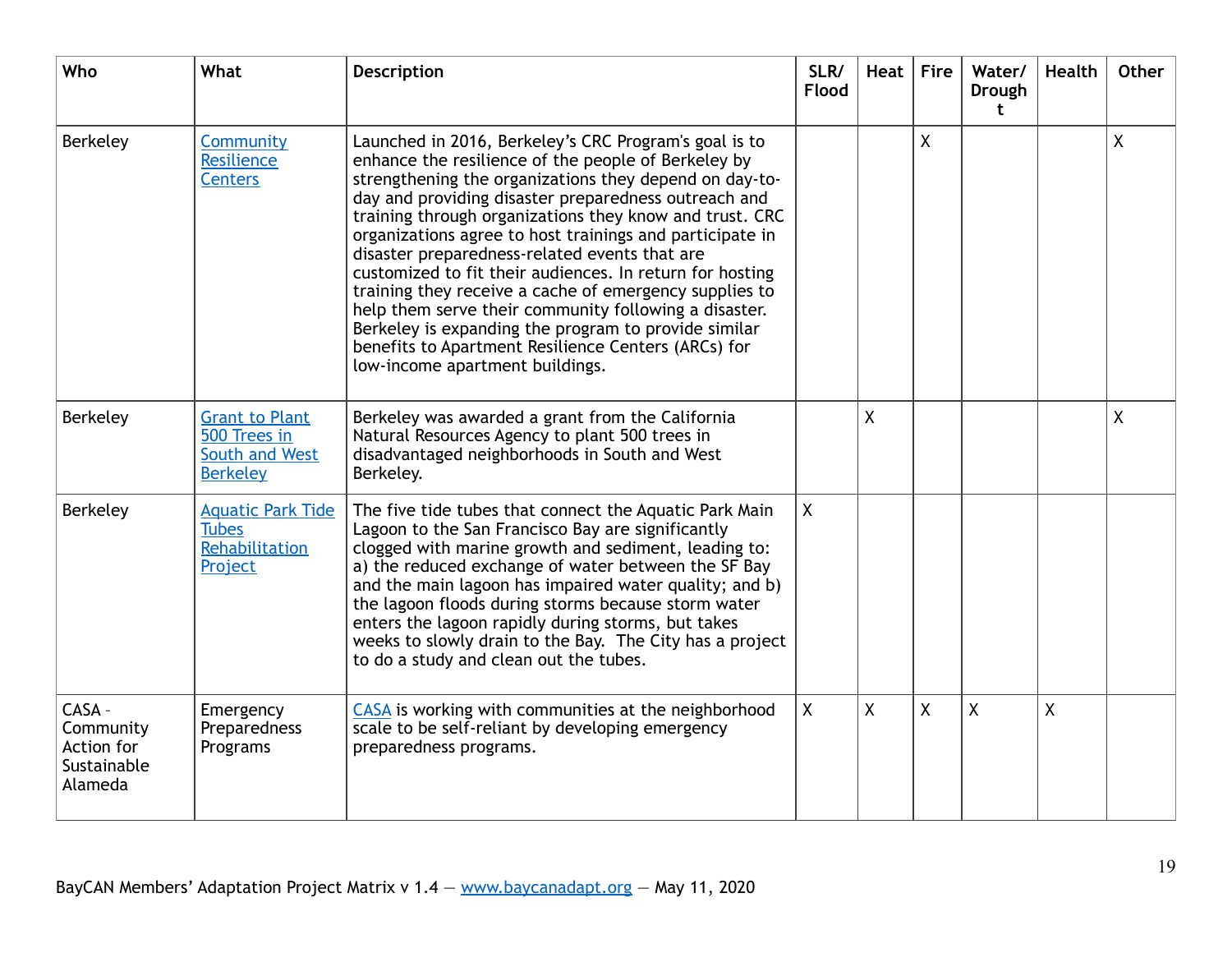| Who                                                   | What                                                                                                                | <b>Description</b>                                                                                                                                                                                                                                                                                                                                                                                                                                                                                                                                                                                                                  | SLR/<br><b>Flood</b> | Heat | <b>Fire</b> | Water/<br><b>Drough</b><br>t. | <b>Health</b> | Other |
|-------------------------------------------------------|---------------------------------------------------------------------------------------------------------------------|-------------------------------------------------------------------------------------------------------------------------------------------------------------------------------------------------------------------------------------------------------------------------------------------------------------------------------------------------------------------------------------------------------------------------------------------------------------------------------------------------------------------------------------------------------------------------------------------------------------------------------------|----------------------|------|-------------|-------------------------------|---------------|-------|
| Central Contra<br>Costa Sanitary<br><b>District</b>   | <b>Update Climate</b><br>Resiliency<br><b>Evaluation from</b><br>2017<br>Comprehensive<br>Wastewater<br>Master Plan | Comprehensive Wastewater Master Plan update will<br>include evaluation of sea level rise and flood issues.<br>Since Central San's service area is primarily inland, sea<br>level rise protection only appears to be an important<br>consideration for certain facilities near the Suisun Bay<br>shoreline such as pump stations and pipelines.                                                                                                                                                                                                                                                                                      | $\mathsf{X}$         |      |             |                               |               |       |
| Central Contra<br>Costa Sanitary<br><b>District</b>   | Walnut Creek/<br><b>Grayson Creek</b><br>Levee Raising<br>Project with<br><b>Flood Control</b><br><b>District</b>   | Central San has joined with the Contra Costa County<br>Flood Control and Water Conservation District to<br>implement the Walnut/Grayson Creek Levee Raising<br><b>Project</b> to raise the levees along Grayson and Walnut<br>Creeks to provide three feet of freeboard, which will<br>protect the site from a 500-year storm event. Central<br>San is also coordinating with the Flood Control District<br>on another nearby flood control project - Lower Walnut<br>Creek Restoration Project - which includes habitat<br>restoration, enhancement, improved flood control, and<br>resiliency to sea level rise and storm events. | $\sf X$              |      |             |                               |               |       |
| East Bay<br><b>Dischargers</b><br>Authority<br>(EBDA) | Oro Loma<br><b>Horizontal Levee</b><br>Project                                                                      | EBDA, Oro Loma, Save the Bay, UC Berkeley and other<br>partners converted a 10-acre field along the Bay's edge<br>into an 8 million gallon holding basin connected to a<br>pilot-scale Horizontal Levee. Research continues at the<br>site. The newest project is evaluating the efficacy of<br>the Horizontal Levee for removing contaminants from<br>reverse osmosis concentrate. This current effort is part<br>of the Transforming Shorelines project. The site is<br>available for additional pilot projects and research<br>through partnerships.                                                                             | $\mathsf{X}$         |      |             |                               |               |       |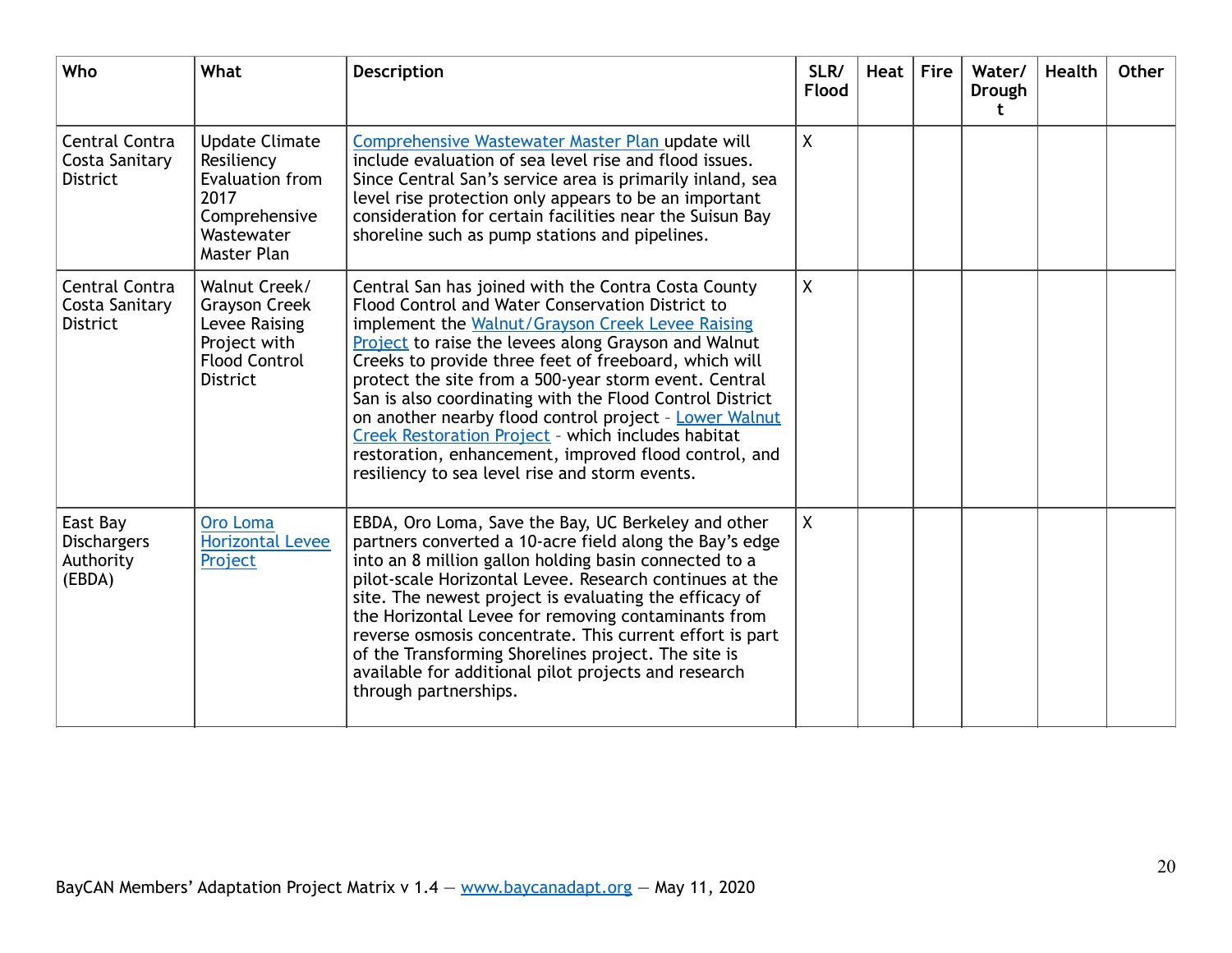| Who                                                   | What                                                  | <b>Description</b>                                                                                                                                                                                                                                                                                                                                                                                                                                                                                                                                                                                                                                                                                                                                                                                                                                                                       | SLR/<br>Flood | Heat | <b>Fire</b> | Water/<br><b>Drough</b><br>t | Health | <b>Other</b>     |
|-------------------------------------------------------|-------------------------------------------------------|------------------------------------------------------------------------------------------------------------------------------------------------------------------------------------------------------------------------------------------------------------------------------------------------------------------------------------------------------------------------------------------------------------------------------------------------------------------------------------------------------------------------------------------------------------------------------------------------------------------------------------------------------------------------------------------------------------------------------------------------------------------------------------------------------------------------------------------------------------------------------------------|---------------|------|-------------|------------------------------|--------|------------------|
| East Bay<br><b>Dischargers</b><br>Authority<br>(EBDA) | <b>Transforming</b><br>Shorelines (in<br>progress)    | EBDA is part of a team led by the San Francisco Estuary<br>Partnership focused on facilitating multi-benefit<br>projects along the San Francisco Bay shoreline that<br>provide resilience to sea level rise, improve water<br>quality, and restore and protect habitat. The project<br>received a grant from the Environmental Protection<br>Agency's San Francisco Bay Water Quality Improvement<br>Fund. EBDA's focus is on two projects: The First Mile<br>Horizontal Levee Project and the Hayward Natural<br>Treatment System Feasibility Study. The goal of the First<br>Mile Project is to design and seek permits for a full-<br>scale Horizontal Levee in the EBDA service area near<br>Oro Loma Marsh. The Hayward Feasibility study will<br>evaluate nature-based solutions for sea level rise<br>protection and water quality improvement at the<br>Hayward Oxidation Ponds. | $\mathsf{X}$  |      |             |                              |        |                  |
| <b>EBMUD</b>                                          | Water<br>Conservation<br><b>Strategic Plan</b>        | Updating this 2011 plan as part of drought<br>preparedness; target completion schedule is Spring<br>2021.                                                                                                                                                                                                                                                                                                                                                                                                                                                                                                                                                                                                                                                                                                                                                                                |               |      |             | X                            |        |                  |
| <b>EBMUD</b>                                          | Sustainability and<br><b>Resilience Policy</b>        | Guidance for EBMUD operations and development<br>adopted by EBMUD's board in 2018 and updated in 2020.<br>It is the policy of the EBMUD to provide reliable, high-<br>quality drinking water and wastewater service through<br>sustainable and resilient planning, design, and<br>construction, operations, maintenance, rehabilitation,<br>and disposal activities that manage long-term<br>economic, environmental, and human resource<br>benefits.                                                                                                                                                                                                                                                                                                                                                                                                                                    |               |      |             | $\mathsf{X}$                 | X      | $\boldsymbol{X}$ |
| <b>EBMUD</b>                                          | Sea level rise<br>design guidelines<br>for facilities | Creating SLR guidelines for EBMUD infrastructure.                                                                                                                                                                                                                                                                                                                                                                                                                                                                                                                                                                                                                                                                                                                                                                                                                                        | X             |      |             | X                            |        |                  |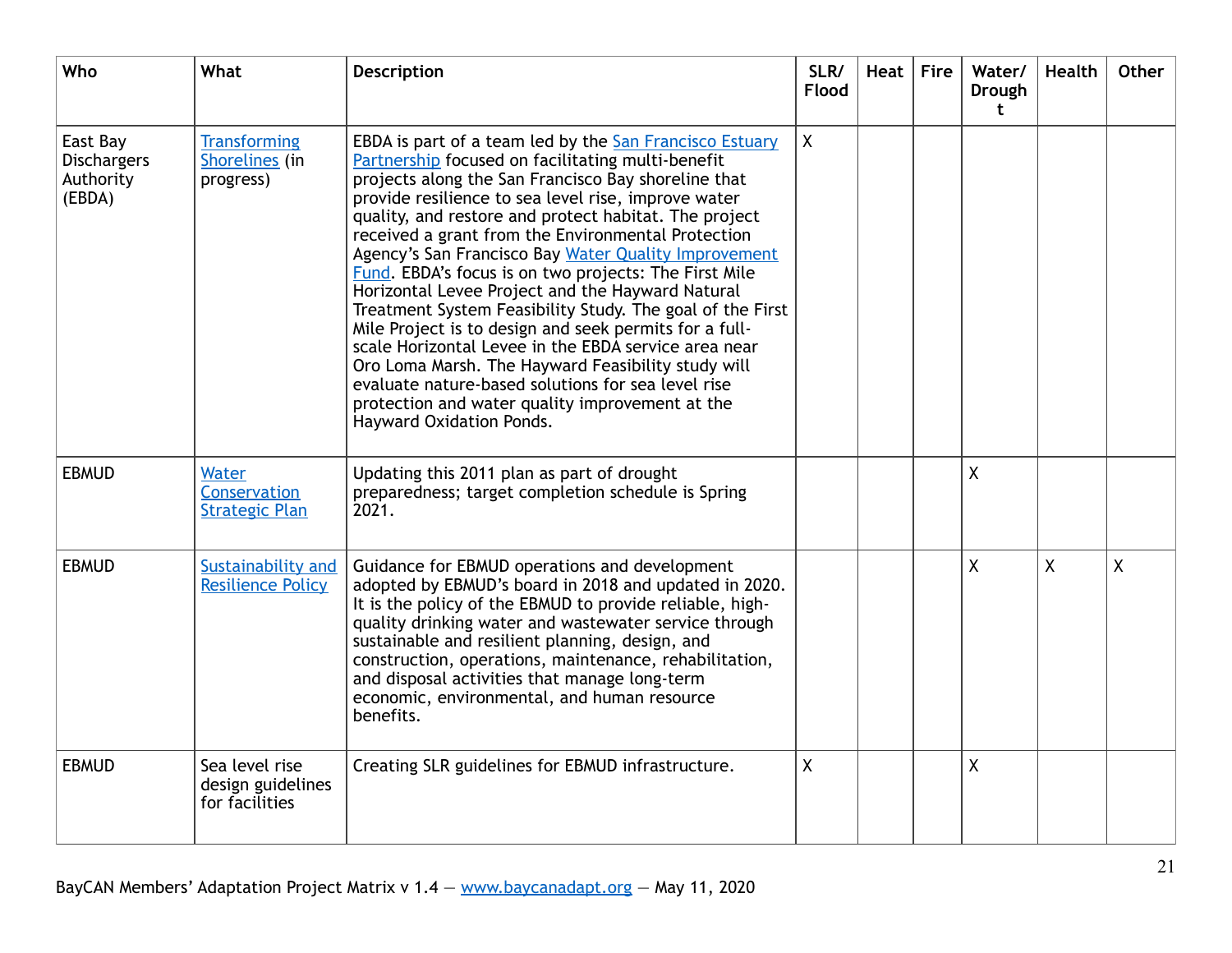| Who          | What                                              | <b>Description</b>                                                                                                                                                                                                                                                                                                                                                                                                                                                                        | SLR/<br>Flood | Heat         | <b>Fire</b>  | Water/<br>Drough<br>t. | Health       | <b>Other</b>            |
|--------------|---------------------------------------------------|-------------------------------------------------------------------------------------------------------------------------------------------------------------------------------------------------------------------------------------------------------------------------------------------------------------------------------------------------------------------------------------------------------------------------------------------------------------------------------------------|---------------|--------------|--------------|------------------------|--------------|-------------------------|
| <b>EBMUD</b> | <b>Climate Action</b><br>Plan                     | https://www.ebmud.com/files/6416/1178/0828/<br>Climate-Action-Plan-2021-WEB.PDF<br>In January 2021 the District published a Climate Action<br>plan that summarizes current and future efforts to<br>adapt to and mitigate the impacts of climate change,<br>including the goal of reaching carbon neutrality for the<br>water system by 2030, developing additional renewable<br>energy projects, and expanding the number of low- and<br>zero-emission vehicles in the District's fleet. | $\mathsf{X}$  | $\mathsf{X}$ | $\mathsf{X}$ | $\overline{X}$         | $\mathsf{X}$ |                         |
| <b>EBMUD</b> | <b>Water Supply</b><br>Management<br>Program 2040 | The program estimates EBMUD's water supply needs<br>over a thirty-year planning horizon and proposes a<br>diverse portfolio of policy initiatives and potential<br>projects to ensure that those needs can be met in dry<br>years.                                                                                                                                                                                                                                                        |               |              |              | X                      |              |                         |
| <b>EBMUD</b> | <b>PSPS</b> activities                            | Developed GIS mapping tool so that the water<br>operations team can communicate with field staff in<br>real time $-$ to see which pump stations are out of<br>power. Established a comprehensive strategy for pre-<br>season deployment of back-up power at critical<br>facilities to keep the water system running during PSPS<br>events.                                                                                                                                                |               |              | $\mathsf{X}$ | $\mathsf{X}$           |              |                         |
| Livermore    | <b>Climate Action</b><br>Plan                     | Update to 2012 CAP in progress. The updated CAP will<br>cover mitigation and adaptation.                                                                                                                                                                                                                                                                                                                                                                                                  | $\sf X$       | X            | X            | χ                      | X            |                         |
| Livermore    | <b>Building</b><br>electrification<br>reach code  | Early phases of building electrification reach code                                                                                                                                                                                                                                                                                                                                                                                                                                       |               |              |              |                        |              | $\overline{\mathsf{X}}$ |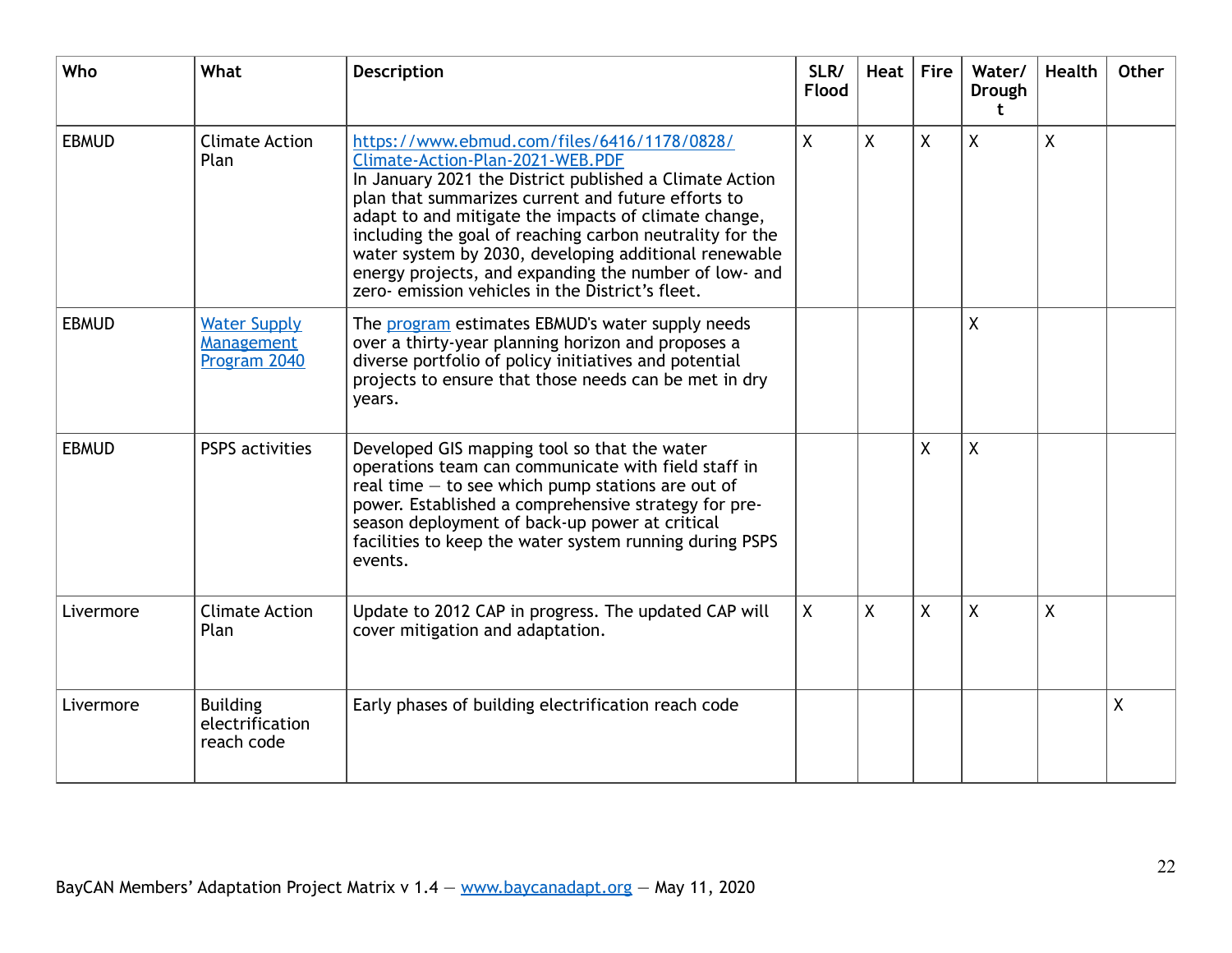| Who       | What                                                         | Description                                                                                                                                                                                                                                                                                                                                                                                                        | SLR/<br>Flood | Heat         | <b>Fire</b> | Water/<br>Drough<br>t | <b>Health</b> | Other |
|-----------|--------------------------------------------------------------|--------------------------------------------------------------------------------------------------------------------------------------------------------------------------------------------------------------------------------------------------------------------------------------------------------------------------------------------------------------------------------------------------------------------|---------------|--------------|-------------|-----------------------|---------------|-------|
| Livermore | Google<br>Environmental<br>Insights Explorer<br><b>Tools</b> | Partnership with Google to develop spatial tools on their<br>Environmental Insights Explorer tool. Current datasets<br>include emissions from buildings, emissions from<br>transportation, and rooftop solar potential. Tools under<br>development include tree canopy map and air quality<br>map. Early discussions of a pilot project to attach<br>Google air quality sensors to City's fleet.                   |               | $\mathsf{X}$ | X           |                       | X             |       |
| Livermore | Soil carbon<br>farming                                       | Early discussions with Stopwaste and LARPD about soil<br>carbon farming program in Livermore/Livermore-owned<br>grazing land in County                                                                                                                                                                                                                                                                             |               |              |             | χ                     |               | χ     |
| Livermore | Solar and battery<br>backup for<br>critical facilities       | Early discussions/analysis with EBCE to install solar and<br>battery backup on critical facilities (community center,<br>fire stations, police stations, etc).                                                                                                                                                                                                                                                     |               | $\mathsf{X}$ | X           |                       |               | X     |
| Oakland   | <b>Sea Level Rise</b><br>Road Map (2017)                     | Part of the Resilient Oakland project for the 100<br>Resilient Cities the 68-page Road Map builds on the<br>findings from previous studies by BCDC and MTC, as well<br>as other work carried out by the City and community<br>organizations, to document existing conditions, set<br>forth potential actions to address these conditions, and<br>continue focus on this critical area of the City's<br>resilience. | X             |              |             |                       |               |       |
| Oakland   | <b>Resilient Oakland</b><br>Playbook                         | Strategy document developed to help the City tackle<br>systemic and structural challenges. The playbook<br>outlines ways to work together to help the community<br>can stay rooted, ensure equitable access to quality<br>education and develop good jobs, stable housing, public<br>safety and vibrant streets.                                                                                                   | X             | X            | χ           | X                     | X             |       |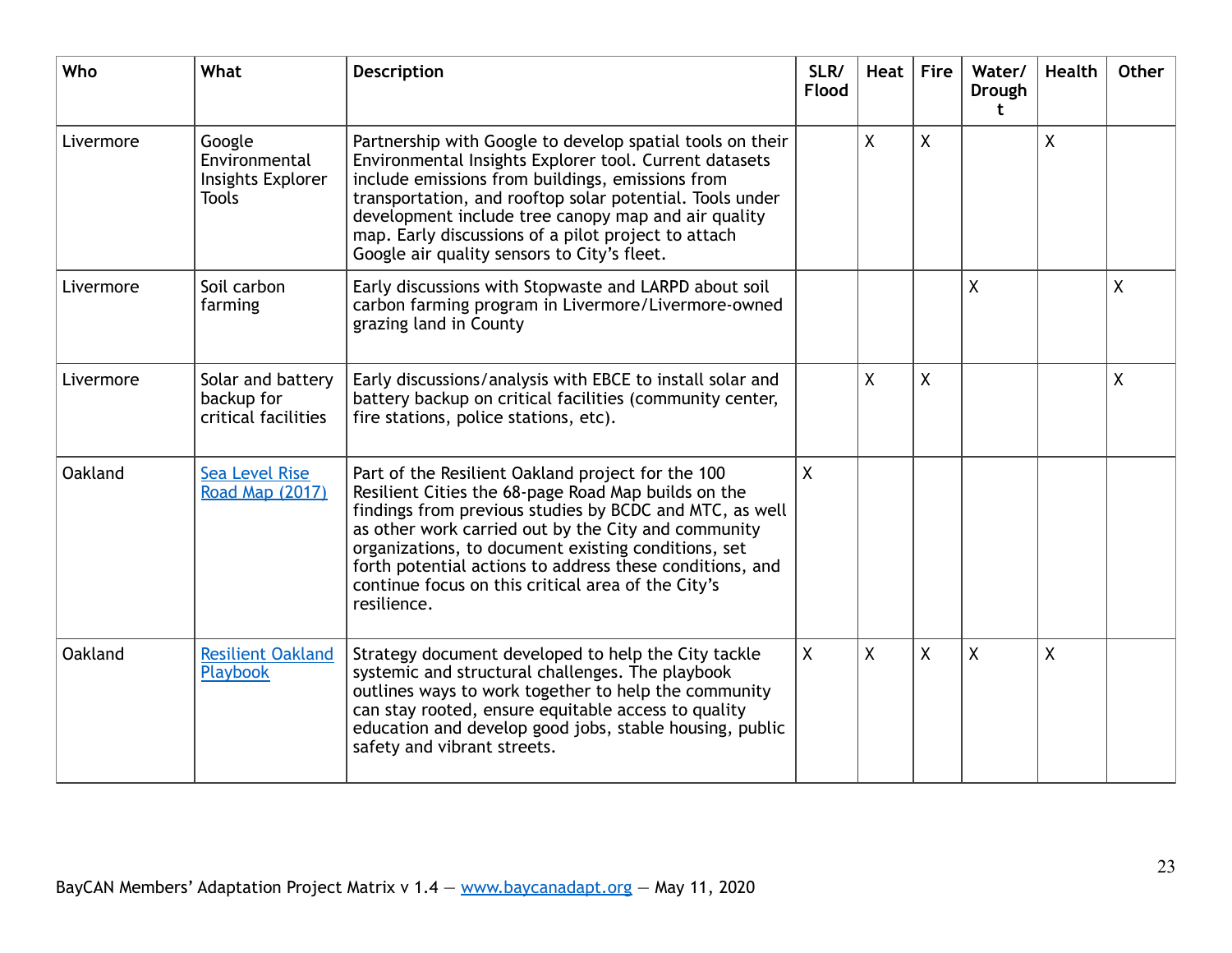| Who            | What                                                                          | <b>Description</b>                                                                                                                                                                                                                                                                                                                                                                                                                                                                                                                                                                                                                                                                                                                   | SLR/<br><b>Flood</b> | Heat         | <b>Fire</b>  | Water/<br>Drough<br>t | <b>Health</b> | Other   |
|----------------|-------------------------------------------------------------------------------|--------------------------------------------------------------------------------------------------------------------------------------------------------------------------------------------------------------------------------------------------------------------------------------------------------------------------------------------------------------------------------------------------------------------------------------------------------------------------------------------------------------------------------------------------------------------------------------------------------------------------------------------------------------------------------------------------------------------------------------|----------------------|--------------|--------------|-----------------------|---------------|---------|
| <b>Oakland</b> | Oakland 2030<br><b>Equitable Climate</b><br><b>Action Plan</b>                | Adopted by Council July 2020, the 2030 ECAP<br>establishes actions that the City and its partners will<br>take by 2030 to equitably reduce Oakland's climate<br>emissions and adapt to a changing climate.                                                                                                                                                                                                                                                                                                                                                                                                                                                                                                                           | $\sf X$              | $\mathsf{X}$ | $\mathsf{X}$ |                       | X             | $\sf X$ |
| <b>Oakland</b> | Local Hazard<br>Mitigation Plan &<br>Climate Risk /<br><b>Adaptation Plan</b> | Oakland is updating its LHMP on an expedited timeline -<br>completion expected 3/31/21. Building on the LHMP,<br>and per the 2030 ECAP, in the next 1-3 years Oakland<br>will start work to create a Climate Vulnerability<br>Assessment & Comprehensive Adaptation Plan. This<br>plan will involve substantial community engagement,<br>and will also leverage the General Plan update process,<br>which will be happening around the same time.                                                                                                                                                                                                                                                                                    | $\mathsf{X}$         | X            | X            | X                     | χ             | X       |
| <b>Oakland</b> | <b>Resilience Hubs</b>                                                        | Using the framework developed by USDN, Oakland has<br>started work to develop an internal definition of a<br>Resilience Hub sited in or at municipal facilities.                                                                                                                                                                                                                                                                                                                                                                                                                                                                                                                                                                     | $\mathsf{X}$         | X            | X            | χ                     | χ             | $\sf X$ |
| San Francisco  | <b>Hazards and</b><br><b>Climate</b><br><b>Resilience Plan</b><br>(2020)      | San Francisco's blueprint to better understand and<br>address the impacts of both sudden and slower moving<br>disasters on our assets and our people. It identifies the<br>hazards, vulnerabilities, and consequences the city can<br>expect to face without action and proposes over 90<br>strategies to mitigate risks and adapt to unavoidable<br>climate impacts. The HCR is the update to the 2014<br>Hazard Mitigation Plan and is one of the key<br>implementation plans for the Community Safety<br>Element of the San Francisco General Plan. It also<br>complements the City's Climate Action Plan, a roadmap<br>for eliminating greenhouse gas emissions in order to<br>minimize the severity of climate-related hazards. | $\mathsf{X}$         | X            | X            | X                     | χ             |         |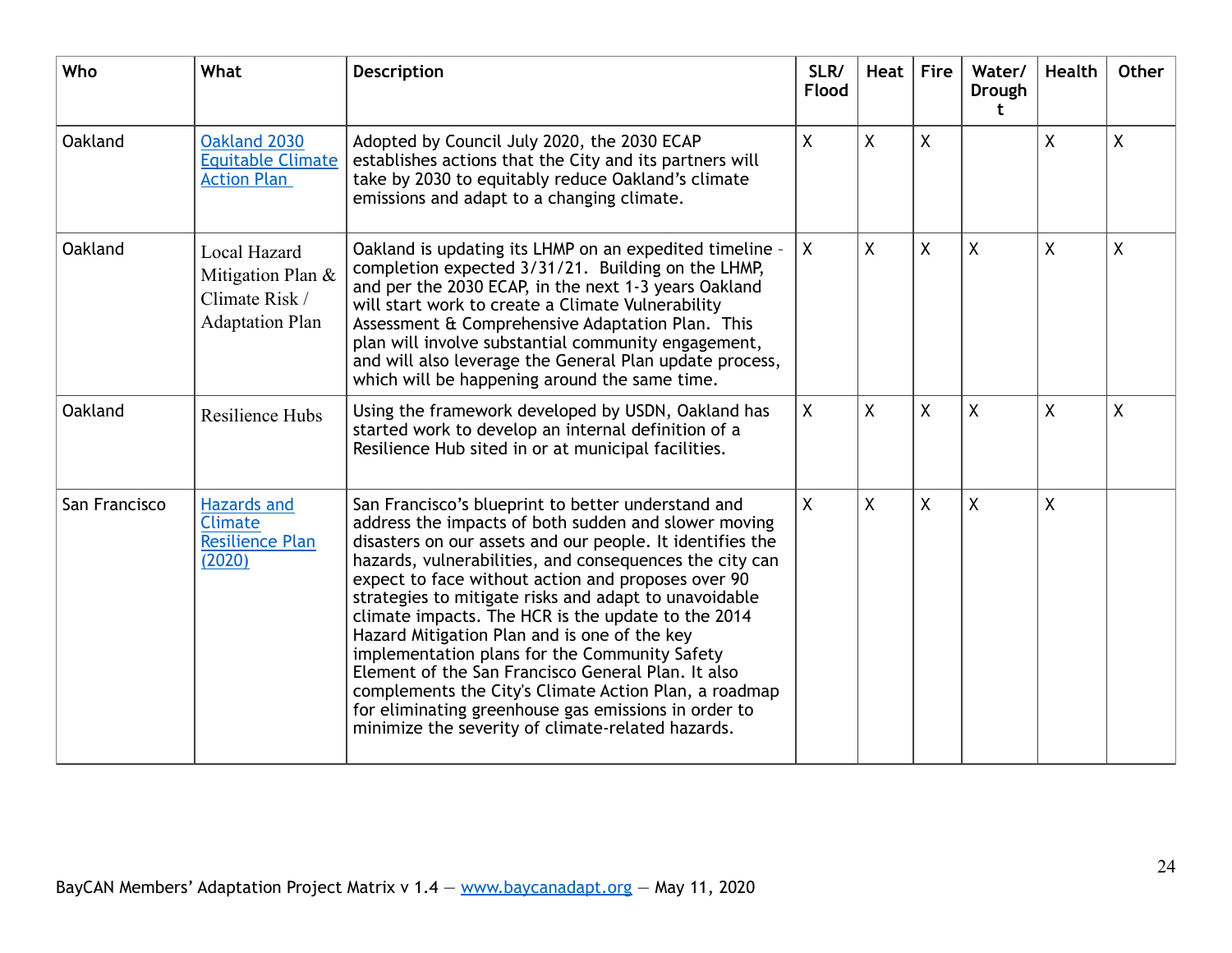| Who           | What                                                                                                            | <b>Description</b>                                                                                                                                                                                                                                                                                                                                                                   | SLR/<br><b>Flood</b> | Heat | <b>Fire</b> | Water/<br><b>Drough</b><br>t | Health  | Other |
|---------------|-----------------------------------------------------------------------------------------------------------------|--------------------------------------------------------------------------------------------------------------------------------------------------------------------------------------------------------------------------------------------------------------------------------------------------------------------------------------------------------------------------------------|----------------------|------|-------------|------------------------------|---------|-------|
| San Francisco | <b>Guidance for</b><br><b>Incorporating Sea</b><br>Level Rise into<br><b>Capital Planning</b><br><b>Updated</b> | 37-page 2015 document includes a checklist to guide<br>departments in addressing sea level rise in their capital<br>planning projects. Updated in 2020.                                                                                                                                                                                                                              | $\mathsf{X}$         |      |             |                              |         |       |
|               | guidance (and<br>important docs)<br>are here;<br>https://                                                       |                                                                                                                                                                                                                                                                                                                                                                                      |                      |      |             |                              |         |       |
|               | onesanfrancisco.o<br>rg/sea-level-rise-<br>guidance                                                             |                                                                                                                                                                                                                                                                                                                                                                                      |                      |      |             |                              |         |       |
| San Francisco | <b>Embarcadero Sea</b><br><b>Wall Program (In</b><br>progress)                                                  | The Port is leading this massive citywide effort to<br>strengthen the 100-year-old Embarcadero Seawall to<br>address seismic issues and sea level rise to create a<br>more sustainable and resilient waterfront. One of the<br>largest projects in the Bay Area and California.<br>Expected to cost \$5 billion. Project has now been<br>expanded to cover entire 7-mile waterfront. | $\boldsymbol{X}$     |      |             |                              |         |       |
| San Francisco | <b>Extreme</b><br>precipitation<br>modeling and<br>projections (in<br>progress)                                 | Working with LBL and Silvestrum on a project to model<br>extreme precipitation events using historic storm data<br>in combination with dynamically downscaled climate<br>projections                                                                                                                                                                                                 | $\mathsf{X}$         |      |             | $\overline{\mathsf{X}}$      |         |       |
| San Francisco | <b>San Francisco</b><br><b>Climate &amp; Health</b><br>Profile $-$ (2015)                                       | 44-page report prepared by SF Department of Public<br>Health with a Center for Disease Control (CDC) grant,<br>identifies local health impacts from climate change,<br>highlights populations and locations that are especially<br>vulnerable, and paves the way for public health<br>adaptation strategies.                                                                         |                      | X    |             |                              | $\sf X$ |       |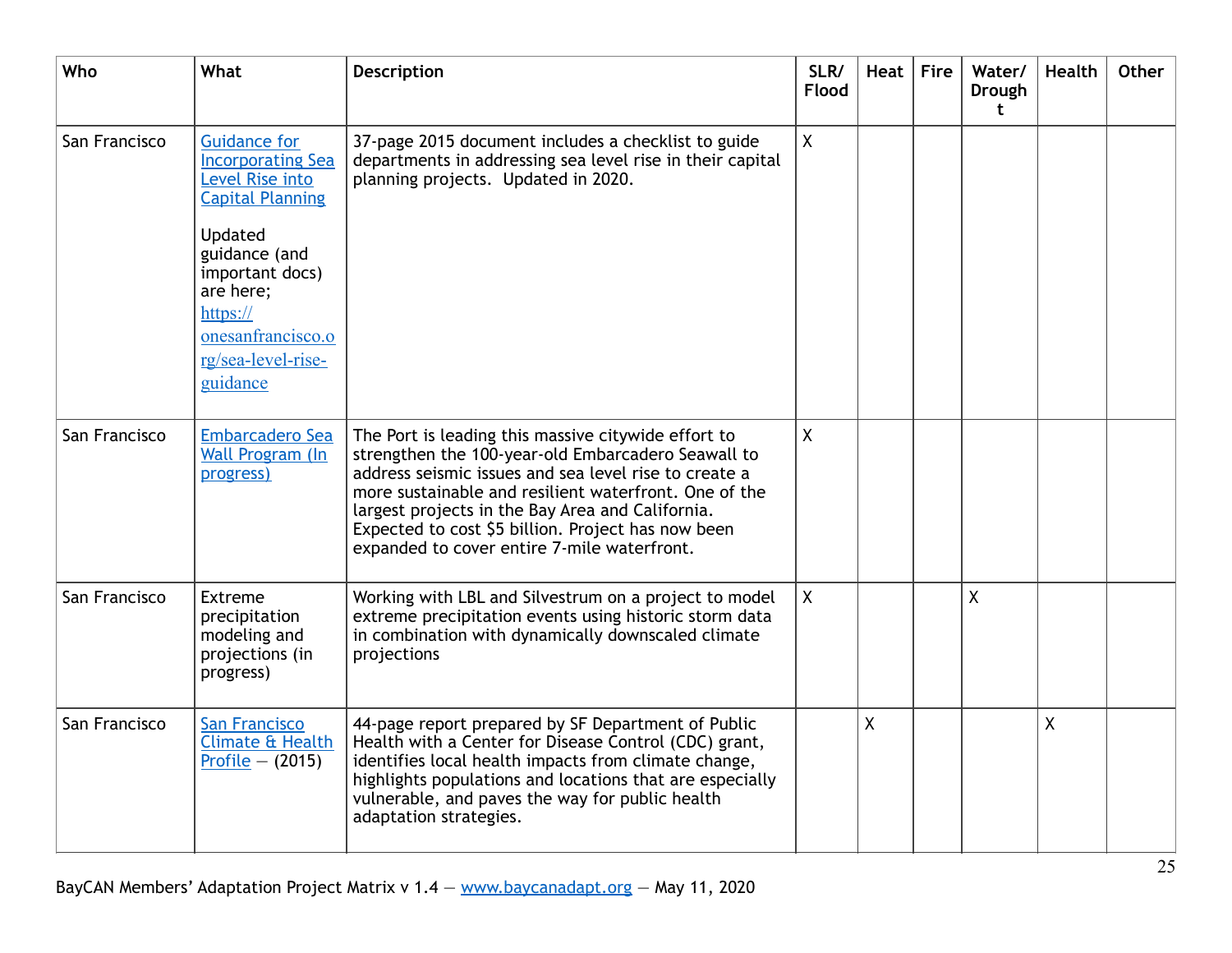| Who           | What                                                                      | Description                                                                                                                                                                                                                                                                                                                                                      | SLR/<br>Flood | Heat               | <b>Fire</b> | Water/<br><b>Drough</b><br>t | <b>Health</b>      | <b>Other</b> |
|---------------|---------------------------------------------------------------------------|------------------------------------------------------------------------------------------------------------------------------------------------------------------------------------------------------------------------------------------------------------------------------------------------------------------------------------------------------------------|---------------|--------------------|-------------|------------------------------|--------------------|--------------|
| San Francisco | <b>Heat</b><br>Vulnerability<br><b>Assessment and</b><br>Story Map (2019) | Interactive story map illustrates a recent assessment<br>conducted by the Department of Public Health that<br>examines how extreme heat impacts public health.                                                                                                                                                                                                   |               | $\pmb{\mathsf{X}}$ |             |                              | $\pmb{\mathsf{X}}$ |              |
| San Francisco | <b>Mainstreaming</b><br>climate exposure<br>evaluation                    | Project led by the Water Utility Climate Alliance<br>(WUCA) with the San Francisco Public Utilities<br>Commission and Denver Water piloting an approach to<br>mainstream climate adaptation by considering potential<br>climate change impacts on core water utility business<br>functions (i.e. Health and Safety; Watershed<br>management; Business Services). |               |                    | $\sf X$     |                              |                    |              |
| San Francisco | <b>Water Supply</b><br>Long Term<br>Vulnerability<br>Assessment           | Developing long-term vulnerability assessment for Hetch<br>Hetchy Regional Water System, the San Francisco Public<br>Utilities Commission's water supply system.                                                                                                                                                                                                 |               |                    |             | $\mathsf{X}$                 |                    |              |
| San Leandro   | <b>Climate Action</b><br>Plan Update (in<br>progress)                     | CAP 2.0 process in development, aiming for completion<br>in spring 2021.                                                                                                                                                                                                                                                                                         | $\sf X$       | $\mathsf{X}$       | X           | X                            | X                  |              |
| San Leandro   | Resilience hubs                                                           | Partnering with NorCal Resilience Network and a<br>number of other agencies for a community partner<br>capacity building program around resilience hubs.<br>Funded by USDN grant.                                                                                                                                                                                | X             | $\mathsf{X}$       | $\sf X$     | X                            | $\sf X$            |              |
| San Leandro   | Street tree<br>planting                                                   | Working with CBOs on street tree planting, funded<br>currently by CARB grant.                                                                                                                                                                                                                                                                                    |               | $\sf X$            |             |                              | $\sf X$            |              |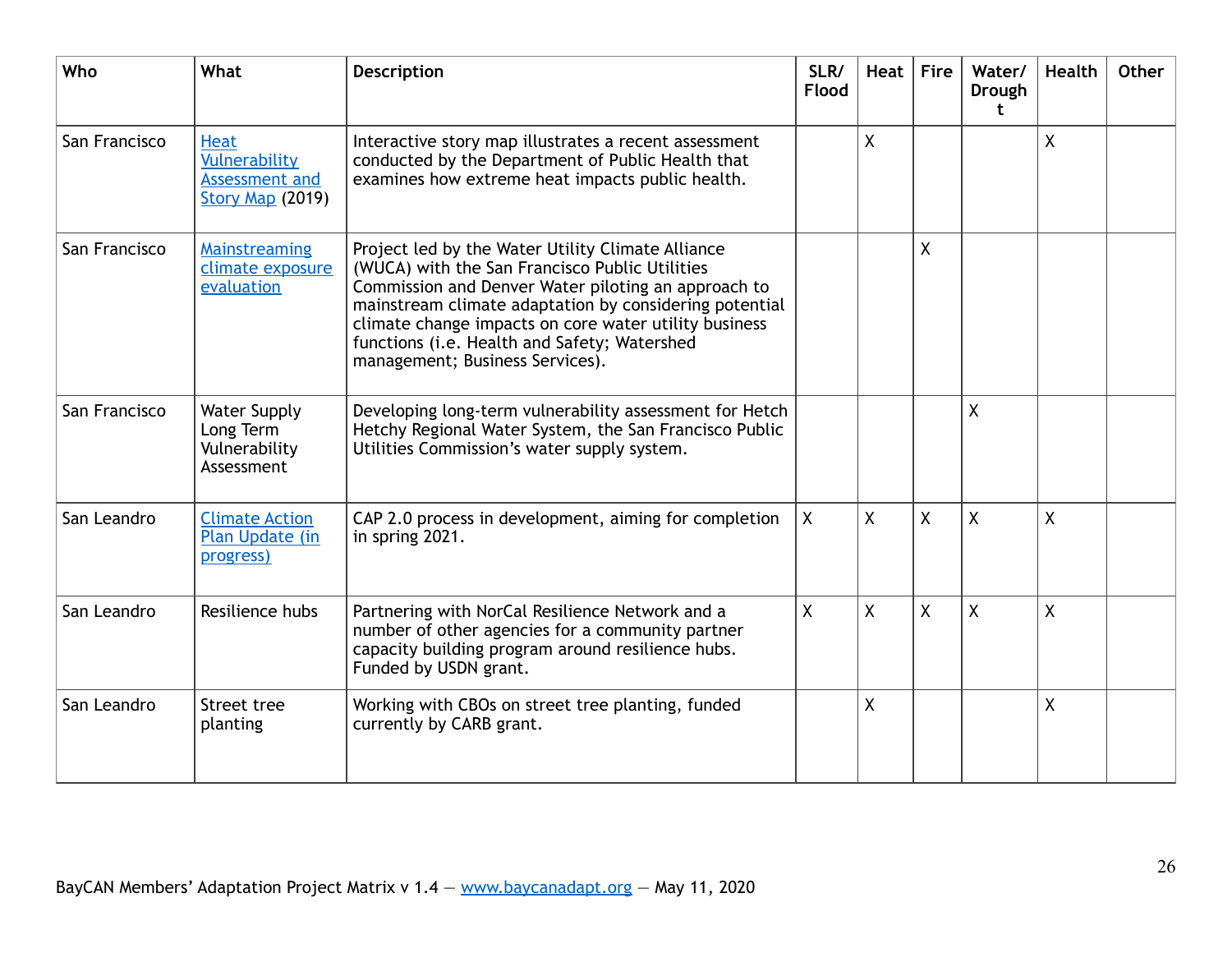| Who                                                 | What                                                                                  | <b>Description</b>                                                                                                                                                                                                                                                                              | SLR/<br>Flood | Heat    | Fire           | Water/<br>Drough<br>t | <b>Health</b> | <b>Other</b> |
|-----------------------------------------------------|---------------------------------------------------------------------------------------|-------------------------------------------------------------------------------------------------------------------------------------------------------------------------------------------------------------------------------------------------------------------------------------------------|---------------|---------|----------------|-----------------------|---------------|--------------|
| San Leandro                                         | Integrated<br><b>Treatment</b><br><b>Wetland and Sea</b><br><b>Level Rise Project</b> | SF Bay Restoration Authority \$539,000 grant for 4-acre<br>project to convert a wastewater storage basin to an<br>integrated treatment wetland, habitat restoration and<br>sea level rise project. Currently design completion<br>estimated for spring/summer 2021 and installation in<br>2022. | $\mathsf{X}$  |         |                |                       |               |              |
| San Leandro                                         | Microgrid at<br><b>Water Pollution</b><br><b>Control Plant</b>                        | Solar array installed last year at the water pollution<br>control plant. Currently in design phase for battery<br>backup.                                                                                                                                                                       |               |         |                | χ                     | χ             |              |
| San Leandro                                         | Food for San<br><b>Leandro Families</b>                                               | Emergency distribution of groceries and food for<br>families, started before COVID. Aiming to expand in the<br>coming year with other partners and investigate<br>community garden locations.                                                                                                   |               |         |                |                       | $\sf X$       |              |
| San Leandro                                         | Digital inclusion<br>study                                                            | Currently doing needs assessment to understand what<br>gaps residents are experiencing. This will be paired with<br>expansion of the existing fiber optic network when<br>needs are understood.                                                                                                 |               |         |                |                       |               | $\sf X$      |
| <b>SOUTH BAY</b><br><b>BAYCAN</b><br><b>MEMBERS</b> |                                                                                       |                                                                                                                                                                                                                                                                                                 |               |         |                |                       |               |              |
| Palo Alto                                           | 2020<br>Sustainability and<br><b>Climate Action</b><br>Plan                           | 2021-22 workplan in process. Includes seven priority<br>areas including sea level rise. Aims to reduce GHG<br>emissions by 80% by 2030 from 1990 levels. For more<br>information visit cityofpaloalto.org/sustainabilityplan                                                                    | X             | $\sf X$ | $\overline{X}$ | $\mathsf{X}$          | $\sf X$       |              |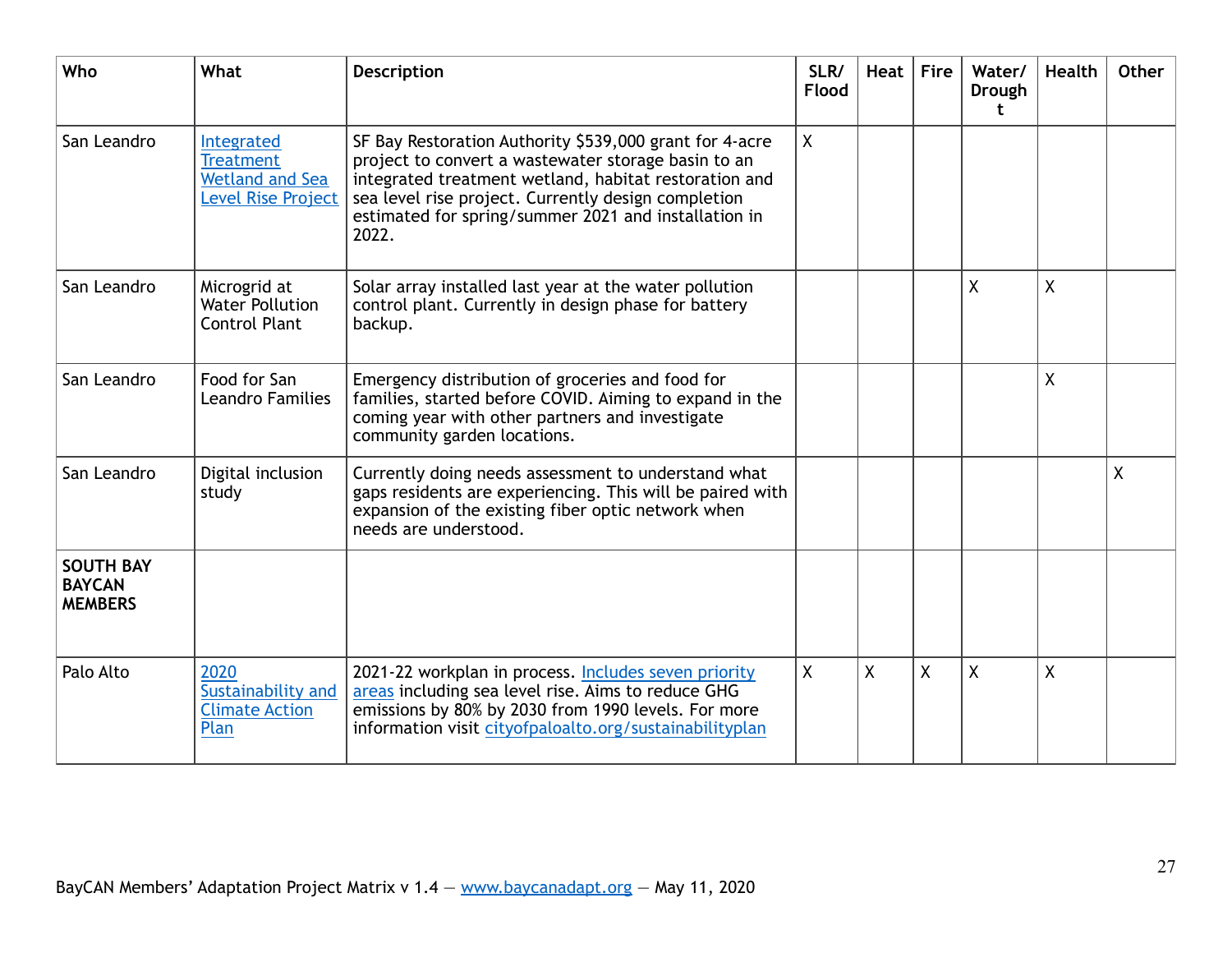| Who                                    | What                                                                                       | <b>Description</b>                                                                                                                                                                                                                                                                                                               | SLR/<br>Flood             | Heat | <b>Fire</b> | Water/<br>Drough<br>t | <b>Health</b> | <b>Other</b> |
|----------------------------------------|--------------------------------------------------------------------------------------------|----------------------------------------------------------------------------------------------------------------------------------------------------------------------------------------------------------------------------------------------------------------------------------------------------------------------------------|---------------------------|------|-------------|-----------------------|---------------|--------------|
| Palo Alto                              | <b>Sea Level Rise</b><br><b>Adaptation Policy</b>                                          | Completed.                                                                                                                                                                                                                                                                                                                       | X                         |      |             |                       |               |              |
| Palo Alto                              | <b>Sea Level Rise</b><br>Vulnerability<br>Assessment and<br>Plan.                          | In process. Public meetings run from March through<br>December 2021. Goal is to have Council accept the Sea<br>Level Rise Adaptation Plan in December 2021. See<br>cityofpaloalto.org/sealevelrise for more information.                                                                                                         | X                         |      |             |                       | χ             | $\mathsf{X}$ |
| Palo Alto                              | <b>Horizontal Levee</b><br><b>Pilot Project</b>                                            | This project aims to restore historic transitional habitat<br>along the Bay's shoreline, provide a transitional ecotone<br>slope to keep pace with some sea level rise, and<br>provide data for larger flood protection levee<br>improvements. Project anticipates permitting and final<br>design in 2022 and construction 2023. | $\sf X$                   |      |             |                       |               | $\mathsf{X}$ |
| Palo Alto<br>(lead is<br>Valley Water) | <b>Flood Basin Tide</b><br>Gate Repair                                                     | This project, led by Valley Water, will repair the Palo<br>Alto Flood Basin tide gate and will consider sea level<br>rise adaptations in the design.                                                                                                                                                                             | $\boldsymbol{\mathsf{x}}$ |      |             |                       |               |              |
| <b>Valley Water</b>                    | Levee<br>Improvements                                                                      | Project alternatives from SAFER are now under<br>consideration by the Valley Water Shoreline Phase II<br>project.                                                                                                                                                                                                                |                           |      |             |                       |               |              |
| Palo Alto                              | Regional water<br><b>Quality Control</b><br>Plant (RWQCP)<br>Secondary Outfall<br>Project. | This project provides maintenance for the existing 52-<br>year old outfall pipe, pump replacement for effluent<br>discharged to Renzel Marsh, and reliable transport of<br>treated wastewater effluent under projected climate<br>change and sea level rise scenarios.                                                           | X                         |      |             |                       | X             |              |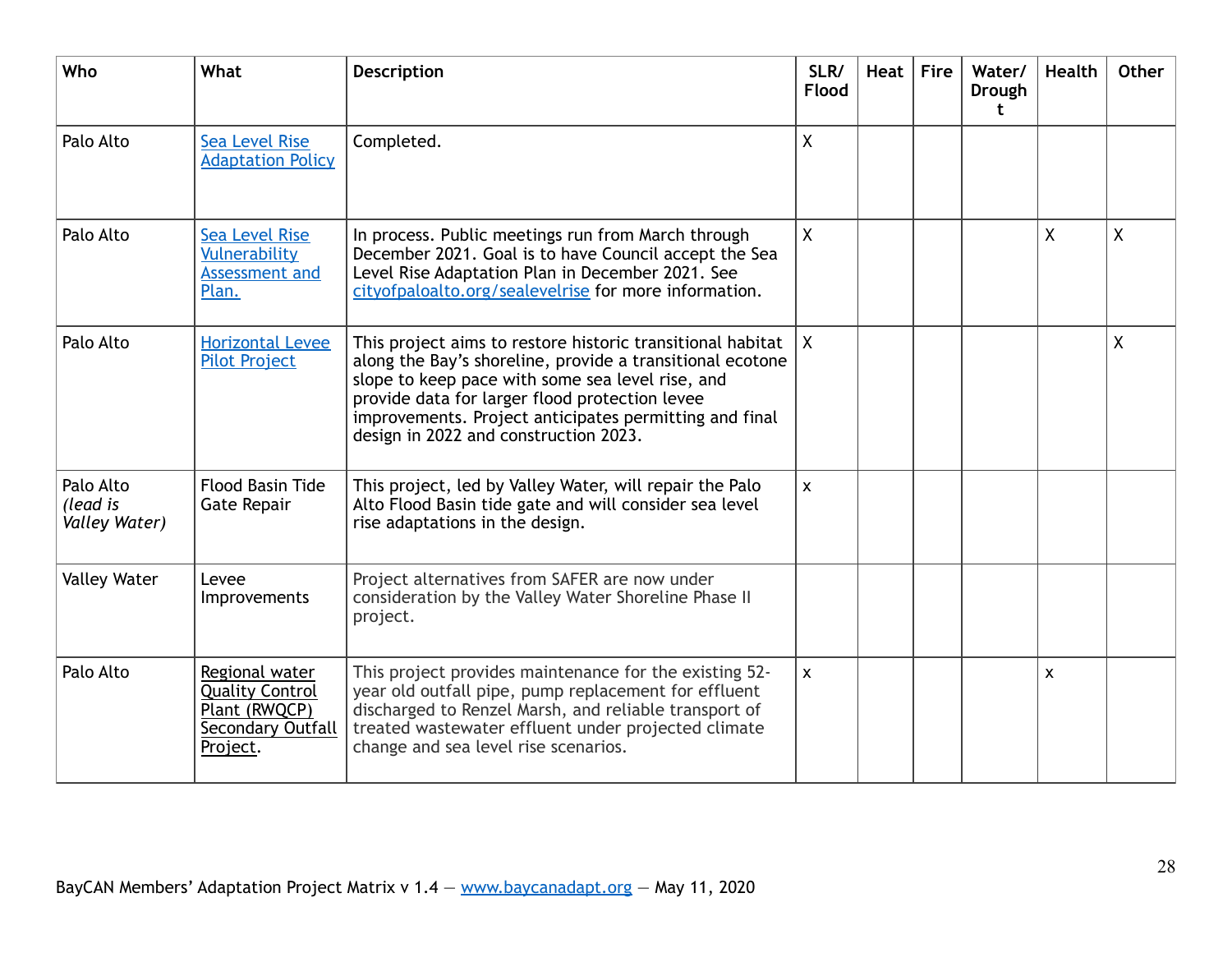| Who                 | What                                                                  | <b>Description</b>                                                                                                                                                                                                                                                                                                                                                                                                                                                                                                | SLR/<br><b>Flood</b> | Heat | <b>Fire</b> | Water/<br>Drough | <b>Health</b> | Other |
|---------------------|-----------------------------------------------------------------------|-------------------------------------------------------------------------------------------------------------------------------------------------------------------------------------------------------------------------------------------------------------------------------------------------------------------------------------------------------------------------------------------------------------------------------------------------------------------------------------------------------------------|----------------------|------|-------------|------------------|---------------|-------|
| Palo Alto           | <b>One Water Plan</b>                                                 | Embarking on a "One Water" planning effort which will<br>incorporate all potable and non-potable water supply<br>options with dry year availability as a key criteria.                                                                                                                                                                                                                                                                                                                                            |                      |      |             | $\mathsf{x}$     |               |       |
| Palo Alto           | Northwest County<br>Recycled Water<br>Strategic Plan                  | In partnership with Valley Water, completed Northwest<br>County Recycled Water Strategic Plan for expanding<br>production and regional use of recycled water.                                                                                                                                                                                                                                                                                                                                                     |                      |      |             | $\mathsf{x}$     |               |       |
| Palo Alto           | <b>Advanced Water</b><br><b>Purification</b><br>System                | Designing onsite advanced water purification at Palo<br>Alto wastewater treatment plant to reduce recycled<br>water salinity.                                                                                                                                                                                                                                                                                                                                                                                     |                      |      |             | X                |               |       |
| Palo Alto           | <b>Regional Recycled</b><br><b>Water Program</b>                      | Currently produces and provides recycled water to Palo<br>Alto and Mountain View facilities.                                                                                                                                                                                                                                                                                                                                                                                                                      |                      |      |             | $\mathsf{x}$     |               |       |
| San Mateo<br>County | <b>Flood and Sea</b><br><b>Level Rise</b><br><b>Resiliency Agency</b> | New agency covering 20 cities -first of its kind in the<br>Bay Area $-$ to deal with sea level rise through a<br>countywide approach. The agency will consolidate the<br>work of the SMC Flood Control District (FCD) and Flood<br>Resiliency Program (FRP) and initiate new countywide<br>efforts to address sea level rise, flooding, coastal<br>erosion, and large-scale stormwater infrastructure<br>improvements through integrated regional planning,<br>project implementation, and long-term maintenance. | X                    |      |             |                  |               |       |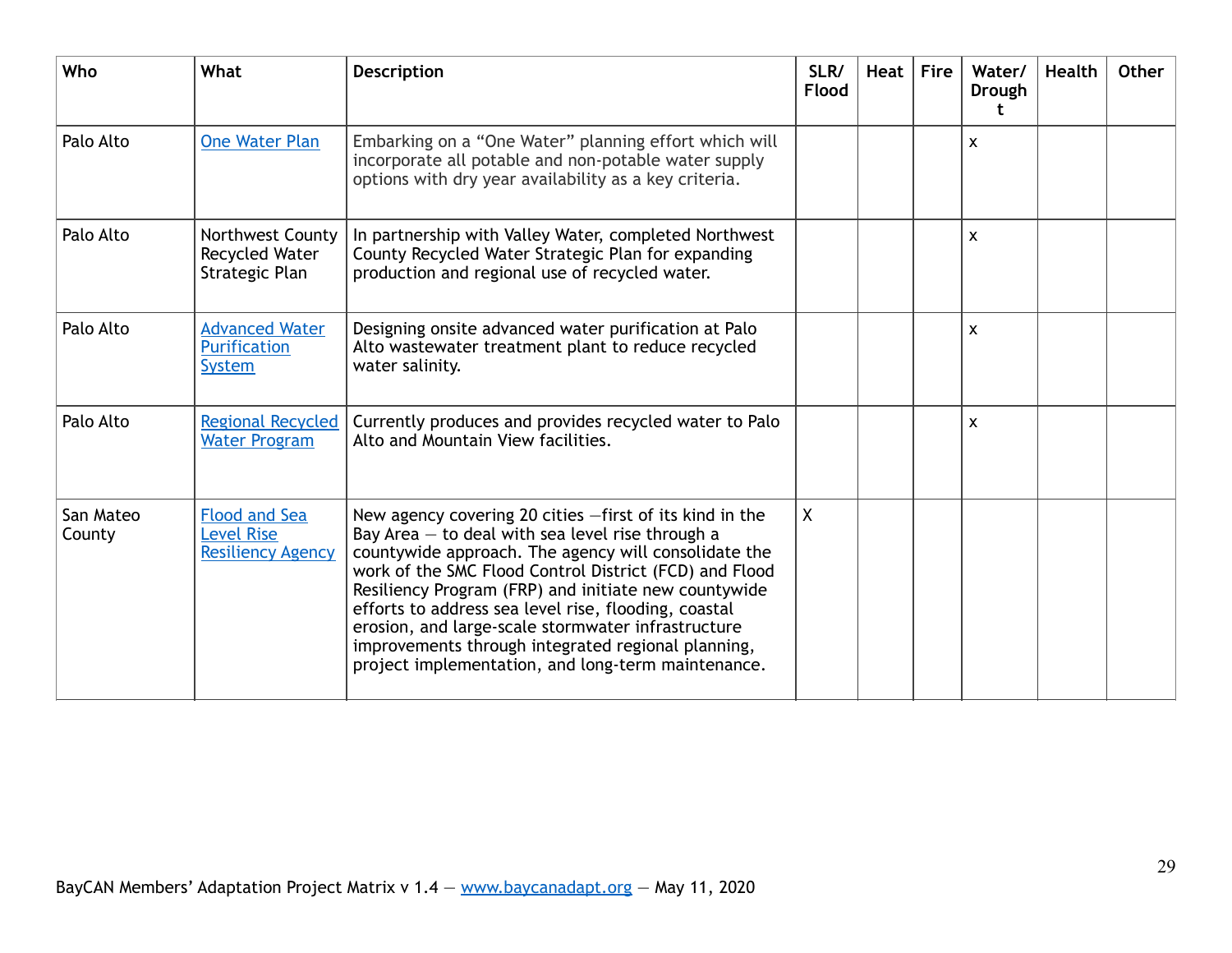| Who                 | <b>What</b>                                                                               | <b>Description</b>                                                                                                                                                                                                                                                                                                                                                                                                                                                                                                          | SLR/<br><b>Flood</b> | Heat | <b>Fire</b>  | Water/<br>Drough | <b>Health</b> | Other |
|---------------------|-------------------------------------------------------------------------------------------|-----------------------------------------------------------------------------------------------------------------------------------------------------------------------------------------------------------------------------------------------------------------------------------------------------------------------------------------------------------------------------------------------------------------------------------------------------------------------------------------------------------------------------|----------------------|------|--------------|------------------|---------------|-------|
| San Mateo<br>County | <b>Climate Ready</b><br><b>San Mateo County</b>                                           | Local governments, non-profit and community-based<br>organizations, businesses, and other partners are<br>working together as the Climate Ready San Mateo<br>County (SMC) Collaborative. Have held four major<br>workshops on key topics. The Collaborative fosters<br>collaboration and collectively finds solutions to climate<br>change challenges in San Mateo County including<br>wildfire, extreme storms, heat, sea level rise, etc. with<br>overlays for social vulnerability, public health and<br>transportation. | $\sf X$              | X    | $\mathsf{X}$ | $\sf X$          | $\sf X$       |       |
| San Mateo<br>County | San Mateo County<br><b>Bayside Wetlands</b><br>Vulnerability<br>Assessment                | Point Blue, in partnership with local stakeholders, is<br>quantitatively evaluating the broader ecosystem<br>functions and services of tidal marshes along San Mateo<br>County baylands, and modeling how services are<br>projected to change with sea level rise.                                                                                                                                                                                                                                                          | $\boldsymbol{X}$     |      |              |                  |               |       |
| San Mateo<br>County | East Palo Alto and<br><b>Dumbarton Bridge</b><br><b>Resiliency Study</b><br>(in progress) | SB1 grant with BCDC to conduct assessment of East Palo<br>Alto and the area around the west end of Dumbarton<br>Bridge.                                                                                                                                                                                                                                                                                                                                                                                                     | $\mathsf{X}$         |      |              |                  |               |       |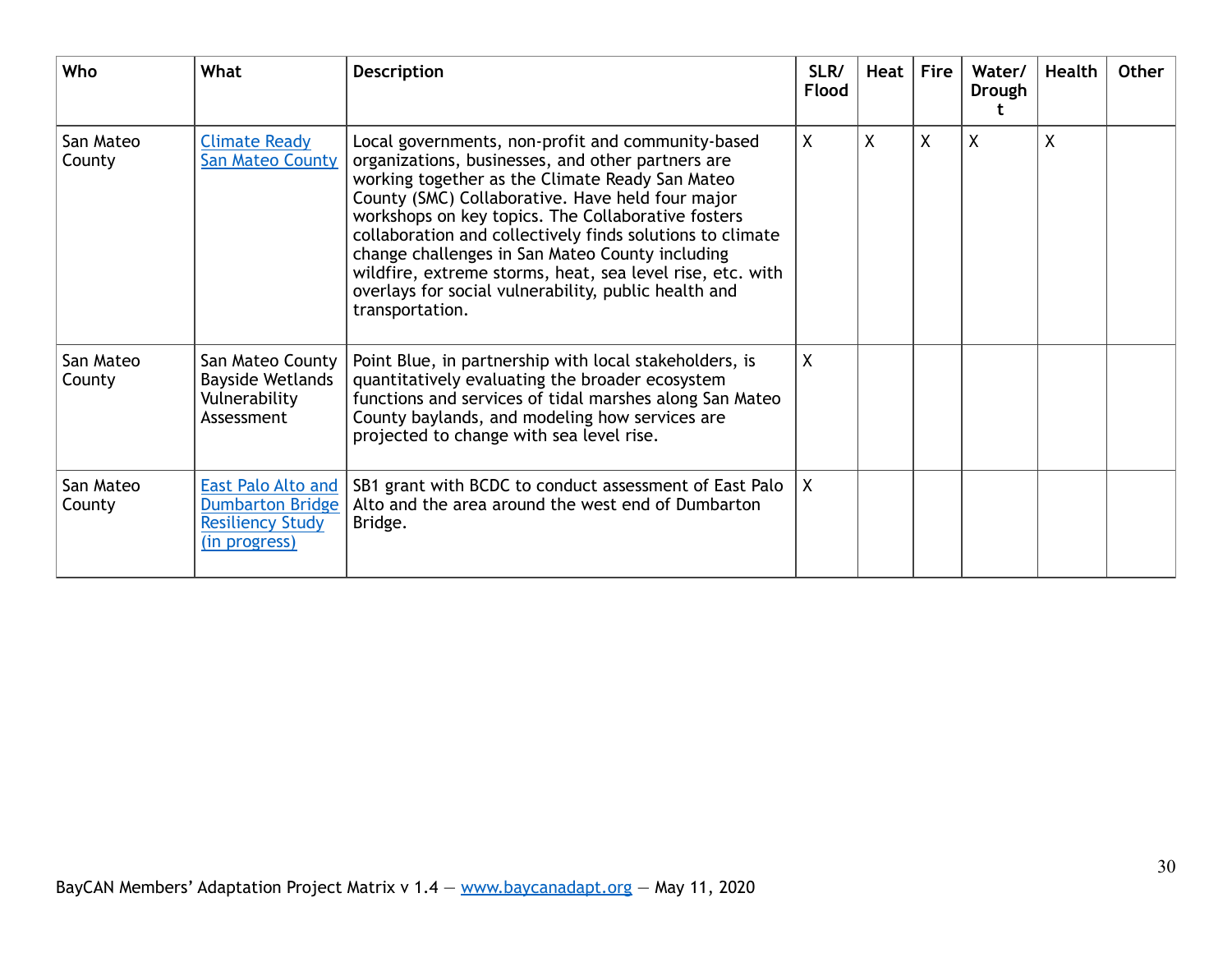| Who                 | What                                                                                    | <b>Description</b>                                                                                                                                                                                                                                                                                                                                                                                                                                                                                                                                                                                                                                                                                         | SLR/<br>Flood | Heat | <b>Fire</b> | Water/<br>Drough<br>t | <b>Health</b> | <b>Other</b> |
|---------------------|-----------------------------------------------------------------------------------------|------------------------------------------------------------------------------------------------------------------------------------------------------------------------------------------------------------------------------------------------------------------------------------------------------------------------------------------------------------------------------------------------------------------------------------------------------------------------------------------------------------------------------------------------------------------------------------------------------------------------------------------------------------------------------------------------------------|---------------|------|-------------|-----------------------|---------------|--------------|
| San Mateo<br>County | <b>Pilot Projects for</b><br>Community<br>adaptation<br>planning (2019)                 | As part of the SB1 grant, the County supported two pilot $ X $<br>projects: Half Moon Bay received support to partner<br>with Ayundando Latinos A Soñar (ALAS), Senior<br>Coastsiders, and Youth Leadership Institute (YLI) of San<br>Mateo to increase involvement and input from typically<br>underrepresented populations in their Climate Action<br>and Adaptation Planning process. The project also aims<br>to build capacity of underrepresented community<br>leaders to encourage participation in future planning<br>efforts.                                                                                                                                                                     |               |      |             |                       |               |              |
|                     |                                                                                         | The East Palo Alto Community Vulnerability Adaptation<br>Planning Project, empowered socially vulnerable<br>communities in East Palo Alto to respond to climate<br>change and sea level rise. The project built the capacity<br>of key community leaders and stakeholders in sea-level<br>rise vulnerability planning and facilitated identification<br>of preliminary community-defined priorities and<br>adaptation strategies. This ongoing effort is coordinated<br>by Acterra with leadership from East Palo Alto Climate<br>Change Community Team and involves several<br>community organizations including Youth United for<br>Community Action, Anamatangi Polynesian Voices, and<br>Nuestra Casa. |               |      |             |                       |               |              |
| San Mateo<br>County | <b>Coyote Point</b><br>Vulnerability<br><b>Assessment and</b><br><b>Adaptation Plan</b> | The County and the City of San Mateo are working on a<br>vulnerability assessment and adaptation plan for Coyote<br>Point, a park and recreation area on the Bay that sits<br>within the City of San Mateo's boundaries and where the<br>County of San Mateo is the primary landowner.                                                                                                                                                                                                                                                                                                                                                                                                                     | X             |      |             |                       |               |              |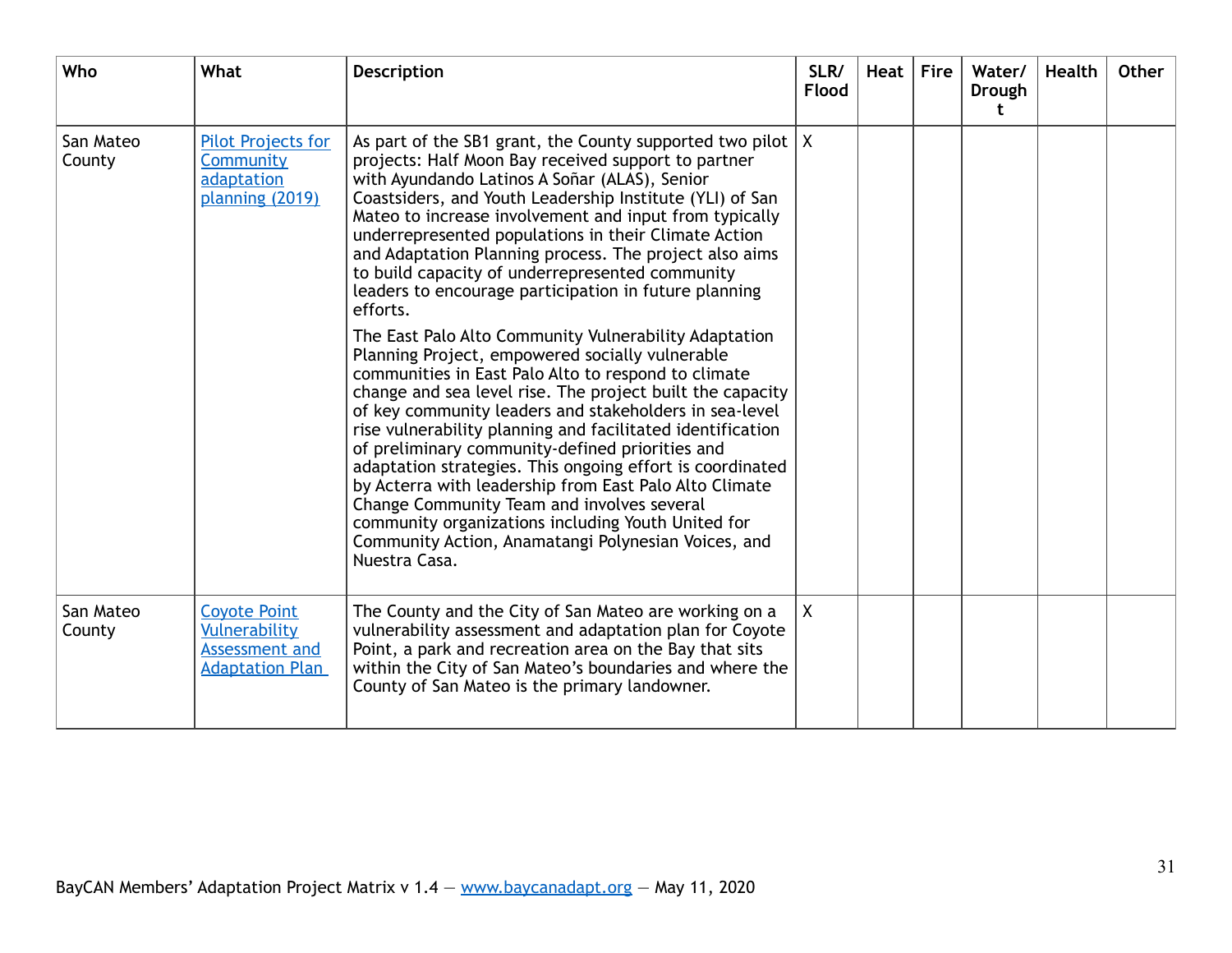| Who                  | What                                 | <b>Description</b>                                                                                                                                                                                                                                                                                                                                                                                                                                                                                                                                                                                                                                    | SLR/<br><b>Flood</b> | Heat | <b>Fire</b>  | Water/<br><b>Drough</b><br>t | <b>Health</b> | Other |
|----------------------|--------------------------------------|-------------------------------------------------------------------------------------------------------------------------------------------------------------------------------------------------------------------------------------------------------------------------------------------------------------------------------------------------------------------------------------------------------------------------------------------------------------------------------------------------------------------------------------------------------------------------------------------------------------------------------------------------------|----------------------|------|--------------|------------------------------|---------------|-------|
| San Mateo<br>County  | San Francisquito<br><b>Creek JPA</b> | 5 agencies from two counties-Palo Alto, Menlo Park,<br>East Palo Alto, the County of San Mateo, and the Santa<br>Clara Valley Water District-joined together over 20<br>years ago to create the San Francisquito Creek Joint<br>Powers Authority (SFCJPA).<br>The SFCJPA has developed a regional comprehensive<br>plan for both the waters that flow into San Francisquito<br>Creek and onto San Francisco Bay (its watershed) and<br>the waters that threaten local communities from the<br>Creek and from Bay tides (floodplains). The JPA is<br>working on four projects to protect communities from<br>extreme storms, tides and sea level rise. |                      |      |              |                              |               |       |
| City of San<br>Mateo | 2020 Climate<br><b>Action Plan</b>   | Officially adopted by council. Focuses on GHG<br>reduction.                                                                                                                                                                                                                                                                                                                                                                                                                                                                                                                                                                                           | $\mathsf{X}$         | X    | $\mathsf{X}$ | $\mathsf{X}$                 | X             |       |
| City of San<br>Mateo | <b>The Clean Water</b><br>Program    | A comprehensive plan to upgrade aging wastewater<br>collection and treatment system with advanced<br>infrastructure and create long-term benefits. This joint<br>effort with City of Foster City aims to enhance<br>reliability of the collection and treatment system,<br>increase capacity to manage heavy flows, comply with<br>regulations, produce better-quality treated water, while<br>aligning with the City's sustainability goals. Given the<br>location of the proposed new WWTP, it was also<br>important to consider sea level rise scenarios in the<br>design.                                                                         | $\mathsf{X}$         |      |              | $\mathsf{X}$                 |               |       |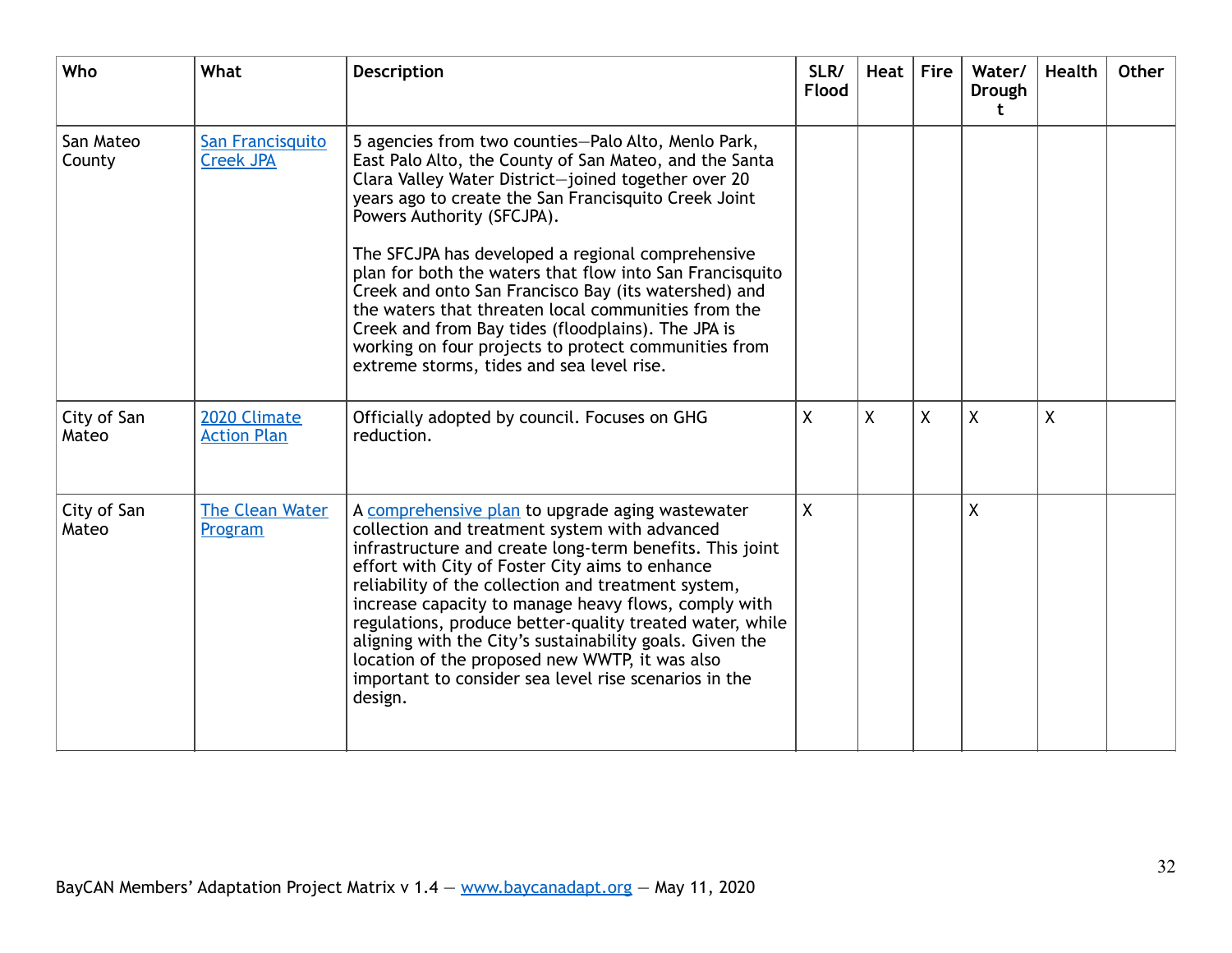| Who                   | What                                                                                                                | <b>Description</b>                                                                                                                                                                                                                                                                                                                                                                                                                                                                 | SLR/<br>Flood | Heat               | <b>Fire</b>  | Water/<br><b>Drough</b><br>t | <b>Health</b> | <b>Other</b>       |
|-----------------------|---------------------------------------------------------------------------------------------------------------------|------------------------------------------------------------------------------------------------------------------------------------------------------------------------------------------------------------------------------------------------------------------------------------------------------------------------------------------------------------------------------------------------------------------------------------------------------------------------------------|---------------|--------------------|--------------|------------------------------|---------------|--------------------|
| Santa Clara<br>County | <b>Silicon Valley 2.0</b><br><b>Climate Change</b><br><b>Preparedness</b><br><b>Decision Support</b><br><b>Tool</b> | On-line tool to understand and identify, climate change<br>vulnerabilities and economic risk posed to infrastructure<br>assets, and prioritize resilience planning within Santa<br>Clara County and its individual jurisdictions. The tool is<br>being updated to better inform decision makers in<br>preparing for and responding to different climate<br>stressors, including adding new fact sheets, a climate<br>change impacts page and also a social vulnerability<br>index. | $\mathsf{X}$  | $\sf X$            | X            | $\sf X$                      | $\sf X$       |                    |
| Santa Clara<br>County | Community<br><b>Climate Action</b><br>Plan (CCAP)                                                                   | Kicked off development of the CCAP in September 2020.<br>Includes a GHG emissions inventory and forecast,<br>climate relationship map, GHG emissions reduction<br>measures, and community outreach and engagement.<br>Estimated completion is early 2022.                                                                                                                                                                                                                          | $\mathsf{X}$  | $\sf X$            | $\mathsf{X}$ | $\sf X$                      | $\sf X$       |                    |
| Santa Clara<br>County | Climate<br>Relationship Map                                                                                         | An online interactive tool that will provide a catalog of<br>climate action/adaptation activities being undertaken<br>by cities and organizations in Santa Clara County. Will<br>help identify where the County can complement,<br>support and lead.                                                                                                                                                                                                                               | $\mathsf{X}$  | X                  | $\sf X$      | $\sf X$                      | χ             |                    |
| Santa Clara<br>County | Planning for<br><b>Climate Change</b><br>and Health                                                                 | A CDPH case story of Santa Clara County's Public Health<br>Department                                                                                                                                                                                                                                                                                                                                                                                                              |               |                    |              |                              | χ             |                    |
| Santa Clara<br>County | Sustainability<br>Master Plan (SMP)                                                                                 | The Office of Sustainability published the County's<br>Sustainability Master Plan in January 2021. The plan<br>includes several goals and targets that address climate<br>action, resiliency, and public health, among others. The<br>County will be tracking our progress on these goals and<br>targets through the SMP Dashboard, which will be<br>available to the public by March 2021.                                                                                        | $\mathsf{X}$  | $\mathsf{X}% _{0}$ | $\sf X$      | $\sf X$                      | $\sf X$       | $\pmb{\mathsf{X}}$ |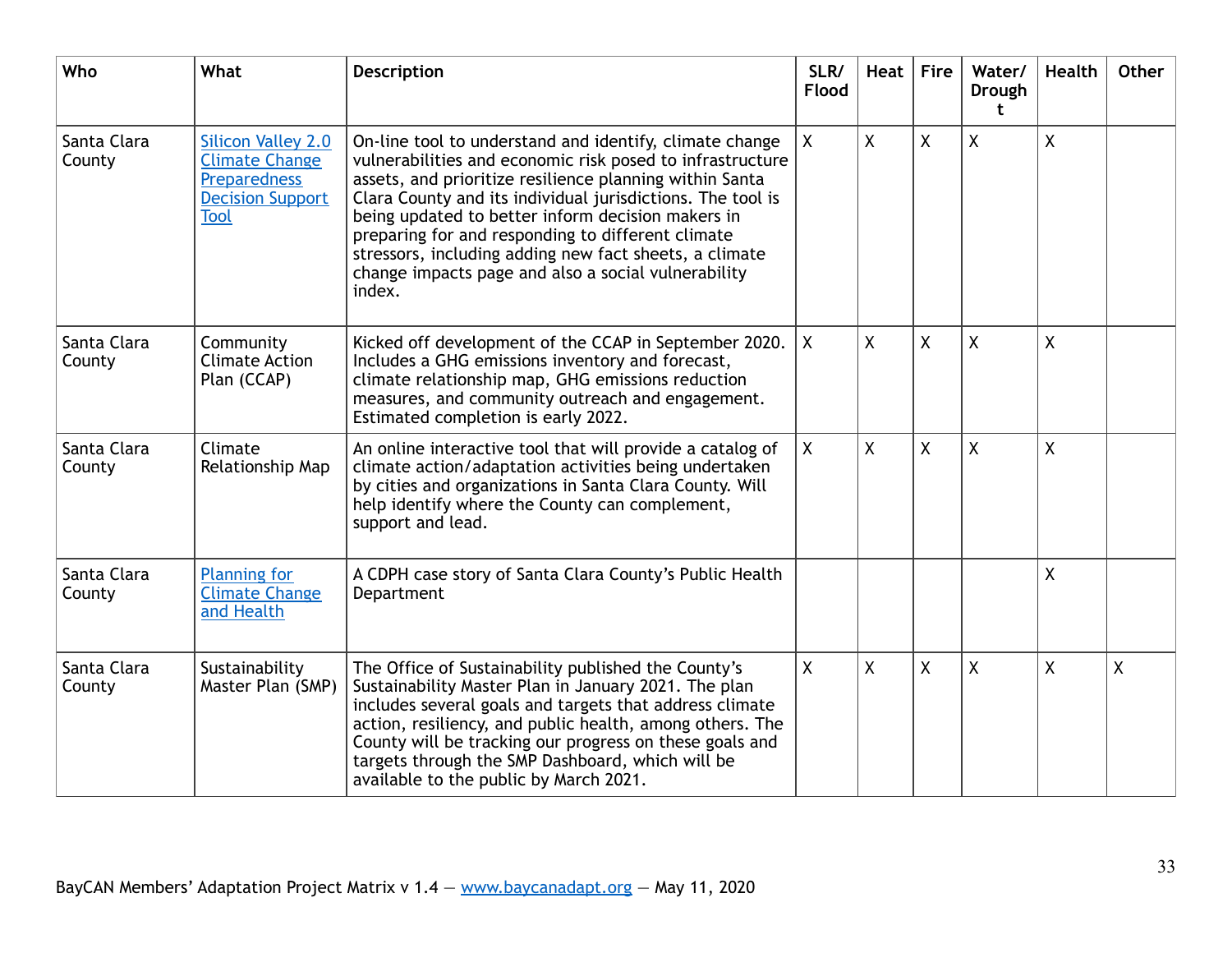| Who                   | What                                                                                                                        | <b>Description</b>                                                                                                                                                                                                                                                                                                                                                                                                                                                                       | SLR/<br>Flood | Heat    | <b>Fire</b> | Water/<br>Drough<br>t. | <b>Health</b> | Other |
|-----------------------|-----------------------------------------------------------------------------------------------------------------------------|------------------------------------------------------------------------------------------------------------------------------------------------------------------------------------------------------------------------------------------------------------------------------------------------------------------------------------------------------------------------------------------------------------------------------------------------------------------------------------------|---------------|---------|-------------|------------------------|---------------|-------|
| Santa Clara<br>County | National Fish and<br>Wildlife<br>Foundation<br>(NFWF) Grant for<br>Sea Level Rise<br>and Flooding<br>Resiliency<br>Strategy | The County received a grant from NFWF in November<br>2019 and will use it to build capacity and develop a<br>Santa Clara County Resiliency Strategy to address sea<br>level rise and flooding concerns in the County.                                                                                                                                                                                                                                                                    | $\sf X$       |         |             |                        |               |       |
| Santa Clara<br>County | County<br>Collaborative                                                                                                     | The NFWF grant funds will also be used to convene a<br>regional Collaborative of partners and stakeholders in<br>Santa Clara County to build capacity and political will<br>for coordinated policy and project solutions and actions<br>to increase community, economic, and ecological<br>resiliency. The Collaborative will integrate learning and<br>sharing of data, information, and best practices, as well<br>as inform solutions, project coordination, and decision-<br>making. | X             | X       | X           | χ                      | X             | X     |
| Santa Clara<br>County | Wildfire, Smoke,<br>Heat - After<br><b>Event Convening</b><br>with County<br>Depts                                          | Convening with County departments to discuss past<br>climate and wildfire events and identify what worked<br>and did not work, lessons learned, any resource needs,<br>and what we could do differently during future climate<br>events.                                                                                                                                                                                                                                                 |               | X       | χ           |                        | χ             |       |
| Santa Clara<br>County | Santa Clara Valley<br>Urban Forestry<br>Alliance                                                                            | The Alliance will support regional urban forestry<br>stakeholders in bringing jurisdictions together,<br>capitalizing on regional commonalities and strengths,<br>and working towards setting and achieving common<br>goals in urban forestry, providing a platform to identify<br>and share regional urban forestry resources and<br>strengths.                                                                                                                                         |               | $\sf X$ |             |                        | χ             |       |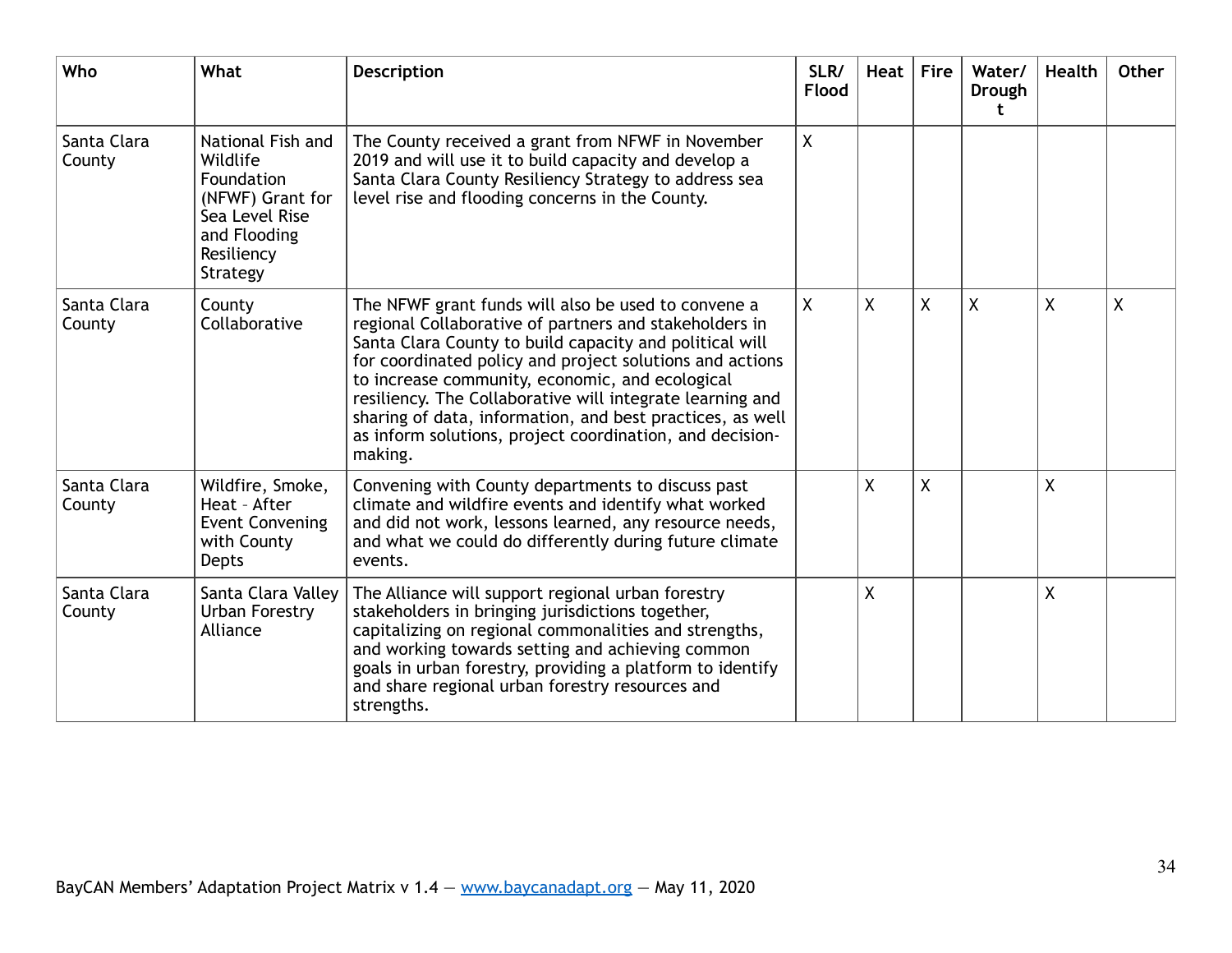| Who                                          | What                                                                        | Description                                                                                                                                                                                                                                                                                                                                                                                                    | SLR/<br><b>Flood</b> | Heat         | <b>Fire</b> | Water/<br>Drough<br>t | <b>Health</b> | Other |
|----------------------------------------------|-----------------------------------------------------------------------------|----------------------------------------------------------------------------------------------------------------------------------------------------------------------------------------------------------------------------------------------------------------------------------------------------------------------------------------------------------------------------------------------------------------|----------------------|--------------|-------------|-----------------------|---------------|-------|
| Santa Clara<br>County                        | Santa Clara<br><b>County Tree</b><br>Planting and<br>Stewardship<br>Program | The County has committed \$1.4 million to partner with<br>local urban forestry non-profits to fund the planting of<br>1000 trees per year, for the next three years and to<br>complete urban forestry outreach and education<br>programs. This will also include development of a<br>planting plan that will support informed prioritization<br>for planting in underserved areas that need trees the<br>most. |                      | $\mathsf{X}$ |             | X                     | X             |       |
| Santa Clara<br>County and<br><b>Partners</b> | <b>South Bay Salt</b><br><b>Ponds Restoration</b><br>Project                | The South Bay Salt Pond Restoration Project is<br>the largest tidal wetland restoration project on the<br>West Coast. When complete, the<br>Project will restore 15,100 acres of industrial salt<br>ponds to a rich mosaic of tidal wetlands and other<br>habitats. Includes \$7.4 million grant from SF Bay<br>Restoration Authority (Round 1).                                                               | χ                    |              |             |                       |               |       |
| Santa Clara<br>County                        | <b>Santa Clara Valley</b><br><b>Agricultural Plan</b>                       | The Plan is an innovative approach to agricultural<br>preservation that will reduce future conversion of local<br>farmland and the associated increase in greenhouse gas<br>emissions while growing a vibrant local food economy<br>that contributes to our quality of life and regional<br>resilience.                                                                                                        |                      |              |             |                       |               |       |
| Santa Clara<br>County                        | Agricultural<br>Resilience<br>Incentive (ARI)<br>grant program -            | The County in 2019 allocated \$220,000 to implement<br>this first-of-its-kind program, and in 2020 will launch in<br>the coming months and incentivize tens of thousands of<br>metric tons of carbon sequestration, while improving<br>soil health, climate resilience, and farm viability.                                                                                                                    |                      |              |             |                       |               |       |
| Santa Clara<br>County                        | Climate action<br>planning and<br>natural and<br>working lands<br>grants    | The County in 2019 received three grants from the state<br>Department of Conservation, to integrate natural and<br>working lands with climate action planning                                                                                                                                                                                                                                                  |                      |              |             |                       |               |       |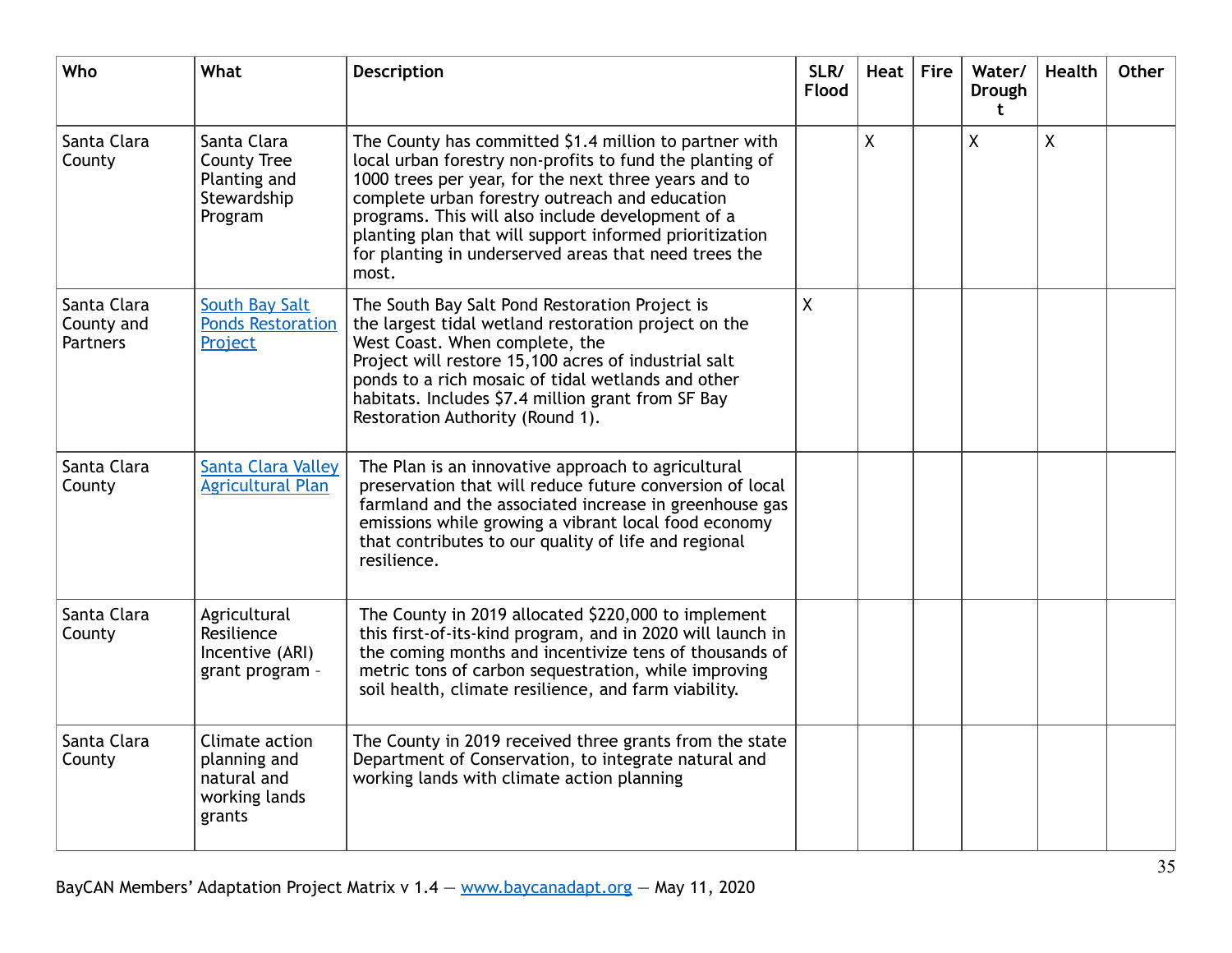| Who                                                  | What                                          | <b>Description</b>                                                                                                                                                                                                                                                                                                                                                                                                                                                                                                                                                                                                                                                                                                                                                                                                                                                                                                      | SLR/<br><b>Flood</b> | Heat | Fire | Water/<br>Drough | <b>Health</b> | Other |
|------------------------------------------------------|-----------------------------------------------|-------------------------------------------------------------------------------------------------------------------------------------------------------------------------------------------------------------------------------------------------------------------------------------------------------------------------------------------------------------------------------------------------------------------------------------------------------------------------------------------------------------------------------------------------------------------------------------------------------------------------------------------------------------------------------------------------------------------------------------------------------------------------------------------------------------------------------------------------------------------------------------------------------------------------|----------------------|------|------|------------------|---------------|-------|
| <b>SFO</b>                                           | <b>Shoreline</b><br>Protection<br>$Program -$ | A multi-year \$587 million program to address SFO's risk<br>of flooding, both storm related and from future sea<br>level rise. Phase I was a feasibility study, including an<br>assessment of the Airport's existing shoreline<br>protection, a vulnerability assessment, a seismic<br>performance evaluation, a limited bathymetry and wave<br>modelling study, and development of proposed possible<br>perimeter protection solutions for consideration. Phase<br>II included further development of recommendations to<br>a conceptual design level including a ranking matrix.<br>The study also developed cost estimates and program<br>schedules for SFO capital planning. The California<br>Environmental Quality Act (CEQA) process was initiated<br>with the release of a Notice of Preparation of an<br>Environmental Impact Report (EIR) in November 2020. A<br>Draft EIR is anticipated by the end of 2021. | X                    |      |      |                  |               |       |
| <b>ALL-REGION</b><br><b>BAYCAN</b><br><b>MEMBERS</b> |                                               |                                                                                                                                                                                                                                                                                                                                                                                                                                                                                                                                                                                                                                                                                                                                                                                                                                                                                                                         |                      |      |      |                  |               |       |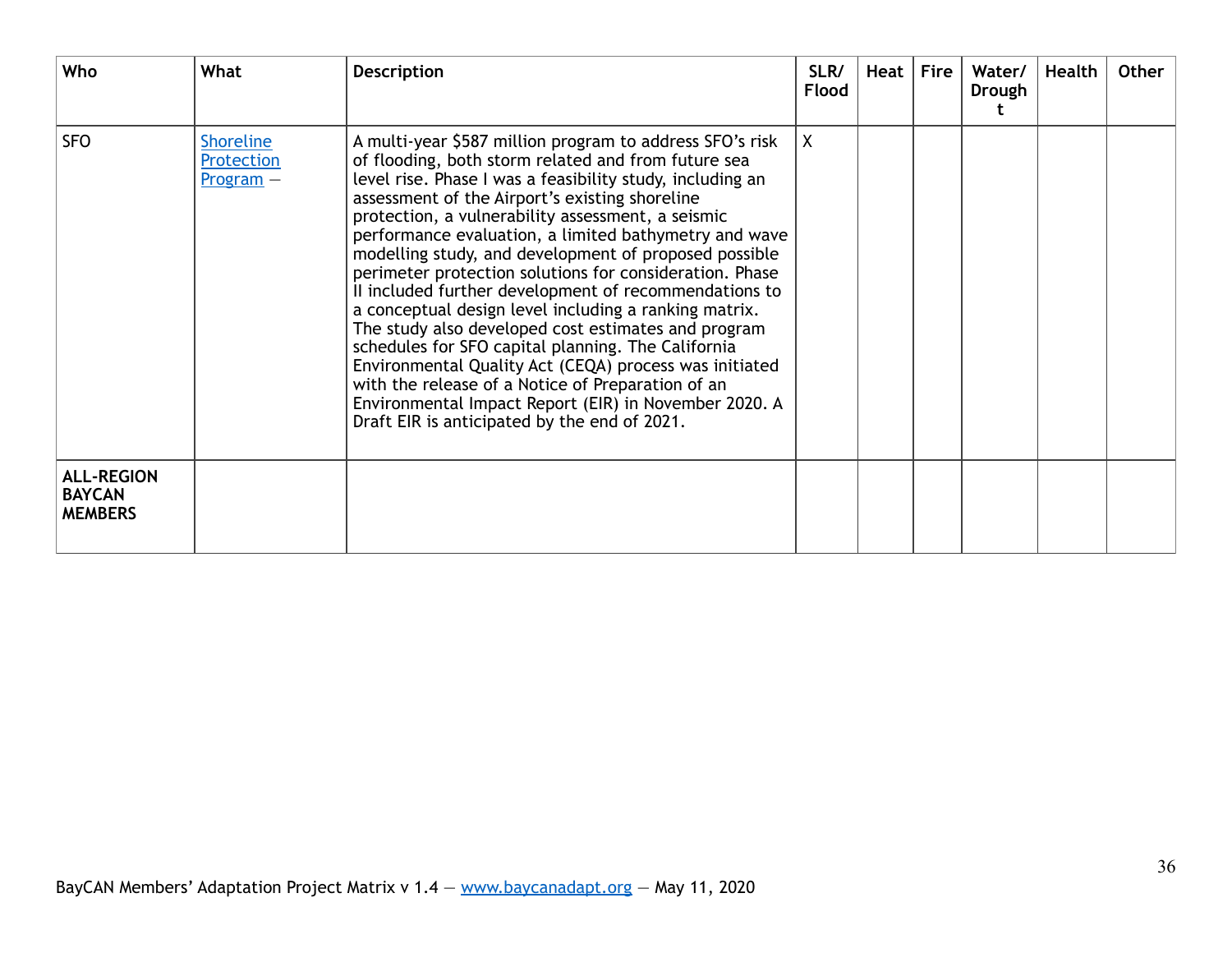| Who                                                | What                                                                           | <b>Description</b>                                                                                                                                                                                                                                                                                                                                                                                                                                                                                                                                                                                                                                                                                                                                                                                                                                                                                                                                                            | SLR/<br>Flood | Heat         | Fire           | Water/<br><b>Drough</b><br>t | <b>Health</b> | Other |
|----------------------------------------------------|--------------------------------------------------------------------------------|-------------------------------------------------------------------------------------------------------------------------------------------------------------------------------------------------------------------------------------------------------------------------------------------------------------------------------------------------------------------------------------------------------------------------------------------------------------------------------------------------------------------------------------------------------------------------------------------------------------------------------------------------------------------------------------------------------------------------------------------------------------------------------------------------------------------------------------------------------------------------------------------------------------------------------------------------------------------------------|---------------|--------------|----------------|------------------------------|---------------|-------|
| Bay Area Clean<br><b>Water Agencies</b><br>(BACWA) | Watershed<br><b>Nutrient</b><br><b>Reduction Study</b>                         | As part of the 1st Nutrient Watershed Permit, BACWA<br>members funded a 4-year study on the feasibility and<br>cost of reducing nutrient loads to the Bay from<br>wastewater treatment plants. One part of the study<br>looked at treatment plant susceptibility to sea level<br>rise. That study resulted in maps showing all the Bay<br>Area treatment plants and projecting if and when over<br>the next 100 years they would be susceptible to having<br>their facilities impacted by sea level rise.<br>The 2 <sup>nd</sup> Nutrient Watershed Permit went into effect in<br>July 2019. The permit requires a special study to<br>investigate the feasibility and costs to implement<br>nature-based solutions (i.e. wetlands, horizontal levees)<br>that, if implemented, could have multiple benefits<br>beyond just reduction of nutrients (i.e. coastal<br>resiliency, sea level rise protection, habitat creation,<br>etc.). This study would be completed by 2024. | $\mathsf{X}$  | X.           | $\mathsf{x}$   | $\mathsf{X}$                 |               |       |
| Bay Area Clean<br><b>Water Agencies</b><br>(BACWA) | Regionwide<br>survey of member<br>agencies on<br>climate change<br>assessments | BACWA is collaborating with the Regional Water Board<br>on a region-wide POTW survey to obtain information on<br>the status of agencies' climate change vulnerability<br>assessments. The survey will collect information on<br>agencies' planned responses to SLR, rising groundwater,<br>extreme weather, and drought.                                                                                                                                                                                                                                                                                                                                                                                                                                                                                                                                                                                                                                                      | $\mathsf{X}$  | $\mathsf{X}$ | $\overline{X}$ | $\mathsf{x}$                 |               |       |
| Breakthrough<br>Communities                        | <b>Climate Justice</b><br><b>Report (2017)</b>                                 | The report presents frontline stories from the Climate<br>Justice movement in California, focusing on the Bay<br>Area's Six Big Wins Coalition.                                                                                                                                                                                                                                                                                                                                                                                                                                                                                                                                                                                                                                                                                                                                                                                                                               |               |              |                |                              |               |       |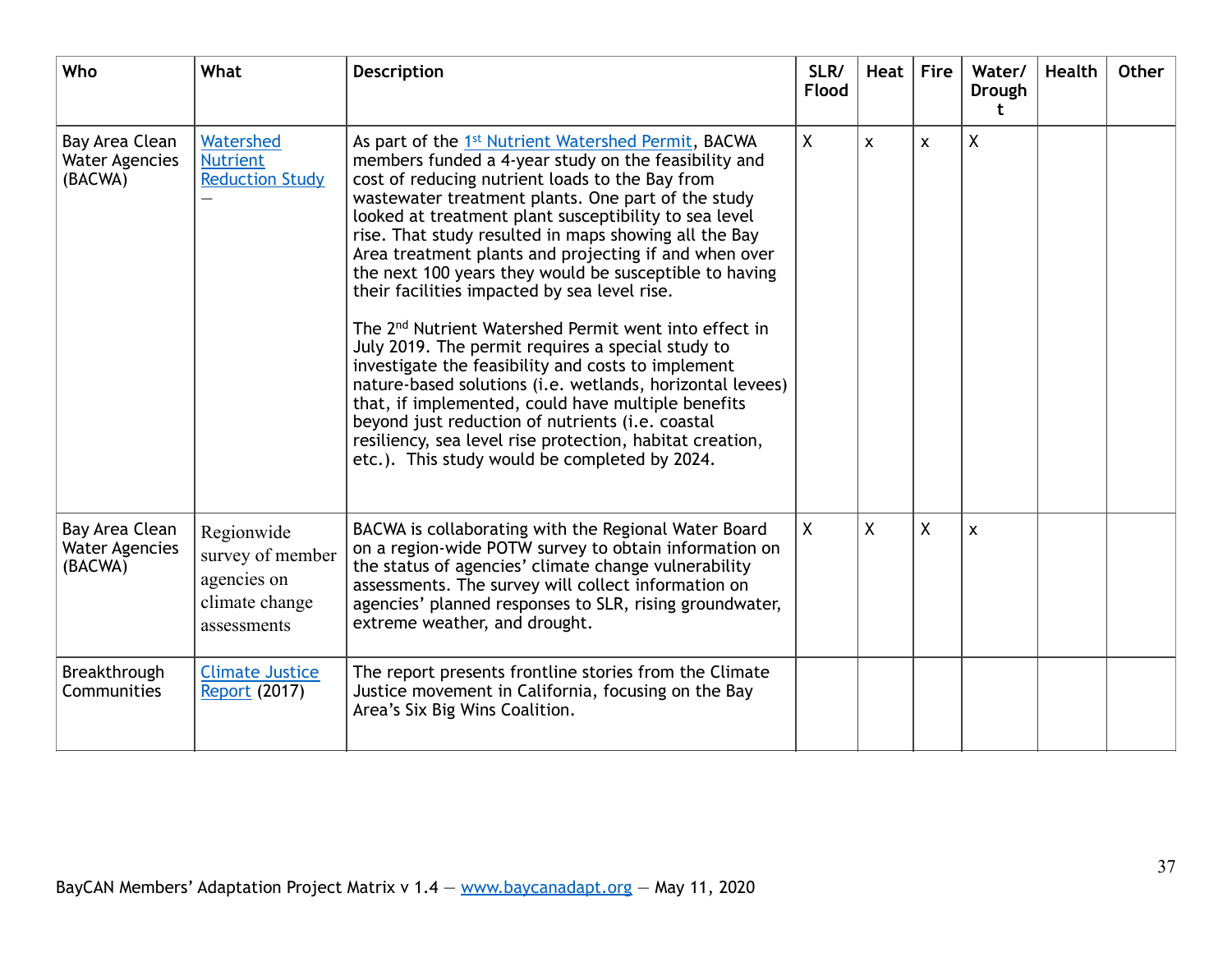| Who                                                       | What                          | <b>Description</b>                                                                                                                                                                                                                                                                                                                                                                                                                                                                                                                                                                                                                                                                                                     | SLR/<br>Flood | Heat | $ $ Fire | Water/<br>Drough<br>t. | <b>Health</b> | Other |
|-----------------------------------------------------------|-------------------------------|------------------------------------------------------------------------------------------------------------------------------------------------------------------------------------------------------------------------------------------------------------------------------------------------------------------------------------------------------------------------------------------------------------------------------------------------------------------------------------------------------------------------------------------------------------------------------------------------------------------------------------------------------------------------------------------------------------------------|---------------|------|----------|------------------------|---------------|-------|
| Greenaction for<br>Health and<br>Environmental<br>Justice |                               | Working on a project with BCDC and the Department of<br>Water Resources and community groups, as well as<br>climate and environmental justice groups.<br>Greenaction brings awareness of the challenges<br>between the effects of climate change, sea-level or<br>water-level rise, shoreline communities and<br>contaminated lands, and works with regulatory agencies<br>to improve their environmental and climate justice<br>policies and practices.<br>We are a multiracial grassroots organization founded by,<br>led by, and working with low-income and working class<br>urban, rural, and indigenous communities to fight for<br>environmental justice and build a clean, healthy and<br>just future for all. | $\sf X$       |      |          |                        |               |       |
| <b>NorCal</b><br>Resilience<br><b>Network</b>             | <b>Resilience Hubs</b>        | NorCal Resilience is building a network of grassroots<br>community resilience practitioners around Northern<br>California. In 2020, partnering with USDN to support<br>Resilience Hubs around the Bay Area.                                                                                                                                                                                                                                                                                                                                                                                                                                                                                                            | $\mathsf{X}$  | X    | Χ        | X                      | χ             |       |
| Nuestra Casa                                              | Housing and<br>climate change | Nuestra Casa's housing-focused programs in East Palo<br>Alto and surrounding communities build leaders who<br>transform the local community and are actively<br>engaged in our local economy, school district, and civic<br>life. Nuestra Casa's mission it to uplift Latino families in<br>East Palo Alto and the mid-peninsula through community<br>education, leadership development, and advocacy.                                                                                                                                                                                                                                                                                                                 |               |      |          |                        |               |       |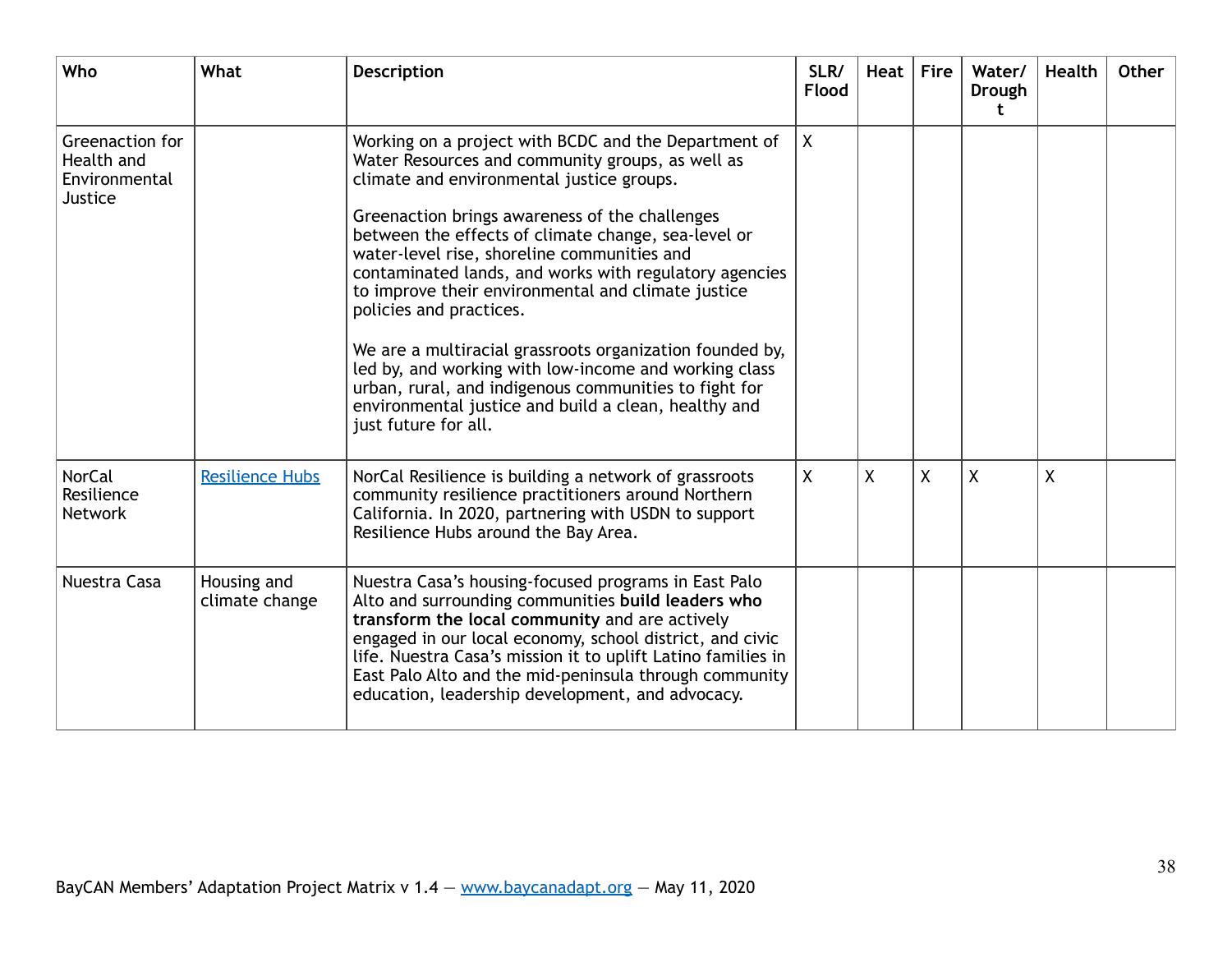| Who                                          | <b>What</b>                                                                               | <b>Description</b>                                                                                                                                                                                                                                                                                                                                                                                                                                                                                                     | SLR/<br><b>Flood</b> | Heat         | <b>Fire</b>  | Water/<br>Drough | Health | <b>Other</b> |
|----------------------------------------------|-------------------------------------------------------------------------------------------|------------------------------------------------------------------------------------------------------------------------------------------------------------------------------------------------------------------------------------------------------------------------------------------------------------------------------------------------------------------------------------------------------------------------------------------------------------------------------------------------------------------------|----------------------|--------------|--------------|------------------|--------|--------------|
| PG&E                                         | Regional climate<br>vulnerability<br>assessments (in<br>progress)                         | PG&E has selected the Bay Area as the first of five<br>regions to be evaluated as part of a climate<br>vulnerability assessment, which will be completed and<br>submitted to the CPUC in June 2024. Technical analysis<br>is ongoing, and community engagement is expected to<br>occur in 1Q2021                                                                                                                                                                                                                       | χ                    | $\mathsf{X}$ | $\mathsf{X}$ | X                | X      |              |
| PG&E                                         | Community<br><b>Wildfire Safety</b><br>Program<br>2020 Wildfire<br><b>Mitigation Plan</b> | PG&E will submit its 2021 WMP in February 2021. The<br>annual WMP is the compendium of PG&E activities to<br>address the risk of wildfire as a result of utility<br>infrastructure. A link to the new program document will<br>be provided when available.                                                                                                                                                                                                                                                             |                      |              | X            |                  |        |              |
| San Francisco<br>Estuary<br>Institute (SFEI) | <b>SF Bay Shoreline</b><br><b>Adaptation Atlas</b>                                        | The OLU Project (funded by the Regional Water Quality<br>Control Board) defined practical, science-based<br>landscape units surrounding the shoreline to facilitate a<br>geographically-specific set of integrated adaptation<br>strategies at the appropriate scale to address issues of<br>both the natural and built environment. These<br>strategies include structural and nonstructural measures<br>that address ecosystem, flood risk management, water<br>quality, land-use planning, and social equity goals. | X                    |              |              |                  |        |              |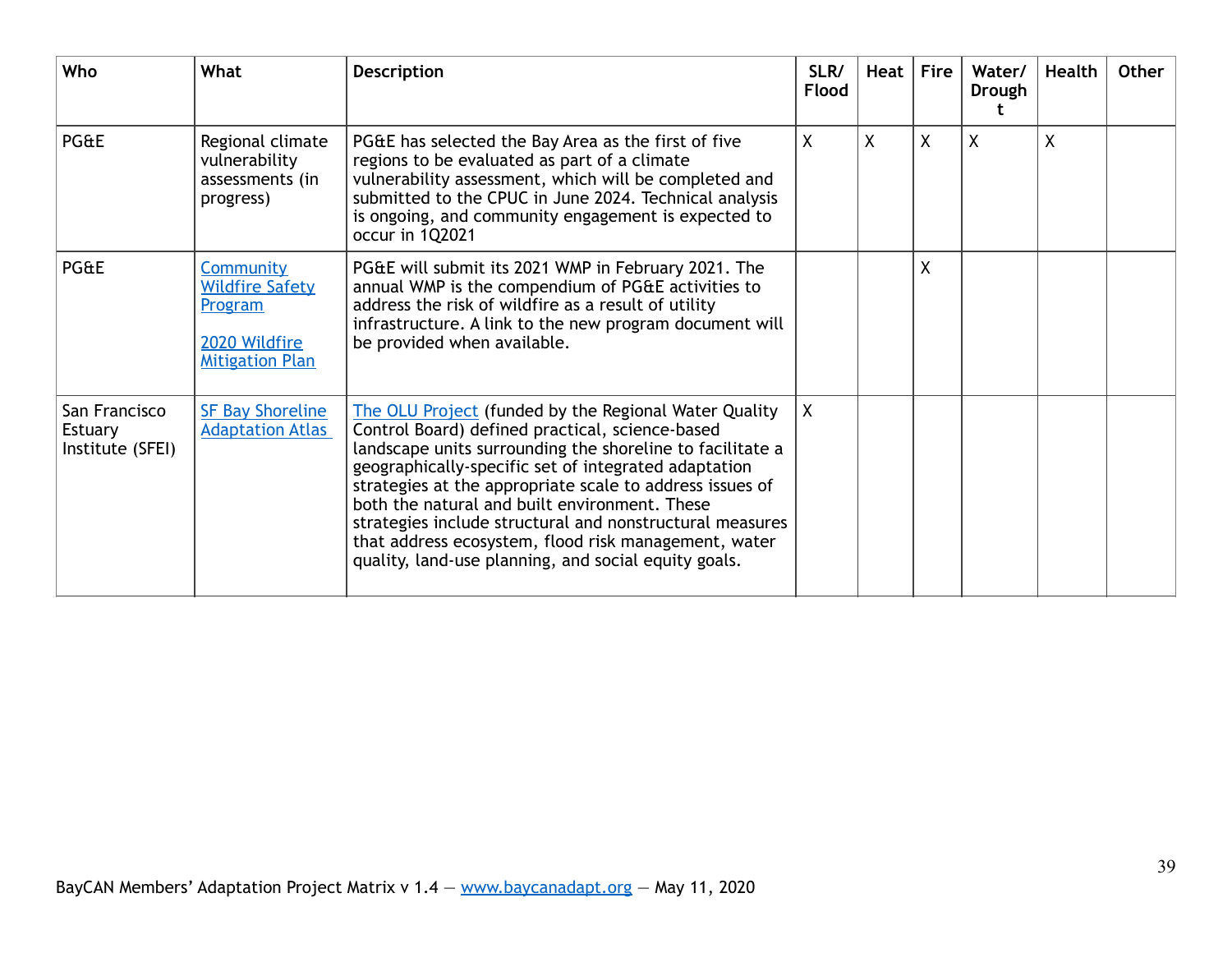| Who                       | What                                                                                                           | <b>Description</b>                                                                                                                                                                                                                                                                                                                                                                                                                                                                                                                                                                                                                                                                                          | SLR/<br><b>Flood</b> | Heat         | <b>Fire</b>  | Water/<br>Drough<br>t | <b>Health</b> | Other |
|---------------------------|----------------------------------------------------------------------------------------------------------------|-------------------------------------------------------------------------------------------------------------------------------------------------------------------------------------------------------------------------------------------------------------------------------------------------------------------------------------------------------------------------------------------------------------------------------------------------------------------------------------------------------------------------------------------------------------------------------------------------------------------------------------------------------------------------------------------------------------|----------------------|--------------|--------------|-----------------------|---------------|-------|
| The Nature<br>Conservancy | <b>Strategies for</b><br>Implementing<br>Nature-based<br><b>Climate Solutions</b><br>at Scale in<br>California | TNC is working to broaden discussion around nature-<br>based climate strategies in and beyond California. This<br>work includes stakeholder outreach on both science and<br>policy levers surrounding nature-based climate<br>strategies in California. TNC has also started to host a<br>series of statewide roundtable discussions on nature-<br>based climate solutions. These roundtable events seek<br>to gain perspective from the ground-up on nature-based<br>solutions and barriers to their implementation,<br>integrating feedback from landowners, business<br>stakeholders, local governments, and others. The<br>events are being held across the state and will continue<br>throughout 2021. | $\mathsf{X}$         | $\mathsf{X}$ | $\mathsf{X}$ | $\mathsf{X}$          | X             |       |
| The Nature<br>Conservancy | <b>Disaster</b><br>resilience,<br>climate resilience<br>and climate<br>mitigation                              | TNC is exploring the ways that risk transfer<br>mechanisms, including insurance products, can be used<br>to help strengthen adaptation efforts and protect<br>communities in the face of disasters.                                                                                                                                                                                                                                                                                                                                                                                                                                                                                                         | $\sf X$              |              | χ            |                       |               |       |
| The Nature<br>Conservancy | Urban greening,<br>urban<br>reforestation and<br>nature-based<br>climate<br>mitigation                         | TNC is using science and policy to develop strategies for<br>accelerating urban reforestation and other greening<br>efforts in urban areas. New science being done at TNC<br>and elsewhere has drawn connections between carbon<br>sequestration, tree canopy cover, income, and urban<br>heat island effects that are expected to intensify with<br>climate change. Spatial data and science can be used to<br>help prioritize front-line communities in mitigating<br>urban heat island effects with trees and urban greenery.<br>TNC is continuing to build on this science and explore<br>policy strategies to accelerate tree planting in affected<br>urban areas.                                     |                      | X            |              |                       | X             |       |